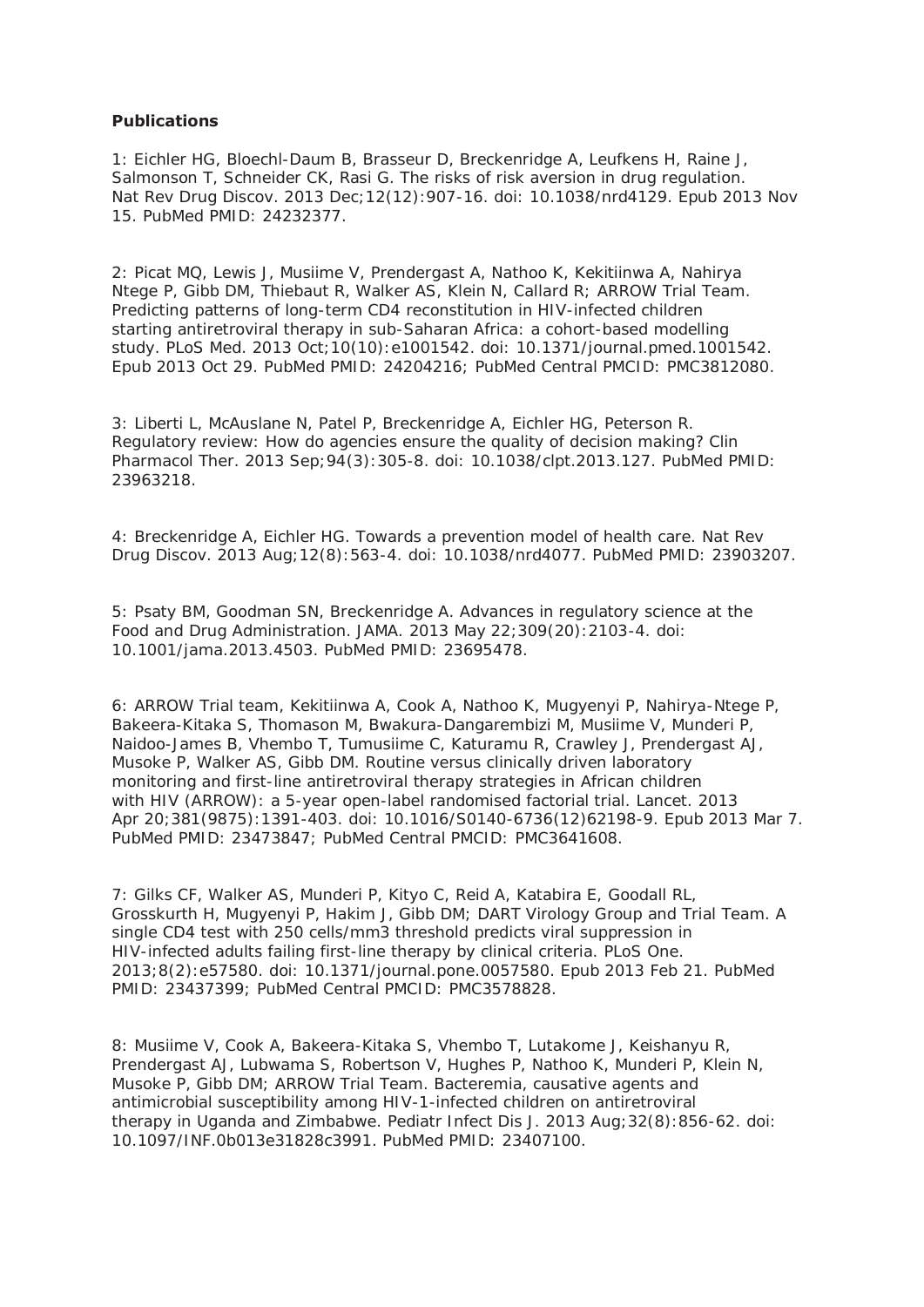9: Gall A, Kaye S, Hué S, Bonsall D, Rance R, Baillie GJ, Fidler SJ, Weber JN, McClure MO, Kellam P; SPARTAC Trial Investigators. Restriction of V3 region sequence divergence in the HIV-1 envelope gene during antiretroviral treatment in a cohort of recent seroconverters. Retrovirology. 2013 Jan 18;10:8. doi: 10.1186/1742-4690-10-8. PubMed PMID: 23331949; PubMed Central PMCID: PMC3605130.

10: SPARTAC Trial Investigators, Fidler S, Porter K, Ewings F, Frater J, Ramjee G, Cooper D, Rees H, Fisher M, Schechter M, Kaleebu P, Tambussi G, Kinloch S, Miro JM, Kelleher A, McClure M, Kaye S, Gabriel M, Phillips R, Weber J, Babiker A. Short-course antiretroviral therapy in primary HIV infection. N Engl J Med. 2013 Jan 17;368(3):207-17. doi: 10.1056/NEJMoa1110039. PubMed PMID: 23323897.

11: Yager N, Robinson N, Brown H, Flanagan P, Frater J, Fidler S, Weber J, Phillips R; SPARTAC Trial Investigators. Longitudinal analysis of an HLA-B\*51-restricted epitope in integrase reveals immune escape in early HIV-1 infection. AIDS. 2013 Jan 28;27(3):313-23. doi: 10.1097/QAD.0b013e32835b8cf5. PubMed PMID: 23095315.

12: Walker AS, Prendergast AJ, Mugyenyi P, Munderi P, Hakim J, Kekitiinwa A, Katabira E, Gilks CF, Kityo C, Nahirya-Ntege P, Nathoo K, Gibb DM; DART and ARROW trial teams. Mortality in the year following antiretroviral therapy initiation in HIV-infected adults and children in Uganda and Zimbabwe. Clin Infect Dis. 2012 Dec;55(12):1707-18. doi: 10.1093/cid/cis797. Epub 2012 Sep 12. PubMed PMID: 22972859; PubMed Central PMCID: PMC3501336.

13: Hamlyn E, Ewings FM, Porter K, Cooper DA, Tambussi G, Schechter M, Pedersen C, Okulicz JF, McClure M, Babiker A, Weber J, Fidler S; INSIGHT SMART and SPARTAC Investigators. Plasma HIV viral rebound following protocol-indicated cessation of ART commenced in primary and chronic HIV infection. PLoS One. 2012;7(8):e43754. Epub 2012 Aug 31. PubMed PMID: 22952756; PubMed Central PMCID: PMC3432055.

14: Lumpkin MM, Eichler HG, Breckenridge A, Hamburg MA, Lönngren T, Woods K. Advancing the science of medicines regulation: the role of the 21st-century medicines regulator. Clin Pharmacol Ther. 2012 Oct;92(4):486-93. doi: 10.1038/clpt.2012.146. Epub 2012 Sep 5. Review. PubMed PMID: 22948890.

15: Emanuel M, Rawlins M, Duff G, Breckenridge A. Thalidomide and its sequelae. Lancet. 2012 Sep 1;380(9844):781-3. doi: 10.1016/S0140-6736(12)60468-1. PubMed PMID: 22939670.

16: Hudson I, Breckenridge A. The challenges of orphan drugs and orphan diseases: real and imagined. Clin Pharmacol Ther. 2012 Aug;92(2):151-3. doi: 10.1038/clpt.2012.72. PubMed PMID: 22814659.

17: Gilks CF, Walker AS, Dunn DT, Gibb DM, Kikaire B, Reid A, Musana H, Mambule I, Kasirye R, Robertson V, Ssali F, Spyer M, Pillay D, Yirrell D, Kaleebu P; DART Virology Group and Trial Team. Lopinavir/ritonavir monotherapy after 24 weeks of second-line antiretroviral therapy in Africa: a randomized controlled trial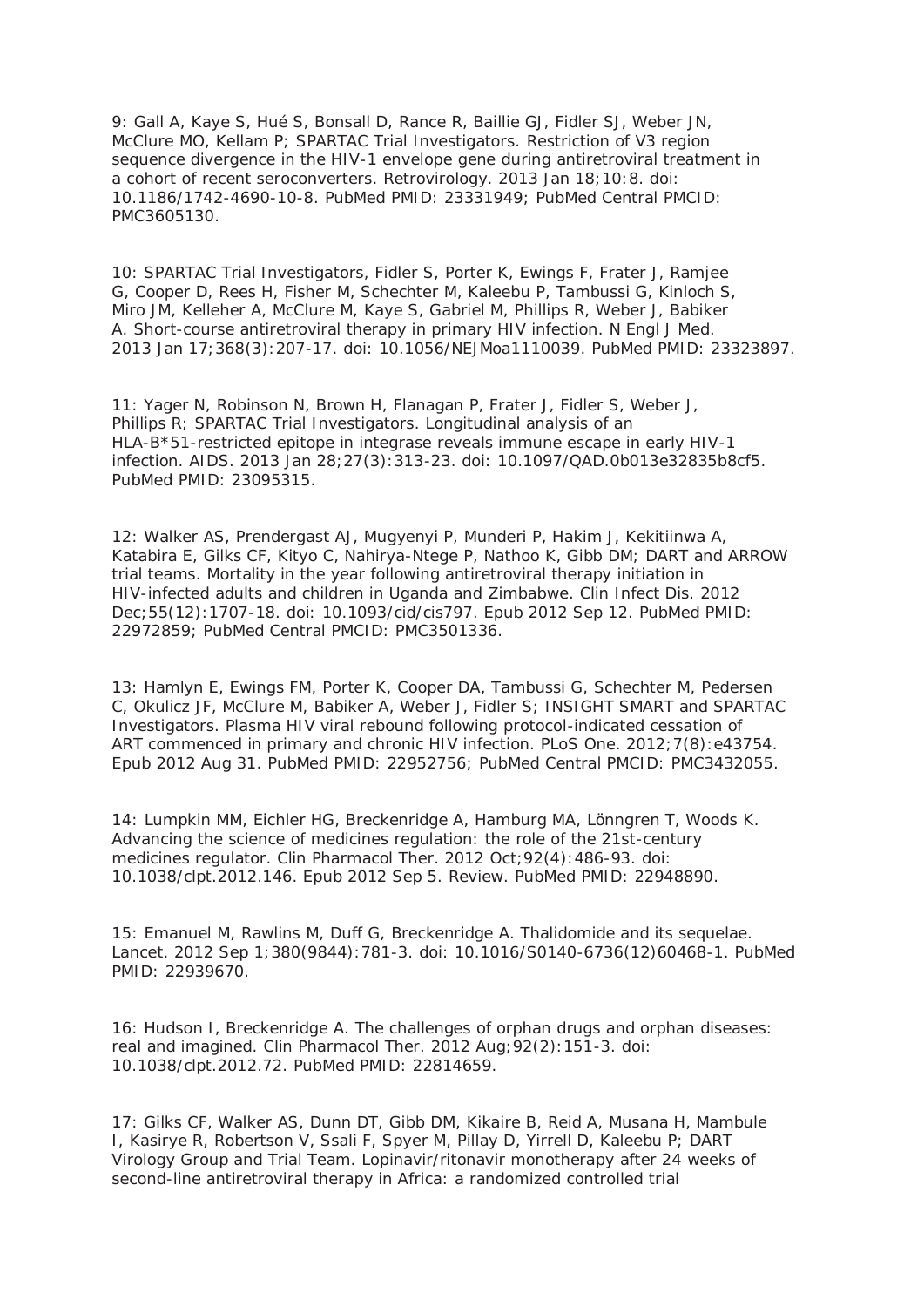(SARA). Antivir Ther. 2012;17(7):1363-73. doi: 10.3851/IMP2253. Epub 2012 Jul 19. PubMed PMID: 22814125.

18: Breckenridge A, Mello M, Psaty BM. New horizons in pharmaceutical regulation. Nat Rev Drug Discov. 2012 Jun 29;11(7):501-2. doi: 10.1038/nrd3787. Review. PubMed PMID: 22743964.

19: Gibb DM, Kizito H, Russell EC, Chidziva E, Zalwango E, Nalumenya R, Spyer M, Tumukunde D, Nathoo K, Munderi P, Kyomugisha H, Hakim J, Grosskurth H, Gilks CF, Walker AS, Musoke P; DART trial team. Pregnancy and infant outcomes among HIV-infected women taking long-term ART with and without tenofovir in the DART trial. PLoS Med. 2012;9(5):e1001217. doi: 10.1371/journal.pmed.1001217. Epub 2012 May 15. PubMed PMID: 22615543; PubMed Central PMCID: PMC3352861.

20: Nahirya-Ntege P, Cook A, Vhembo T, Opilo W, Namuddu R, Katuramu R, Tezikyabbiri J, Naidoo-James B, Gibb D; ARROW Trial Team. Young HIV-infected children and their adult caregivers prefer tablets to syrup antiretroviral medications in Africa. PLoS One. 2012;7(5):e36186. doi: 10.1371/journal.pone.0036186. Epub 2012 May 2. PubMed PMID: 22567139; PubMed Central PMCID: PMC3342167.

21: Psaty BM, Meslin EM, Breckenridge A. A lifecycle approach to the evaluation of FDA approval methods and regulatory actions: opportunities provided by a new IOM report. JAMA. 2012 Jun 20;307(23):2491-2. doi: 10.1001/jama.2012.5545. PubMed PMID: 22563032.

22: Medina Lara A, Kigozi J, Amurwon J, Muchabaiwa L, Nyanzi Wakaholi B, Mujica Mota RE, Walker AS, Kasirye R, Ssali F, Reid A, Grosskurth H, Babiker AG, Kityo C, Katabira E, Munderi P, Mugyenyi P, Hakim J, Darbyshire J, Gibb DM, Gilks CF; DART Trial Team. Cost effectiveness analysis of clinically driven versus routine laboratory monitoring of antiretroviral therapy in Uganda and Zimbabwe. PLoS One. 2012;7(4):e33672. doi: 10.1371/journal.pone.0033672. Epub 2012 Apr 24. PubMed PMID: 22545079; PubMed Central PMCID: PMC3335836.

23: Eichler HG, Abadie E, Breckenridge A, Leufkens H, Rasi G. Open clinical trial data for all? A view from regulators. PLoS Med. 2012;9(4):e1001202. doi: 10.1371/journal.pmed.1001202. Epub 2012 Apr 10. PubMed PMID: 22505851; PubMed Central PMCID: PMC3323505.

24: Kiwuwa-Muyingo S, Walker AS, Oja H, Levin J, Miiro G, Katabira E, Kityo C, Hakim J, Todd J; DART Trial Team. The impact of first year adherence to antiretroviral therapy on long-term clinical and immunological outcomes in the DART trial in Uganda and Zimbabwe. Trop Med Int Health. 2012 May;17(5):584-94. doi: 10.1111/j.1365-3156.2012.02974.x. Epub 2012 Mar 30. PubMed PMID: 22463596.

25: Breckenridge A. Development and delivery of clinical pharmacology in regulatory agencies. Br J Clin Pharmacol. 2012 Jun;73(6):866-9. doi: 10.1111/j.1365-2125.2012.04226.x. PubMed PMID: 22360651; PubMed Central PMCID: PMC3391509.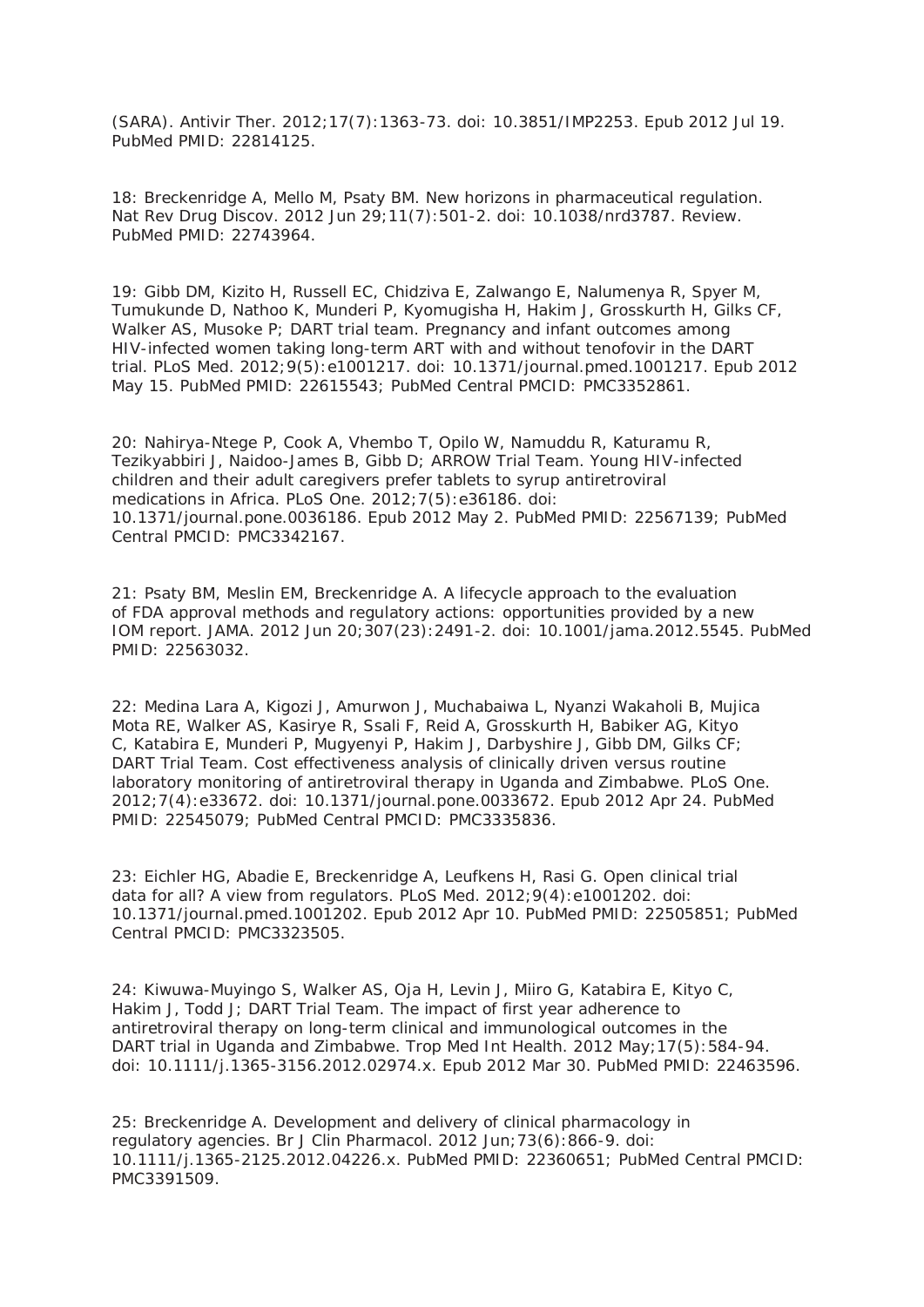26: Hamlyn E, Hickling S, Porter K, Frater J, Phillips R, Robinson M, Mackie NE, Kaye S, McClure M, Fidler S; SPARTAC Investigators. Increased levels of CD4 T-cell activation in individuals with CXCR4 using viruses in primary HIV-1 infection. AIDS. 2012 Apr 24;26(7):887-90. doi: 10.1097/QAD.0b013e328351e721. PubMed PMID: 22313951.

27: Kasirye P, Kendall L, Adkison KK, Tumusiime C, Ssenyonga M, Bakeera-Kitaka S, Nahirya-Ntege P, Mhute T, Kekitiinwa A, Snowden W, Burger DM, Gibb DM, Walker AS; ARROW Trial Team. Pharmacokinetics of antiretroviral drug varies with formulation in the target population of children with HIV-1. Clin Pharmacol Ther. 2012 Feb;91(2):272-80. doi: 10.1038/clpt.2011.225. Epub 2011 Dec 21. PubMed PMID: 22190066.

28: Collier A, Ghosh S, Breckenridge A, Perry CG, Freel EM, Davidson DF. A phaeochromocytoma occurring in a patient with Parkinson's disease on L-dopa therapy: a diagnostic challenge. Clin Endocrinol (Oxf). 2012 May;76(5):763-4. doi: 10.1111/j.1365-2265.2011.04266.x. PubMed PMID: 22044043.

29: Prasad K, Breckenridge A. Pharmacogenomics: a new clinical or regulatory paradigm? European experiences of pharmacogenomics in drug regulation and regulatory initiatives. Drug Discov Today. 2011 Oct;16(19-20):867-72. doi: 10.1016/j.drudis.2011.08.016. Epub 2011 Sep 6. Review. PubMed PMID: 21920454.

30: Fillekes Q, Natukunda E, Balungi J, Kendall L, Bwakura-Dangarembizi M, Keishanyu R, Ferrier A, Lutakome J, Gibb DM, Burger DM, Walker AS; ARROW Trial Team. Pediatric underdosing of efavirenz: a pharmacokinetic study in Uganda. J Acquir Immune Defic Syndr. 2011 Dec 1;58(4):392-8. doi: 10.1097/QAI.0b013e318235e560. PubMed PMID: 21926634.

31: Breckenridge A. Regulatory divergence. Clin Trials. 2011 Aug;8(4):425-6; discussion 430-1. doi: 10.1177/1740774511410456. PubMed PMID: 21835859.

32: Dunn DT, Goodall RL, Munderi P, Kityo C, Ranopa M, Bacheler L, Van Houtte M, Gilks C, Kaleebu P, Pillay D; DART Virology and Trial Team. Residual activity of two HIV antiretroviral regimens prescribed without virological monitoring. Antimicrob Agents Chemother. 2011 Oct;55(10):4575-80. doi: 10.1128/AAC.00580-11. Epub 2011 Jul 18. PubMed PMID: 21768516; PubMed Central PMCID: PMC3187016.

33: English S, Katzourakis A, Bonsall D, Flanagan P, Duda A, Fidler S, Weber J, McClure M; SPARTAC Trial Investigators, Phillips R, Frater J. Phylogenetic analysis consistent with a clinical history of sexual transmission of HIV-1 from a single donor reveals transmission of highly distinct variants. Retrovirology. 2011 Jul 7;8:54. doi: 10.1186/1742-4690-8-54. PubMed PMID: 21736738; PubMed Central PMCID: PMC3161944.

34: Eichler HG, Abadie E, Breckenridge A, Flamion B, Gustafsson LL, Leufkens H, Rowland M, Schneider CK, Bloechl-Daum B. Bridging the efficacy-effectiveness gap: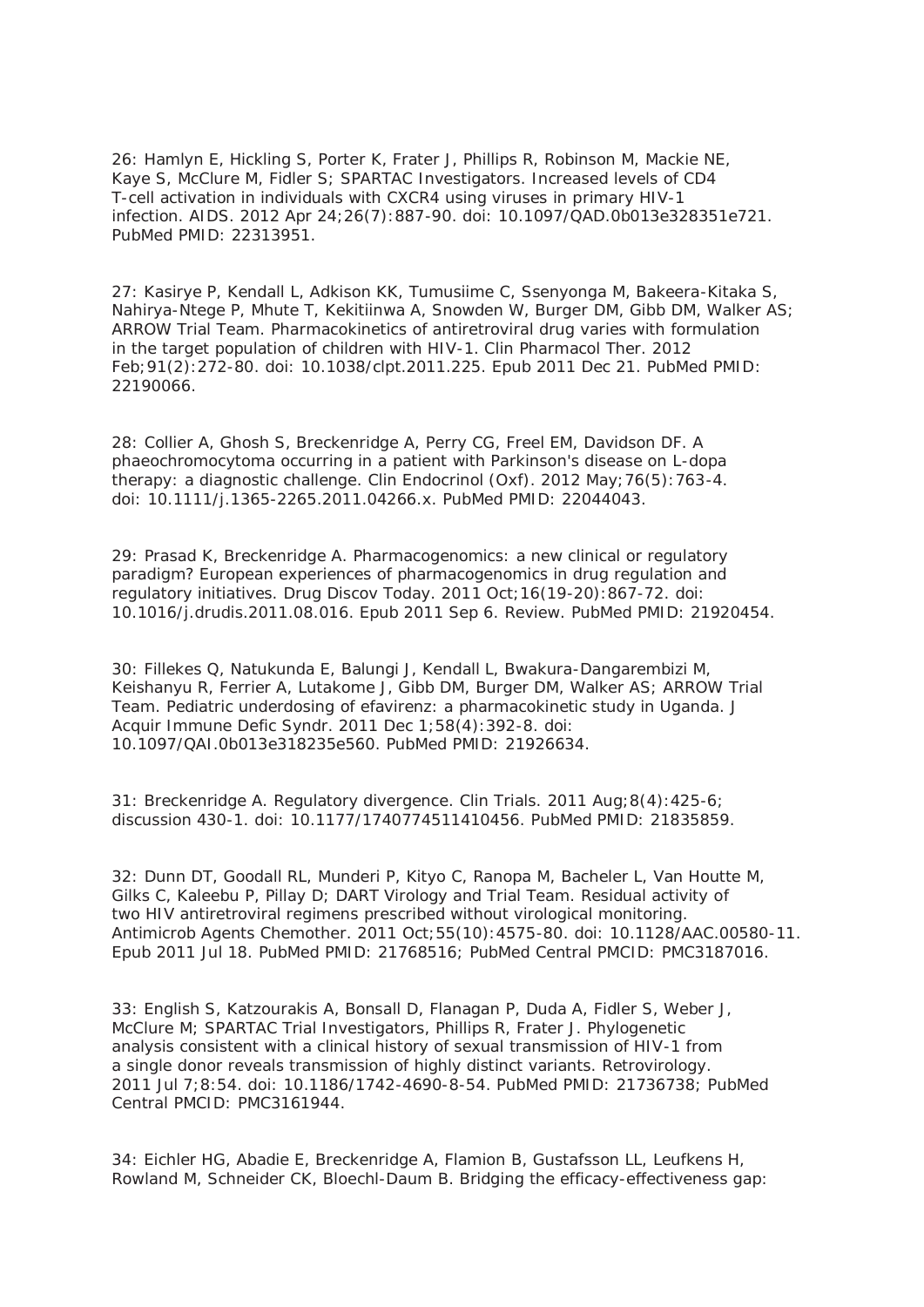a regulator's perspective on addressing variability of drug response. Nat Rev Drug Discov. 2011 Jul 1;10(7):495-506. doi: 10.1038/nrd3501. PubMed PMID: 21720406.

35: Raine J, Wise L, Blackburn S, Eichler HG, Breckenridge A. European perspective on risk management and drug safety. Clin Pharmacol Ther. 2011 May;89(5):650-4. doi: 10.1038/clpt.2011.28. PubMed PMID: 21512526.

36: Breckenridge A, Feldschreiber P, Gregor S, Raine J, Mulcahy LA. Evolution of regulatory frameworks. Nat Rev Drug Discov. 2011 Jan;10(1):3-4. doi: 10.1038/nrd3348. PubMed PMID: 21193854.

37: Nahirya-Ntege P, Musiime V, Naidoo B, Bakeera-Kitaka S, Nathoo K, Munderi P, Mugyenyi P, Kekitiinwa A, Bwakura-Dangarembizi MF, Crawley J; ARROW Trial Team. Low incidence of abacavir hypersensitivity reaction among African children initiating antiretroviral therapy. Pediatr Infect Dis J. 2011 Jun;30(6):535-7. doi: 10.1097/INF.0b013e3182076864. PubMed PMID: 21164384.

38: Fryer HR, Frater J, Duda A, Roberts MG; SPARTAC Trial Investigators, Phillips RE, McLean AR. Modelling the evolution and spread of HIV immune escape mutants. PLoS Pathog. 2010 Nov 18;6(11):e1001196. doi: 10.1371/journal.ppat.1001196. PubMed PMID: 21124991; PubMed Central PMCID: PMC2987822.

39: Munderi P, Snowden WB, Walker AS, Kityo C, Mosteller M, Kabuye G, Thoofer NK, Ssali F, Gilks CF, Hughes AR; DART Trial Team. Distribution of HLA-B alleles in a Ugandan HIV-infected adult population: NORA pharmacogenetic substudy of DART. Trop Med Int Health. 2011 Feb;16(2):200-4. doi: 10.1111/j.1365-3156.2010.02688.x. Epub 2010 Nov 23. PubMed PMID: 21091860.

40: Lyagoba F, Dunn DT, Pillay D, Kityo C, Robertson V, Tugume S, Hakim J, Munderi P, Chirara M, Ndembi N, Goodall RL, Yirrell DL, Burke A, Gilks CF, Kaleebu P; DART Virology and Trial Team. Evolution of drug resistance during 48 weeks of zidovudine/lamivudine/tenofovir in the absence of real-time viral load monitoring. J Acquir Immune Defic Syndr. 2010 Oct;55(2):277-83. doi: 10.1097/QAI.0b013e3181ea0df8. PubMed PMID: 20686411.

41: Breckenridge A. Regulatory challenges, reimbursement, and risk-benefit assessment. Clin Pharmacol Ther. 2010 Aug;88(2):153-4. doi: 10.1038/clpt.2010.76. PubMed PMID: 20648030.

42: Kityo C, Walker AS, Dickinson L, Lutwama F, Kayiwa J, Ssali F, Nalumenya R, Tumukunde D, Munderi P, Reid A, Gilks CF, Gibb DM, Khoo S; DART Trial Team. Pharmacokinetics of lopinavir-ritonavir with and without nonnucleoside reverse transcriptase inhibitors in Ugandan HIV-infected adults. Antimicrob Agents Chemother. 2010 Jul;54(7):2965-73. doi: 10.1128/AAC.01198-09. Epub 2010 Apr 26. PubMed PMID: 20421406; PubMed Central PMCID: PMC2897274.

43: Munderi P, Walker AS, Kityo C, Babiker AG, Ssali F, Reid A, Darbyshire JH,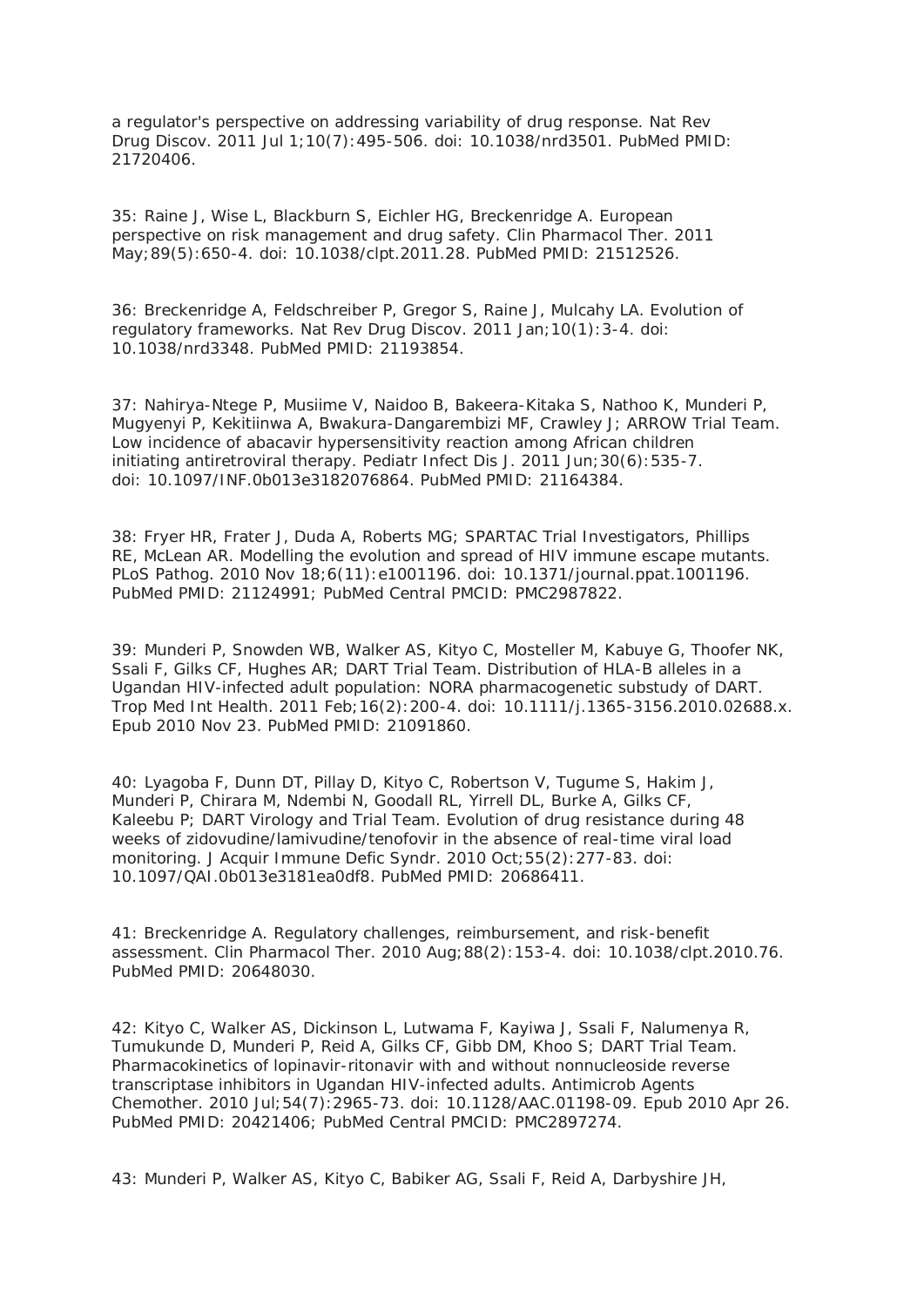Grosskurth H, Mugyenyi P, Gibb DM, Gilks CF; DART/NORA trial teams. Nevirapine/zidovudine/lamivudine has superior immunological and virological responses not reflected in clinical outcomes in a 48-week randomized comparison with abacavir/zidovudine/lamivudine in HIV-infected Ugandan adults with low CD4 cell counts. HIV Med. 2010 May;11(5):334-44. doi:

10.1111/j.1468-1293.2009.00786.x. Epub 2010 Feb 3. PubMed PMID: 20136661.

44: Breckenridge A, Woods K, Walley T. Medicines regulation and health technology assessment. Clin Pharmacol Ther. 2010 Feb;87(2):152-4. doi: 10.1038/clpt.2009.261. PubMed PMID: 20107448.

45: Liberti L, Breckenridge A, Eichler HG, Peterson R, McAuslane N, Walker S. Expediting patients' access to medicines by improving the predictability of drug development and the regulatory approval process. Clin Pharmacol Ther. 2010 Jan;87(1):27-31. doi: 10.1038/clpt.2009.179. PubMed PMID: 20019699.

46: DART Trial Team, Mugyenyi P, Walker AS, Hakim J, Munderi P, Gibb DM, Kityo C, Reid A, Grosskurth H, Darbyshire JH, Ssali F, Bray D, Katabira E, Babiker AG, Gilks CF, Grosskurth H, Munderi P, Kabuye G, Nsibambi D, Kasirye R, Zalwango E, Nakazibwe M, Kikaire B, Nassuna G, Massa R, Fadhiru K, Namyalo M, Zalwango A, Generous L, Khauka P, Rutikarayo N, Nakahima W, Mugisha A, Todd J, Levin J, Muyingo S, Ruberantwari A, Kaleebu P, Yirrell D, Ndembi N, Lyagoba F, Hughes P, Aber M, Lara AM, Foster S, Amurwon J, Wakholi BN, Whitworth J, Wangati K, Amuron B, Kajungu D, Nakiyingi J, Omony W, Fadhiru K, Nsibambi D, Khauka P, Mugyenyi P, Kityo C, Ssali F, Tumukunde D, Otim T, Kabanda J, Musana H, Akao J, Kyomugisha H, Byamukama A, Sabiiti J, Komugyena J, Wavamunno P, Mukiibi S, Drasiku A, Byaruhanga R, Labeja O, Katundu P, Tugume S, Awio P, Namazzi A, Bakeinyaga GT, Katabira H, Abaine D, Tukamushaba J, Anywar W, Ojiambo W, Angweng E, Murungi S, Haguma W, Atwiine S, Kigozi J, Namale L, Mukose A, Mulindwa G, Atwiine D, Muhwezi A, Nimwesiga E, Barungi G, Takubwa J, Murungi S, Mwebesa D, Kagina G, Mulindwa M, Ahimbisibwe F, Mwesigwa P, Akuma S, Zawedde C, Nyiraguhirwa D, Tumusiime C, Bagaya L, Namara W, Kigozi J, Karungi J, Kankunda R, Enzama R, Latif A, Hakim J, Robertson V, Reid A, Chidziva E, Bulaya-Tembo R, Musoro G, Taziwa F, Chimbetete C, Chakonza L, Mawora A, Muvirimi C, Tinago G, Svovanapasis P, Simango M, Chirema O, Machingura J, Mutsai S, Phiri M, Bafana T, Chirara M, Muchabaiwa L, Muzambi M, Mutowo J, Chivhunga T, Chigwedere E, Pascoe M, Warambwa C, Zengeza E, Mapinge F, Makota S, Jamu A, Ngorima N, Chirairo H, Chitsungo S, Chimanzi J, Maweni C, Warara R, Matongo M, Mudzingwa S, Jangano M, Moyo K, Vere L, Mdege N, Machingura I, Katabira E, Ronald A, Kambungu A, Lutwama F, Mambule I, Nanfuka A, Walusimbi J, Nabankema E, Nalumenya R, Namuli T, Kulume R, Namata I, Nyachwo L, Florence A, Kusiima A, Lubwama E, Nairuba R, Oketta F, Buluma E, Waita R, Ojiambo H, Sadik F, Wanyama J, Nabongo P, Oyugi J, Sematala F, Muganzi A, Twijukye C, Byakwaga H, Ochai R, Muhweezi D, Coutinho A, Etukoit B, Gilks C, Boocock K, Puddephatt C, Grundy C, Bohannon J, Winogron D, Gibb DM, Burke A, Bray D, Babiker A, Walker AS, Wilkes H, Rauchenberger M, Sheehan S, Spencer-Drake C, Taylor K, Spyer M, Ferrier A, Naidoo B, Dunn D, Goodall R, Darbyshire JH, Peto L, Nanfuka R, Mufuka-Kapuya C, Kaleebu P, Pillay D, Robertson V, Yirrell D, Tugume S, Chirara M, Katundu P, Ndembi N, Lyagoba F, Dunn D, Goodall R, McCormick A, Lara AM, Foster S, Amurwon J, Wakholi BN, Kigozi J, Muchabaiwa L, Muzambi M, Weller I, Babiker A, Bahendeka S, Bassett M, Wapakhabulo AC, Darbyshire JH, Gazzard B, Gilks C, Grosskurth H, Hakim J, Latif A, Mapuchere C, Mugurungi O, Mugyenyi P, Burke C, Jones S, Newland C, Pearce G, Rahim S, Rooney J, Smith M, Snowden W, Steens JM, Breckenridge A, McLaren A, Hill C, Matenga J, Pozniak A, Serwadda D, Peto T, Palfreeman A, Borok M, Katabira E. Routine versus clinically driven laboratory monitoring of HIV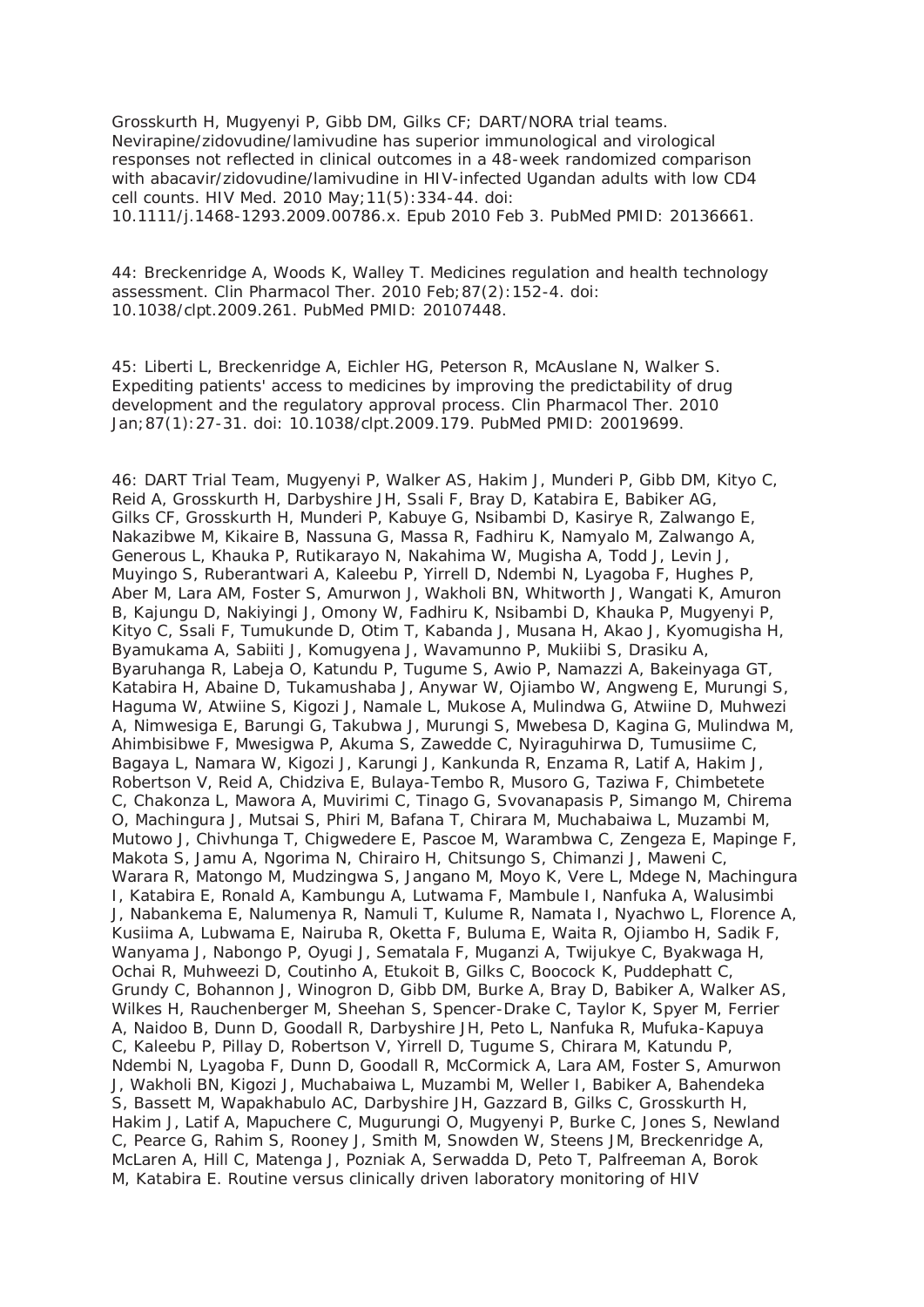antiretroviral therapy in Africa (DART): a randomised non-inferiority trial. Lancet. 2010 Jan 9;375(9709):123-31. doi: 10.1016/S0140-6736(09)62067-5. Epub 2009 Dec 8. PubMed PMID: 20004464; PubMed Central PMCID: PMC2805723.

47: Ndembi N, Goodall RL, Dunn DT, McCormick A, Burke A, Lyagoba F, Munderi P, Katundu P, Kityo C, Robertson V, Yirrell DL, Walker AS, Gibb DM, Gilks CF, Kaleebu P, Pillay D; Development of Antiretroviral Treatment in Africa Virology Group and Trial Team. Viral rebound and emergence of drug resistance in the absence of viral load testing: a randomized comparison between zidovudine-lamivudine plus Nevirapine and zidovudine-lamivudine plus Abacavir. J Infect Dis. 2010 Jan 1;201(1):106-13. doi: 10.1086/648590. Erratum in: J Infect Dis. 2010 Apr 15;201(8):1278. Ndembi, Nicasie [corrected to Ndembi, Nicaise]. PubMed PMID: 19938977.

48: Aponte JJ, Schellenberg D, Egan A, Breckenridge A, Carneiro I, Critchley J, Danquah I, Dodoo A, Kobbe R, Lell B, May J, Premji Z, Sanz S, Sevene E, Soulaymani-Becheikh R, Winstanley P, Adjei S, Anemana S, Chandramohan D, Issifou S, Mockenhaupt F, Owusu-Agyei S, Greenwood B, Grobusch MP, Kremsner PG, Macete E, Mshinda H, Newman RD, Slutsker L, Tanner M, Alonso P, Menendez C. Efficacy and safety of intermittent preventive treatment with sulfadoxine-pyrimethamine for malaria in African infants: a pooled analysis of six randomised, placebo-controlled trials. Lancet. 2009 Oct 31;374(9700):1533-42. doi: 10.1016/S0140-6736(09)61258-7. Epub 2009 Sep 16. Review. PubMed PMID: 19765816.

49: Wise L, Parkinson J, Raine J, Breckenridge A. New approaches to drug safety: a pharmacovigilance tool kit. Nat Rev Drug Discov. 2009 Oct;8(10):779-82. doi: 10.1038/nrd3002. Epub 2009 Sep 18. PubMed PMID: 19763106.

50: Anis AH, Nosyk B, Sun H, Guh DP, Bansback N, Li X, Barnett PG, Joyce V, Swanson KM, Kyriakides TC, Holodniy M, Cameron DW, Brown ST; OPTIMA Team1. Quality of life of patients with advanced HIV/AIDS: measuring the impact of both AIDS-defining events and non-AIDS serious adverse events. J Acquir Immune Defic Syndr. 2009 Aug 15;51(5):631-9. doi: 10.1097/QAI.0b013e3181a4f00d. PubMed PMID: 19430303.

51: Aronson JK, Barnett DB, Breckenridge AM, Ferner RE, Jackson P, Maxwell SR, McInnes GT, Rawlins MD, Ritter JM, Routledge P, Walley TJ, Webb DJ, Williams D, Woods KL. The UK's NHS and pharma: need for more clinical pharmacologists. Lancet. 2009 Apr 11;373(9671):1251-2. doi: 10.1016/S0140-6736(09)60726-1. PubMed PMID: 19362673.

52: Duda A, Lee-Turner L, Fox J, Robinson N, Dustan S, Kaye S, Fryer H, Carrington M, McClure M, McLean AR, Fidler S, Weber J, Phillips RE, Frater AJ; SPARTAC Trial Investigators. HLA-associated clinical progression correlates with epitope reversion rates in early human immunodeficiency virus infection. J Virol. 2009 Feb;83(3):1228-39. doi: 10.1128/JVI.01545-08. Epub 2008 Nov 19. PubMed PMID:

19019964; PubMed Central PMCID: PMC2620910.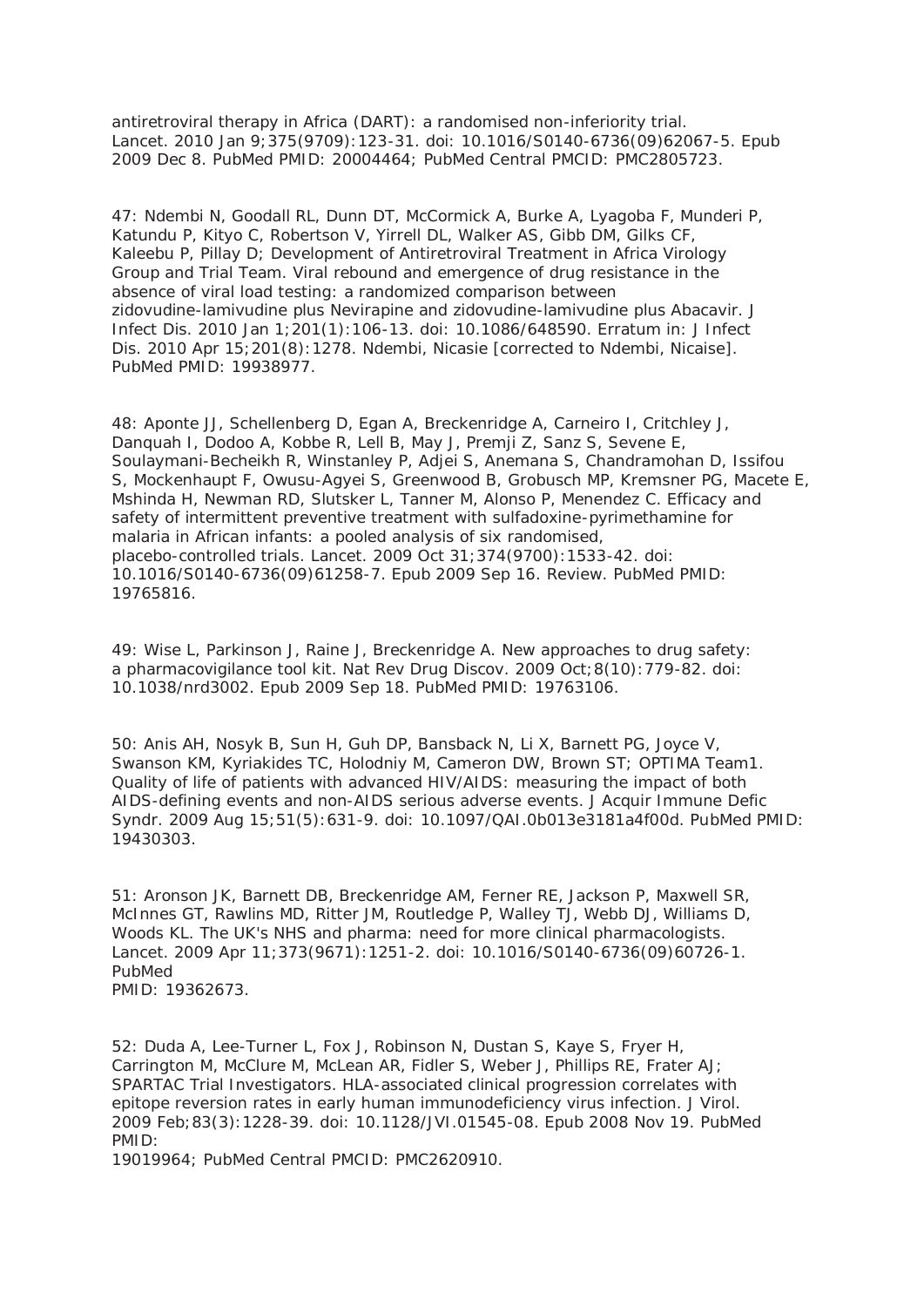53: Eichler HG, Pignatti F, Flamion B, Leufkens H, Breckenridge A. Balancing early market access to new drugs with the need for benefit/risk data: a mounting dilemma. Nat Rev Drug Discov. 2008 Oct;7(10):818-26. doi: 10.1038/nrd2664. Epub 2008 Sep 12. Review. PubMed PMID: 18787530.

54: Breckenridge A, Hudson I. How European regulators view foreign data in the approval process. Clin Pharmacol Ther. 2008 Sep;84(3):311-2. doi: 10.1038/clpt.2008.84. PubMed PMID: 18714321.

55: Muyingo SK, Walker AS, Reid A, Munderi P, Gibb DM, Ssali F, Levin J, Katabira E, Gilks C, Todd J; DART Trial Team. Patterns of individual and population-level adherence to antiretroviral therapy and risk factors for poor adherence in the first year of the DART trial in Uganda and Zimbabwe. J Acquir Immune Defic Syndr. 2008 Aug 1;48(4):468-75. doi: 10.1097/QAI.0b013e31817dc3fd. PubMed PMID: 18614918.

56: Walley T, Breckenridge A. Pharmacoeconomics comes of age? Clin Pharmacol Ther. 2008 Aug;84(2):279-80. doi: 10.1038/clpt.2008.122. Epub 2008 Jun 18. PubMed PMID: 18563057.

57: Breckenridge A, Walley T. Risk sharing and payment by results. Clin Pharmacol Ther. 2008 May;83(5):666-7. doi: 10.1038/clpt.2008.15. PubMed PMID: 18288081.

58: Breckenridge A, Walley T. Early access to new medicines. Clin Pharmacol Ther. 2008 Jul;84(1):23-5. doi: 10.1038/clpt.2008.19. Epub 2008 Feb 20. PubMed PMID: 18288079.

59: Breckenridge A. Post-marketing strategies for medicines. Clin Pharmacol Ther. 2008 Jan;83(1):24-5; discussion 25. Epub 2007 Nov 28. PubMed PMID: 18043682.

60: Breckenridge A. The future of drug safety. Clin Pharmacol Ther. 2007 Feb;81(2):161-3. Review. PubMed PMID: 17259942.

61: Breckenridge A. An audience with... Sir Alasdair Breckenridge. Interview by Joanna Owens. Nat Rev Drug Discov. 2006 Nov;5(11):888. PubMed PMID: 17117520.

62: Breckenridge A. William Withering's legacy--for the good of the patient. Clin Med. 2006 Jul-Aug;6(4):393-7. PubMed PMID: 16956147.

63: Breckenridge A, Dollery C, Rawlins M, Walport M. The future of clinical pharmacology in the UK. Lancet. 2006 Apr 1;367(9516):1051. PubMed PMID: 16581393.

64: Breckenridge A, Woods K. Medicines regulation and the pharmaceutical industry. BMJ. 2005 Oct 8;331(7520):834-6. Review. PubMed PMID: 16210285; PubMed Central PMCID: PMC1246088.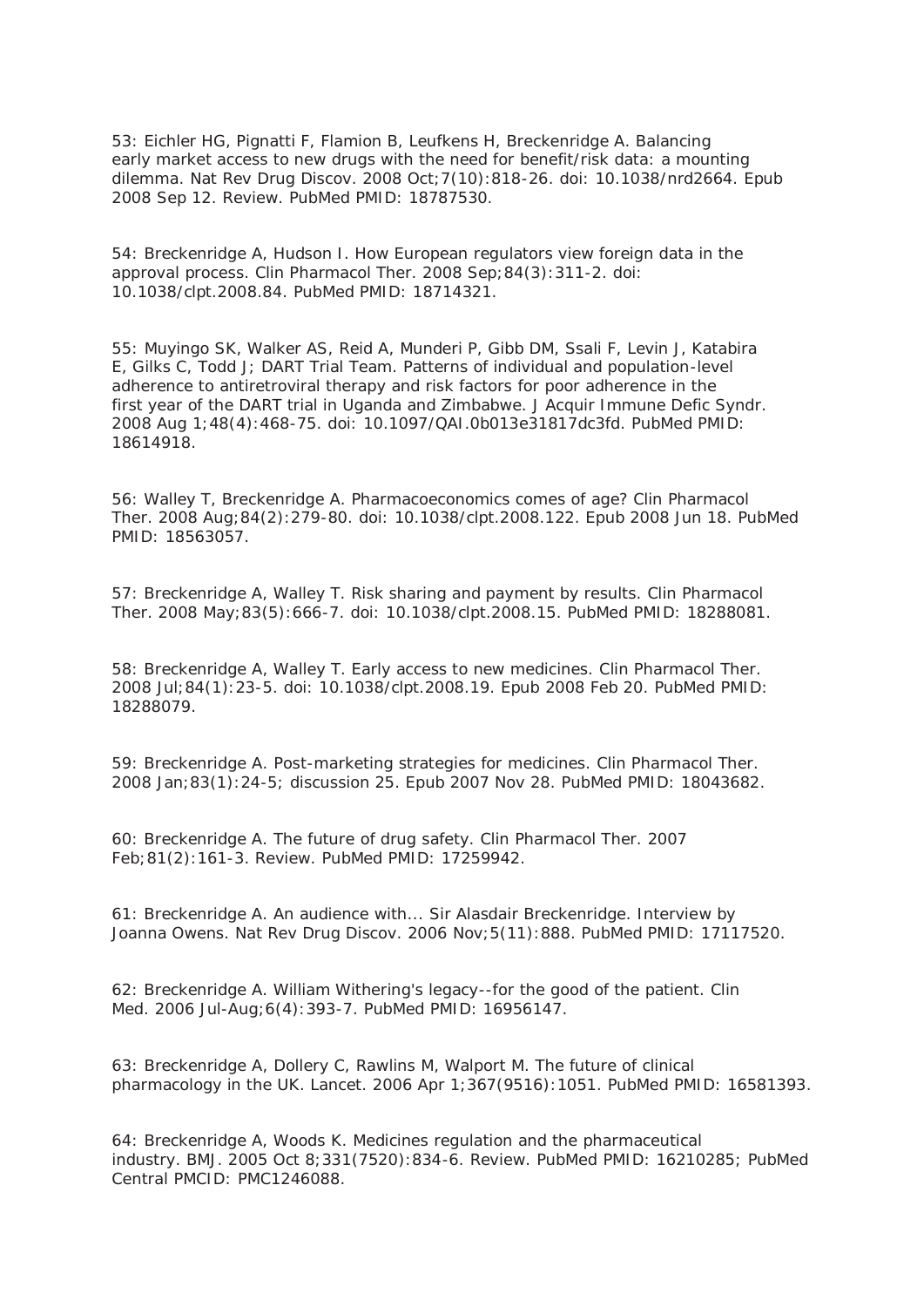65: Breckenridge A, Woods K, Raine J. Monitoring the safety of licensed medicines. Nat Rev Drug Discov. 2005 Jul;4(7):541-3. PubMed PMID: 15976815.

66: Breckenridge A. The changing scene of the regulation of medicines in the UK. Paper from The Use of Medicines: Regulation & Clinical Pharmacology in the 21st Century Symposium - December 2003. Br J Clin Pharmacol. 2004 Dec;58(6):571-4. PubMed PMID: 15563354; PubMed Central PMCID: PMC1884637.

67: Breckenridge A, Lindpaintner K, Lipton P, McLeod H, Rothstein M, Wallace H. Pharmacogenetics: ethical problems and solutions. Nat Rev Genet. 2004 Sep;5(9):676-80. Review. PubMed PMID: 15372090.

68: Winstanley P, Ward S, Snow R, Breckenridge A. Therapy of falciparum malaria in sub-saharan Africa: from molecule to policy. Clin Microbiol Rev. 2004 Jul;17(3):612-37, table of contents. Review. PubMed PMID: 15258096; PubMed Central PMCID: PMC452542.

69: Pirmohamed M, James S, Meakin S, Green C, Scott AK, Walley TJ, Farrar K, Park BK, Breckenridge AM. Adverse drug reactions as cause of admission to hospital: prospective analysis of 18 820 patients. BMJ. 2004 Jul 3;329(7456):15-9. PubMed PMID: 15231615; PubMed Central PMCID: PMC443443.

70: Breckenridge A. Debate that "this house believes the essential drug concept hinders the effective deployment of drugs in developing countries". Introduction. Trans R Soc Trop Med Hyg. 2003 Jan-Feb;97(1):1. PubMed PMID: 12886791.

71: Morrison-Griffiths S, Walley TJ, Park BK, Breckenridge AM, Pirmohamed M. Reporting of adverse drug reactions by nurses. Lancet. 2003 Apr 19;361(9366):1347-8. PubMed PMID: 12711472.

72: Breckenridge A. For the good of the patient: risks and benefits of medicines. Pharmacoepidemiol Drug Saf. 2003 Mar;12(2):145-50. PubMed PMID: 12642978.

73: Breckenridge A, Raine J. Concern about records of fibrosing colonopathy study. Lancet. 2001 May 12;357(9267):1527. PubMed PMID: 11386291.

74: Pirmohamed M, Brown C, Owens L, Luke C, Gilmore IT, Breckenridge AM, Park BK. The burden of alcohol misuse on an inner-city general hospital. QJM. 2000 May;93(5):291-5. PubMed PMID: 10825405.

75: Breckenridge A. Clinical pharmacology and drug regulation. Br J Clin Pharmacol. 1999 Jan; 47(1): 11-2. PubMed PMID: 10073733; PubMed Central PMCID: PMC2014199.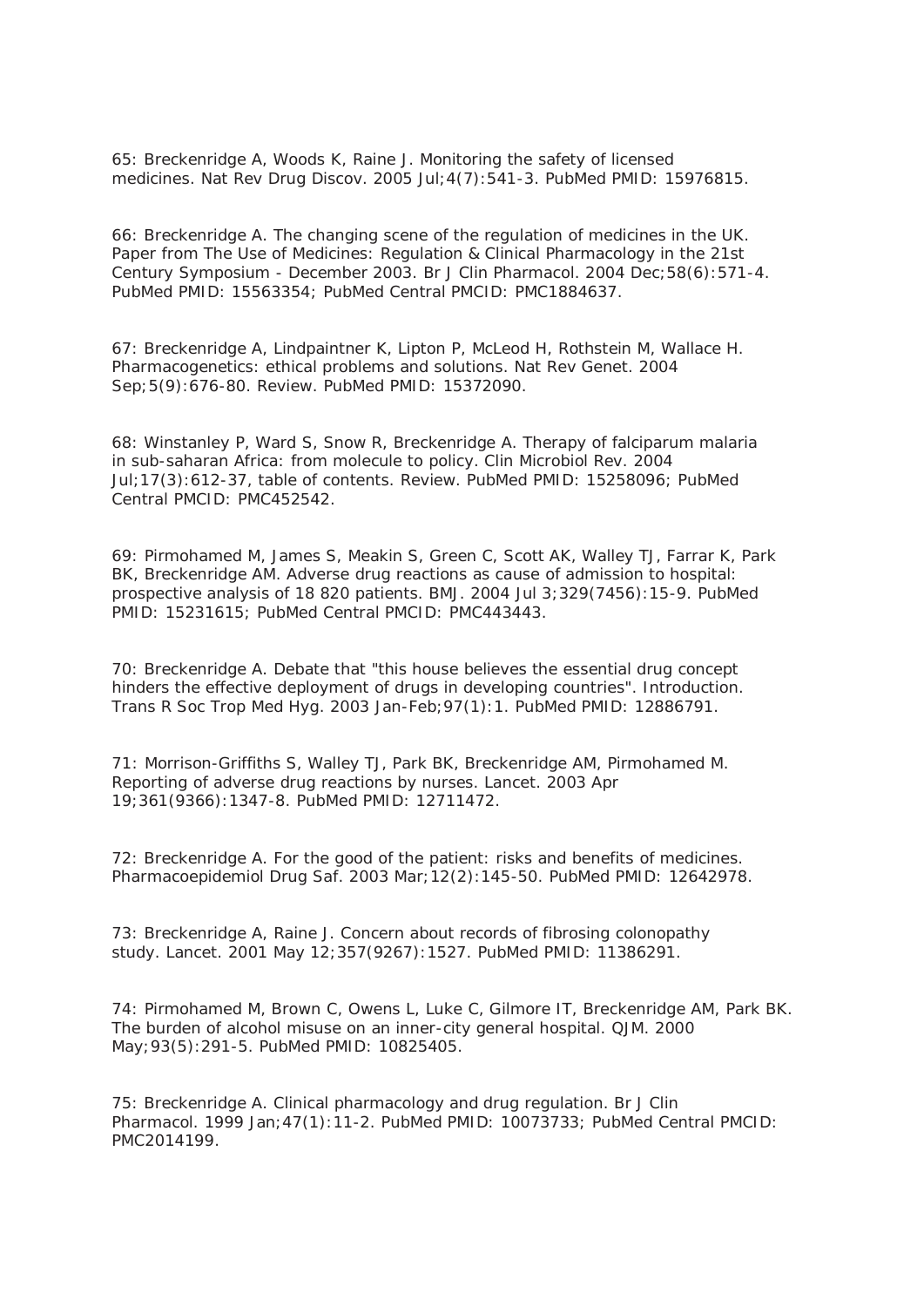76: Reidenberg MM, Breckenridge A. Drugs and the liver. Clin Pharmacol Ther. 1998 Oct;64(4):353-4. PubMed PMID: 9797790.

77: Merry C, Barry MG, Mulcahy F, Ryan M, Tjia JF, Halifax KL, Breckenridge AM, Back DJ. The pharmacokinetics of combination therapy with nelfinavir plus nevirapine. AIDS. 1998 Jul 9;12(10):1163-7. PubMed PMID: 9677165.

78: Breckenridge AM, Winstanley PA. Clinical pharmacology and malaria. Ann Trop Med Parasitol. 1997 Oct;91(7):727-33. Review. PubMed PMID: 9625927.

79: Pirmohamed M, Breckenridge AM, Kitteringham NR, Park BK. Adverse drug reactions. BMJ. 1998 Apr 25;316(7140):1295-8. Review. PubMed PMID: 9554902; PubMed Central PMCID: PMC1113033.

80: Arlett PR, Lee EH, Hooker M, Darbyshire JH, Breckenridge AM. Reporting adverse drug reactions in HIV infection. Genitourin Med. 1997 Oct;73(5):335. PubMed PMID: 9534739; PubMed Central PMCID: PMC1195887.

81: Rawlins MD, Breckenridge AM. Clinical benefit must not be confused with cost benefit. BMJ. 1998 Jan 24;316(7127):310-1. PubMed PMID: 9472543; PubMed Central PMCID: PMC2665476.

82: Rawlins MD, Breckenridge AM, Wood SM, Waller PC, Coulson R. Adverse drug reaction of the month--a new series. Postgrad Med J. 1997 Jul;73(861):385. PubMed PMID: 9338019; PubMed Central PMCID: PMC2431412.

83: Breckenridge A, Kitchen V, Darbyshire JH. Antiretroviral drug trials. Science. 1997 Jun 6;276(5318):1481-2; author reply 1443-4. PubMed PMID: 9190678.

84: Merry C, Barry MG, Mulcahy F, Ryan M, Heavey J, Tjia JF, Gibbons SE, Breckenridge AM, Back DJ. Saquinavir pharmacokinetics alone and in combination with ritonavir in HIV-infected patients. AIDS. 1997 Mar 15;11(4):F29-33. PubMed PMID: 9084785.

85: Barry MG, Khoo SH, Veal GJ, Hoggard PG, Gibbons SE, Wilkins EG, Williams O, Breckenridge AM, Back DJ. The effect of zidovudine dose on the formation of intracellular phosphorylated metabolites. AIDS. 1996 Oct;10(12):1361-7. PubMed PMID: 8902065.

86: Breckenridge A. A clinical pharmacologist's view of drug toxicity. Br J Clin Pharmacol. 1996 Jul;42(1):53-8. Review. PubMed PMID: 8807144; PubMed Central PMCID: PMC2042640.

87: Pirmohamed M, Williams D, Tingle MD, Barry M, Khoo SH, O'Mahony C, Wilkins EG, Breckenridge AM, Park BK. Intracellular glutathione in the peripheral blood cells of HIV-infected patients: failure to show a deficiency. AIDS. 1996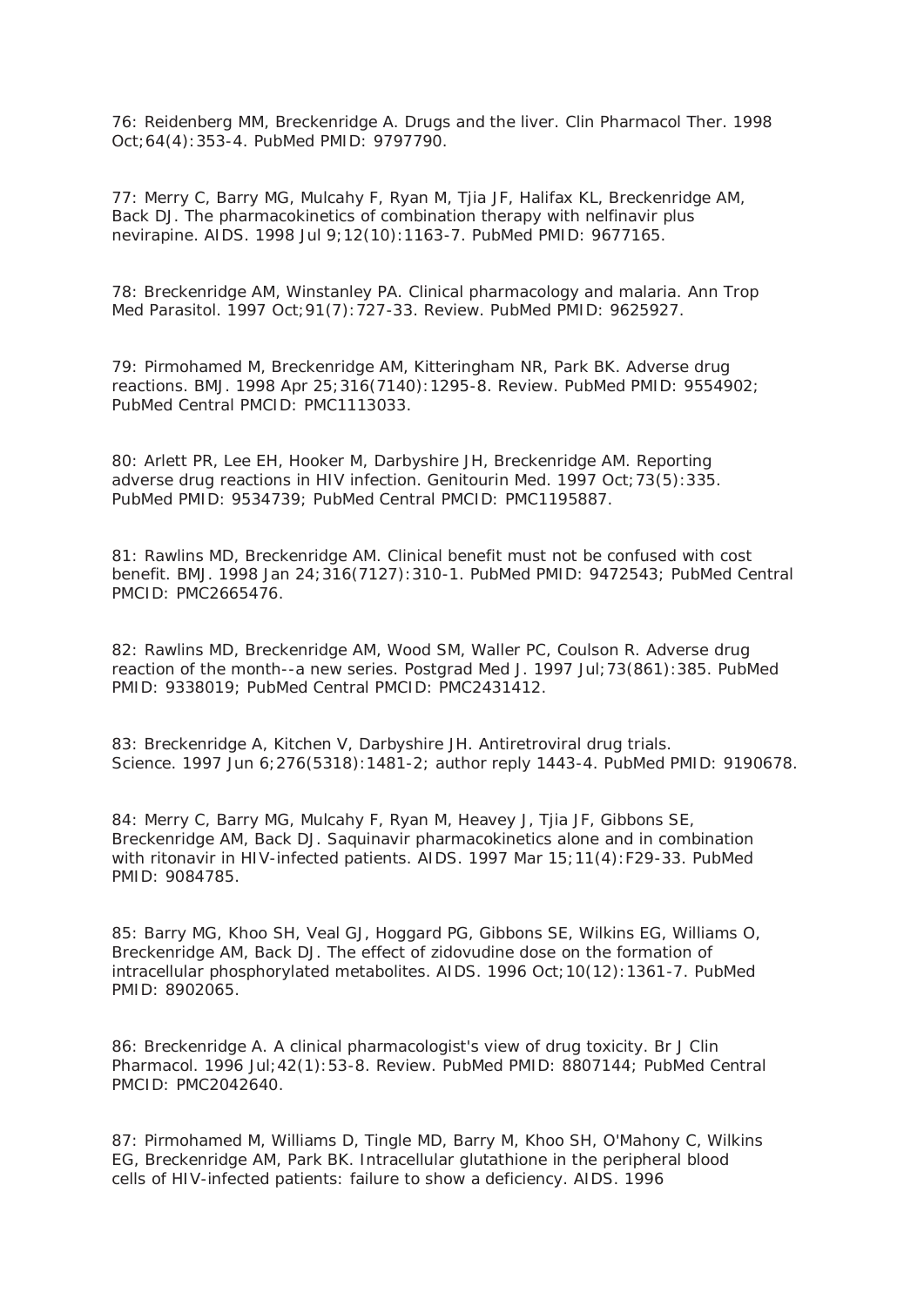May;10(5):501-7. PubMed PMID: 8724041.

88: Breckenridge A. Clinical pharmacology in the 1990s: a personal perspective. Mater Med Pol. 1995 Oct-Dec;27(4):135-6. PubMed PMID: 9000835.

89: Barry MG, Back DJ, Breckenridge AM. Zidovudine therapy in HIV infection: which patients should be treated and when. Br J Clin Pharmacol. 1995 Aug;40(2):107-10. Review. PubMed PMID: 8562291; PubMed Central PMCID: PMC1365168.

90: Breckenridge A. Science, medicine and clinical pharmacology. The Lilly Lecture 1994. Br J Clin Pharmacol. 1995 Jul; 40(1): 1-9. Review. PubMed PMID: 8527257; PubMed Central PMCID: PMC1365020.

91: Winstanley PA, Mberu EK, Szwandt IS, Breckenridge AM, Watkins WM. In vitro activities of novel antifolate drug combinations against Plasmodium falciparum and human granulocyte CFUs. Antimicrob Agents Chemother. 1995 Apr;39(4):948-52. PubMed PMID: 7786001; PubMed Central PMCID: PMC162659.

92: Breckenridge A. Clinical pharmacology and therapeutics. BMJ. 1995 Feb 11;310(6976):377-80. Review. PubMed PMID: 7866217; PubMed Central PMCID: PMC2548766.

93: Ng HW, Walleyl TJ, Tsao Y, Fahal IH, Ahmad R, Breckenridge AM. Comparison of bioimpedance and Doppler ultrasound cardiac output in CAPD patients. Methods Find Exp Clin Pharmacol. 1995 Jan-Feb;17(1):59-65. PubMed PMID: 7623522.

94: Breckenridge A. The Culyer report. Lancet. 1994 Dec 24-31;344(8939-8940):1775. PubMed PMID: 7997027.

95: Barry M, Wild M, Veal G, Back D, Breckenridge A, Fox R, Beeching N, Nye F, Carey P, Timmins D. Zidovudine phosphorylation in HIV-infected patients and seronegative volunteers. AIDS. 1994 Aug;8(8):F1-5. PubMed PMID: 7986398.

96: Waller PC, Wood SM, Breckenridge AM, Rawlins MD. Why the Safety Assessment of Marketed Medicines (SAMM) guidelines are needed. Br J Clin Pharmacol. 1994 Aug;38(2):93. PubMed PMID: 7981018; PubMed Central PMCID: PMC1364851.

97: Barry M, Howe JL, Ormesher S, Back DJ, Breckenridge AM, Bergin C, Mulcahy F, Beeching N, Nye F. Pharmacokinetics of zidovudine and dideoxyinosine alone and in combination in patients with the acquired immunodeficiency syndrome. Br J Clin Pharmacol. 1994 May;37(5):421-6. PubMed PMID: 8054247; PubMed Central PMCID: PMC1364896.

98: Walley T, Bligh J, Orme M, Breckenridge A. Clinical pharmacology and therapeutics in undergraduate medical education in the UK: the future. Br J Clin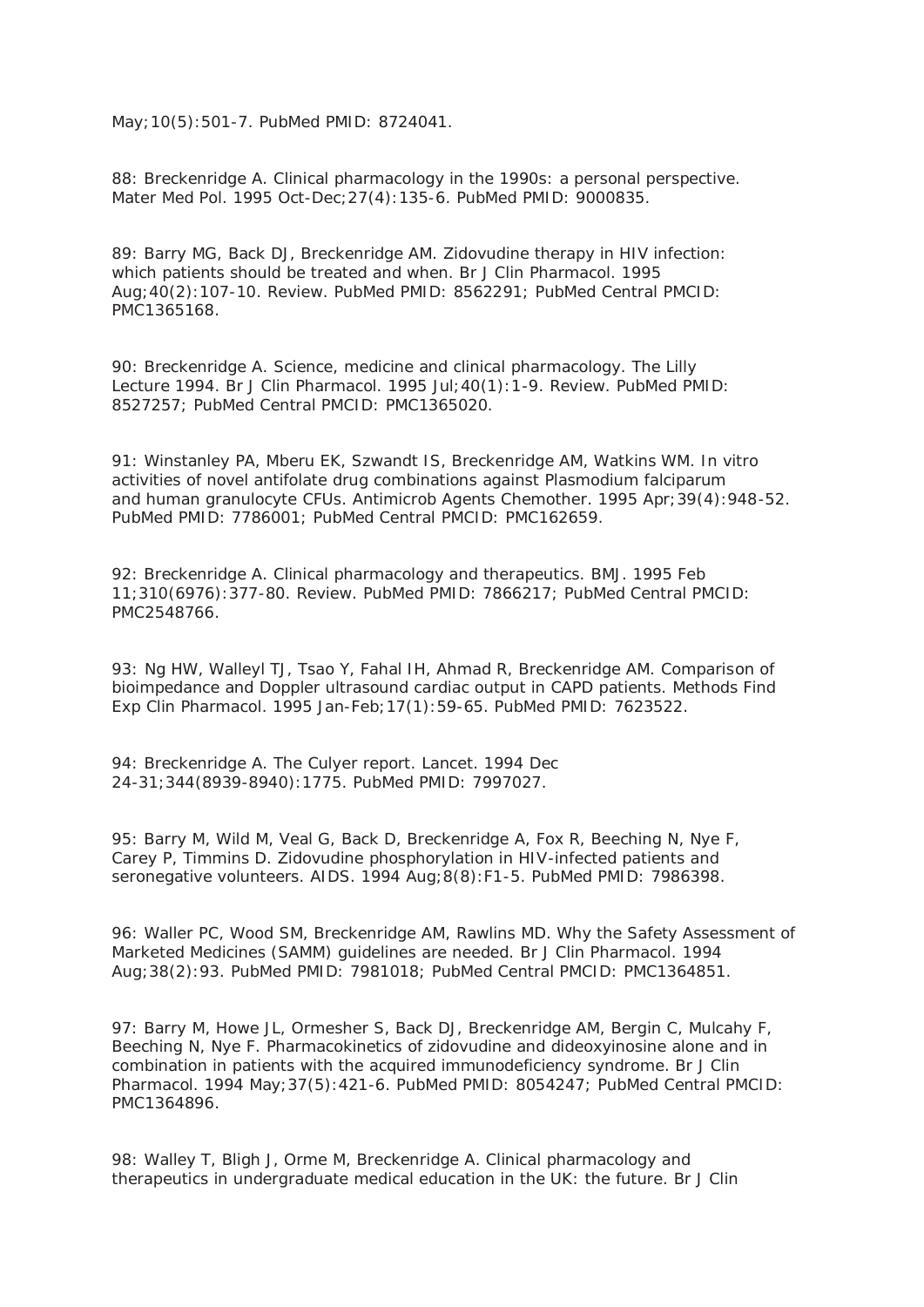Pharmacol. 1994 Feb;37(2):137-43. PubMed PMID: 8186060; PubMed Central PMCID: PMC1364590.

99: Walley T, Bligh J, Orme M, Breckenridge A. Clinical pharmacology and therapeutics in undergraduate medical education in the UK: current status. Br J Clin Pharmacol. 1994 Feb;37(2):129-35. PubMed PMID: 8186059; PubMed Central PMCID: PMC1364589.

100: Barry M, Howe JL, Back DJ, Swart AM, Breckenridge AM, Weller IV, Beeching N, Nye F. Zidovudine pharmacokinetics in zidovudine-induced bone marrow toxicity. Br J Clin Pharmacol. 1994 Jan;37(1):7-12. PubMed PMID: 8148221; PubMed Central PMCID: PMC1364702.

101: Ng HW, Walley TJ, Tsao Y, Breckenridge AM. Lack of pharmacodynamic interactions between acute dose flosequinan and xamoterol. A pilot study in healthy subjects. Eur J Clin Pharmacol. 1994;46(4):361-5. PubMed PMID: 7957523.

102: Barry M, Howe J, Back D, Breckenridge A, Brettle R, Mitchell R, Beeching NJ, Nye FJ. The effects of indomethacin and naproxen on zidovudine pharmacokinetics. Br J Clin Pharmacol. 1993 Jul;36(1):82-5. PubMed PMID: 8373716; PubMed Central PMCID: PMC1364561.

103: Breckenridge A. Clinical pharmacology in the 1990s: a personal perspective. Clin Investig. 1993 Jun;71(6):478-9. PubMed PMID: 8353408.

104: Helsby NA, Edwards G, Breckenridge AM, Ward SA. The multiple dose pharmacokinetics of proguanil. Br J Clin Pharmacol. 1993 Jun;35(6):653-6. PubMed PMID: 8329294; PubMed Central PMCID: PMC1381611.

105: Walley T, Tsao Y, Scott A, Mackay E, Vandenburg M, Breckenridge A. Effects of dilevalol (R,R-labetalol) compared with nifedipine on heart rate, blood pressure and muscle blood flow at rest and on exercise in hypertensive patients. Br J Clin Pharmacol. 1993 Jun;35(6):623-8. PubMed PMID: 8329290; PubMed Central PMCID: PMC1381606.

106: Kokwaro GO, Glazier AP, Ward SA, Breckenridge AM, Edwards G. Effect of malaria infection and endotoxin-induced fever on phenacetin O-deethylation by rat liver microsomes. Biochem Pharmacol. 1993 Mar 24;45(6):1235-41. PubMed PMID: 8466544.

107: Pirmohamed M, Coleman MD, Galvani D, Bucknall RC, Breckenridge AM, Park BK. Lack of interaction between sulphasalazine and cimetidine in patients with rheumatoid arthritis. Br J Rheumatol. 1993 Mar;32(3):222-6. PubMed PMID: 8095423.

108: Pirmohamed M, Kitteringham NR, Breckenridge AM, Park BK. The effect of enzyme induction on the cytochrome P450-mediated bioactivation of carbamazepine by mouse liver microsomes. Biochem Pharmacol. 1992 Dec 15;44(12):2307-14. PubMed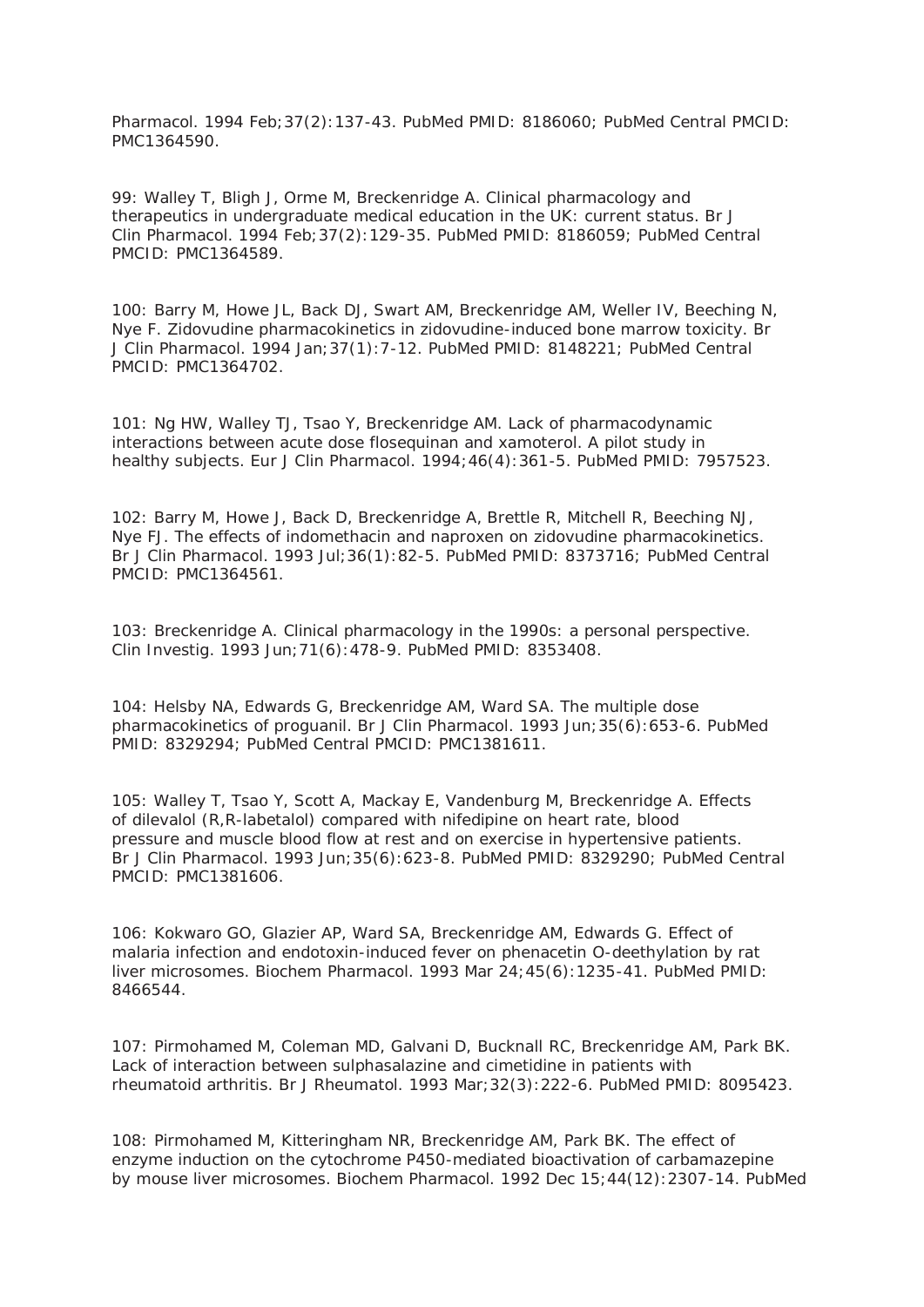PMID: 1472096.

109: Ng HW, Coleman N, Walley TJ, Mostafa SM, Breckenridge AM. Reproducibility and comparison of cardiac output measurement by transthoracic bioimpedance and thermodilution methods in critically ill patients. Clin Intensive Care. 1993;4(5):217-21. PubMed PMID: 10146700.

110: Wanwimolruk S, Edwards G, Ward SA, Breckenridge AM. The binding of the antimalarial arteether to human plasma proteins in-vitro. J Pharm Pharmacol. 1992 Nov;44(11):940-2. PubMed PMID: 1361544.

111: Roberts DH, Tsao Y, Linge K, McLoughlin GA, Breckenridge A. Double-blind comparison of captopril with nifedipine in hypertension complicated by intermittent claudication. Angiology. 1992 Sep;43(9):748-56. PubMed PMID: 1514711.

112: Coleman MD, Rhodes LE, Scott AK, Verbov JL, Friedmann PS, Breckenridge AM, Park BK. The use of cimetidine to reduce dapsone-dependent methaemoglobinaemia in dermatitis herpetiformis patients. Br J Clin Pharmacol. 1992 Sep;34(3):244-9. PubMed PMID: 1389948; PubMed Central PMCID: PMC1381395.

113: Waller PC, Wood SM, Langman MJ, Breckenridge AM, Rawlins MD. Review of company postmarketing surveillance studies. BMJ. 1992 Jun 6;304(6840):1470-2. PubMed PMID: 1611368; PubMed Central PMCID: PMC1882252.

114: Pirmohamed M, Kitteringham NR, Guenthner TM, Breckenridge AM, Park BK. An investigation of the formation of cytotoxic, protein-reactive and stable metabolites from carbamazepine in vitro. Biochem Pharmacol. 1992 Apr 15;43(8):1675-82. PubMed PMID: 1575766.

115: Scott AK, Grimes S, Ng K, Critchley M, Breckenridge AM, Thomson C, Pilgrim AJ. Sumatriptan and cerebral perfusion in healthy volunteers. Br J Clin Pharmacol. 1992 Apr;33(4):401-4. PubMed PMID: 1315562; PubMed Central PMCID: PMC1381329.

116: Edwards G, Ward S, Breckenridge A. Interaction of arteether with the red blood cell in-vitro and its possible importance in the interpretation of plasma concentrations in-vivo. J Pharm Pharmacol. 1992 Mar;44(3):280-1. Erratum in: J Pharm Pharmacol 1992 Apr; 44(4): following 370. PubMed PMID: 1354744.

117: Pirmohamed M, Kitteringham NR, Breckenridge AM, Park BK. Detection of an autoantibody directed against human liver microsomal protein in a patient with carbamazepine hypersensitivity. Br J Clin Pharmacol. 1992 Feb;33(2):183-6. PubMed PMID: 1550698; PubMed Central PMCID: PMC1381305.

118: Breckenridge A. Clinical significance of interactions with antifungal agents. Br J Dermatol. 1992 Feb;126 Suppl 39:19-22. Review. PubMed PMID: 1311944.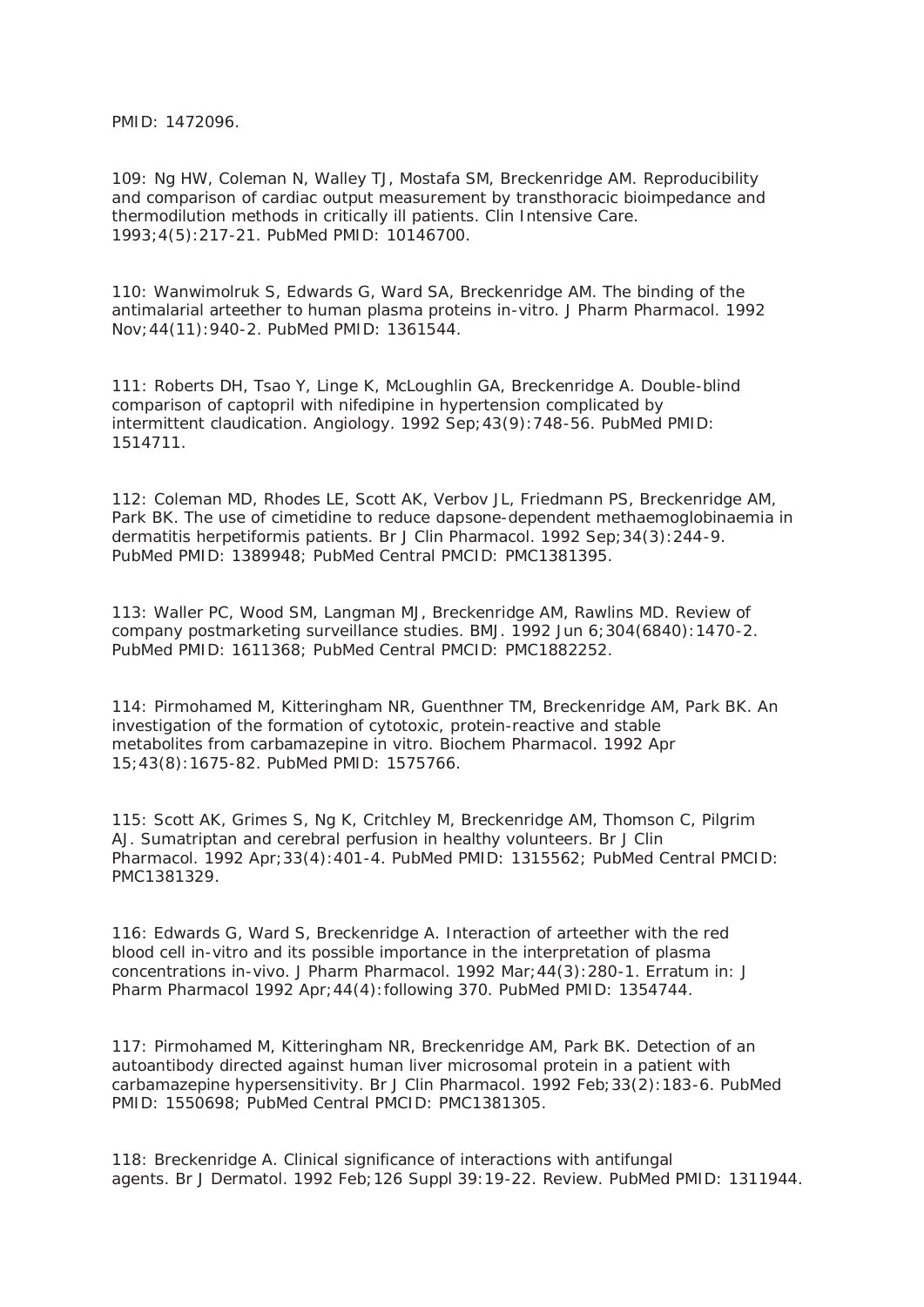119: Breckenridge A, Roberts D, Walley T. Different vasodilating mechanisms--different peripheral effects? J Cardiovasc Pharmacol. 1992;19 Suppl 1:S23-6. PubMed PMID: 1378145.

120: Pirmohamed M, Graham A, Roberts P, Smith D, Chadwick D, Breckenridge AM, Park BK. Carbamazepine-hypersensitivity: assessment of clinical and in vitro chemical cross-reactivity with phenytoin and oxcarbazepine. Br J Clin Pharmacol. 1991 Dec;32(6):741-9. PubMed PMID: 1768568; PubMed Central PMCID: PMC1368556.

121: Scott AK, Walley T, Breckenridge AM, Lacey LF, Fowler PA. Lack of an interaction between propranolol and sumatriptan. Br J Clin Pharmacol. 1991 Nov;32(5):581-4. PubMed PMID: 1659437; PubMed Central PMCID: PMC1368634.

122: Ng HW, Walley T, Tsao Y, Breckenridge AM. Comparison and reproducibility of transthoracic bioimpedance and dual beam Doppler ultrasound measurement of cardiac function in healthy volunteers. Br J Clin Pharmacol. 1991 Sep;32(3):275-82. PubMed PMID: 1777364; PubMed Central PMCID: PMC1368518.

123: Pirmohamed M, Coleman MD, Hussain F, Breckenridge AM, Park BK. Direct and metabolism-dependent toxicity of sulphasalazine and its principal metabolites towards human erythrocytes and leucocytes. Br J Clin Pharmacol. 1991 Sep;32(3):303-10. PubMed PMID: 1685664; PubMed Central PMCID: PMC1368522.

124: Mansor SM, Ward SA, Edwards G, Hoaksey PE, Breckenridge AM. The influence of alpha 1-acid glycoprotein on quinine and quinidine disposition in the rat isolated perfused liver preparation. J Pharm Pharmacol. 1991 Sep;43(9):650-4. PubMed PMID: 1685525.

125: Sim SM, Back DJ, Breckenridge AM. The effect of various drugs on the glucuronidation of zidovudine (azidothymidine; AZT) by human liver microsomes. Br J Clin Pharmacol. 1991 Jul;32(1):17-21. PubMed PMID: 1909542; PubMed Central PMCID: PMC1368487.

126: Ward SA, Helsby NA, Skjelbo E, Brøsen K, Gram LF, Breckenridge AM. The activation of the biguanide antimalarial proguanil co-segregates with the mephenytoin oxidation polymorphism--a panel study. Br J Clin Pharmacol. 1991 Jun;31(6):689-92. PubMed PMID: 1867963; PubMed Central PMCID: PMC1368581.

117: Breckenridge A. Clinical Pharmacology in the United Kingdom--a view for the 1990s. Br J Clin Pharmacol. 1991 Mar;31(3):249-50. PubMed PMID: 2054262; PubMed Central PMCID: PMC1368347.

128: Breckenridge A. Angiotensin converting enzyme inhibitors and quality of life. Am J Hypertens. 1991 Jan;4(1 Pt 2):79S-82S. Review. PubMed PMID: 2009155.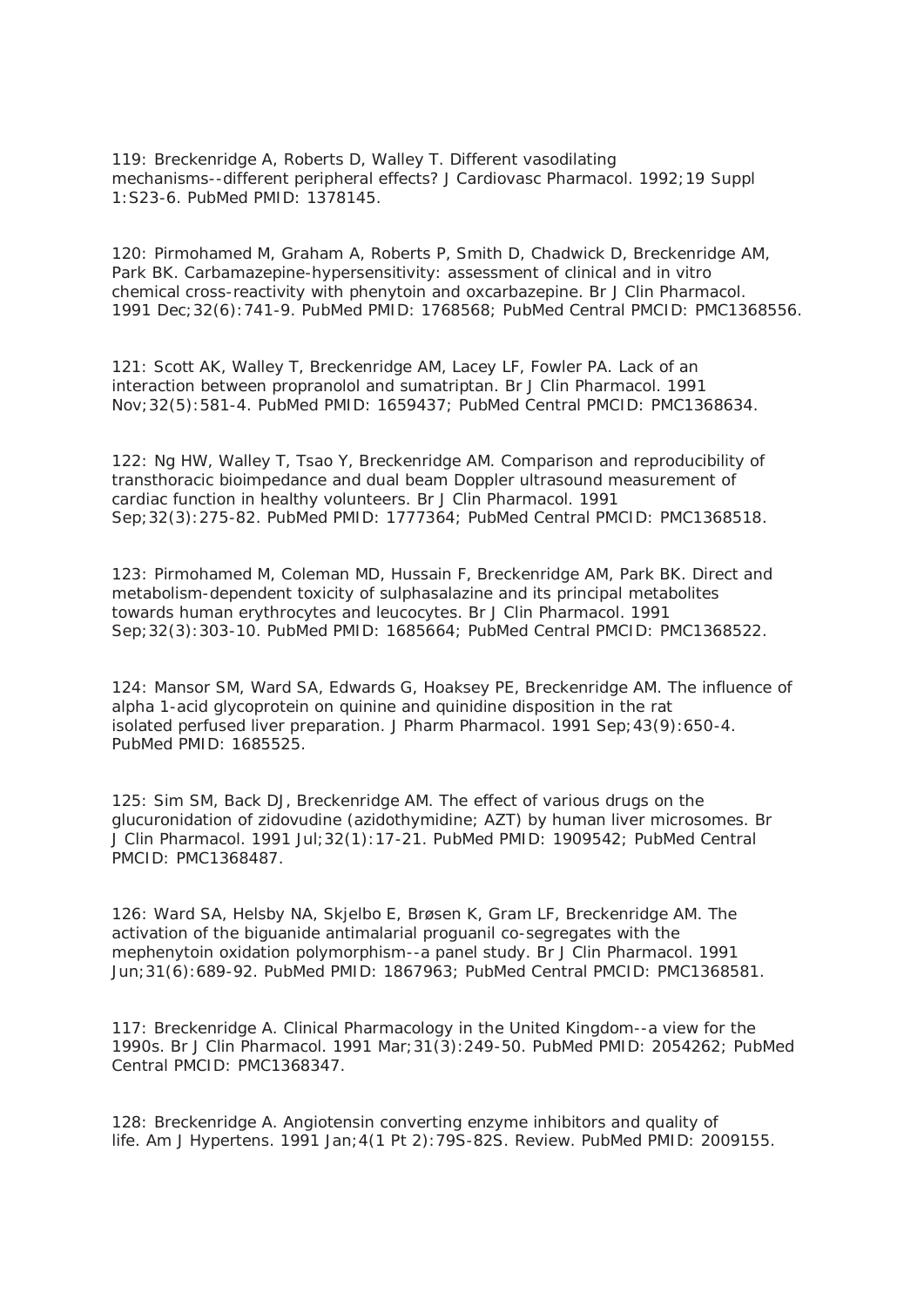129: Breckenridge A, Roberts DH. Antihypertensive treatment in concomitant peripheral vascular disease: current experience and the potential of carvedilol. J Cardiovasc Pharmacol. 1991;18 Suppl 4:S78-81. Review. PubMed PMID: 1721985.

130: Awadzi K, Schulz-Key H, Edwards G, Breckenridge A, Orme M, Gilles H. The chemotherapy of onchocerciasis. XIV. Studies with mebendazole citrate. Trop Med Parasitol. 1990 Dec;41(4):383-6. PubMed PMID: 2075382.

131: Coleman MD, Scott AK, Breckenridge AM, Park BK. The use of cimetidine as a selective inhibitor of dapsone N-hydroxylation in man. Br J Clin Pharmacol. 1990 Nov;30(5):761-7. PubMed PMID: 2271376; PubMed Central PMCID: PMC1368178.

132: Helsby NA, Ward SA, Edwards G, Howells RE, Breckenridge AM. The pharmacokinetics and activation of proguanil in man: consequences of variability in drug metabolism. Br J Clin Pharmacol. 1990 Oct;30(4):593-8. PubMed PMID: 2291871; PubMed Central PMCID: PMC1368250.

133: Helsby NA, Ward SA, Howells RE, Breckenridge AM. In vitro metabolism of the biguanide antimalarials in human liver microsomes: evidence for a role of the mephenytoin hydroxylase (P450 MP) enzyme. Br J Clin Pharmacol. 1990 Aug;30(2):287-91. PubMed PMID: 2206791; PubMed Central PMCID: PMC1368230.

134: Watkins WM, Mberu EK, Nevill CG, Ward SA, Breckenridge AM, Koech DK. Variability in the metabolism of proguanil to the active metabolite cycloguanil in healthy Kenyan adults. Trans R Soc Trop Med Hyg. 1990 Jul-Aug; 84(4): 492-5. PubMed PMID: 2091335.

135: Winstanley PA, Simooya O, Kofi-Ekue JM, Walker O, Salako LA, Edwards G, Orme ML, Breckenridge AM. The disposition of amodiaquine in Zambians and Nigerians with malaria. Br J Clin Pharmacol. 1990 Jun;29(6):695-701. PubMed PMID: 2378788; PubMed Central PMCID: PMC1380171.

136: Mansor SM, Ward SA, Edwards G, Hoaksey PE, Breckenridge AM. The effect of malaria infection on the disposition of quinine and quinidine in the rat isolated perfused liver preparation. J Pharm Pharmacol. 1990 Jun;42(6):428-32. PubMed PMID: 1979624.

137: Bem JL, Wood SM, West L, Rawlins MD, Breckenridge AM. 25 years of the Committee on Safety of Medicines. An international perspective of the benefits. Drug Saf. 1990 May-Jun;5(3):161-7. PubMed PMID: 2350440.

138: Coleman MD, Hoaksey PE, Breckenridge AM, Park BK. Inhibition of dapsone-induced methaemoglobinaemia in the rat isolated perfused liver. J Pharm Pharmacol. 1990 May;42(5):302-7. PubMed PMID: 1976775.

139: Winstanley PA, Coleman JW, Maggs JL, Breckenridge AM, Park BK. The toxicity of amodiaquine and its principal metabolites towards mononuclear leucocytes and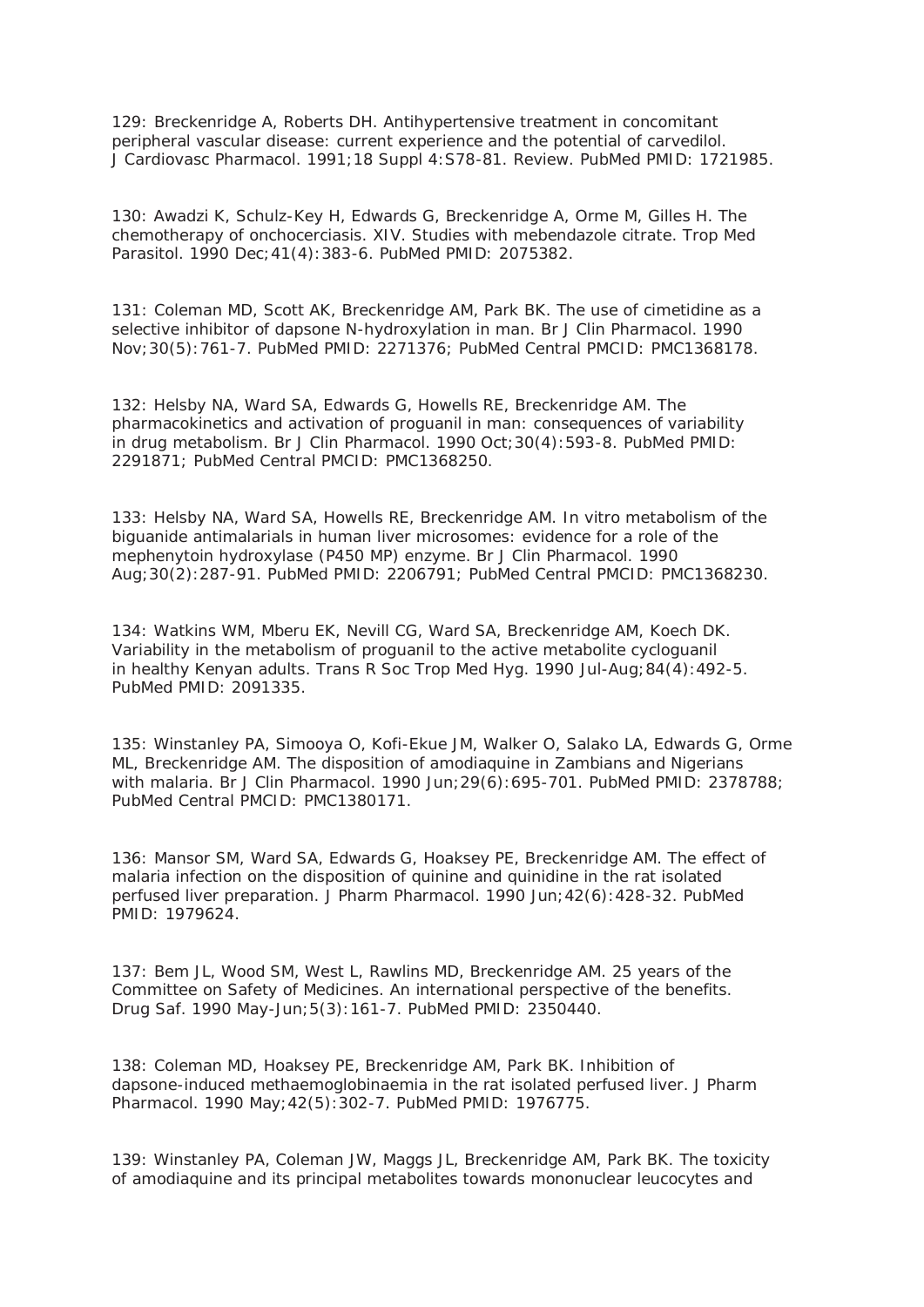granulocyte/monocyte colony forming units. Br J Clin Pharmacol. 1990 Apr;29(4):479-85. PubMed PMID: 2328196; PubMed Central PMCID: PMC1380119.

140: Coleman MD, Winn MJ, Breckenridge AM, Park BK. Sex-dependent sensitivity to dapsone-induced methaemoglobinaemia in the rat. Biochem Pharmacol. 1990 Feb 15;39(4):805-9. PubMed PMID: 2306286.

141: Coleman MD, Winn MJ, Breckenridge AM, Park BK. Inhibition of dapsone-induced methaemoglobinaemia in the rat. Biochem Pharmacol. 1990 Feb 15;39(4):802-5. PubMed PMID: 2306285.

142: Walley T, Winstanley P, Roberts D, Grimmer M, Orme M, Breckenridge A. Adverse effects of captopril in hospital outpatients with hypertension. Postgrad Med J. 1990 Feb;66(772):106-9. PubMed PMID: 2190201; PubMed Central PMCID: PMC2429545.

143: Karbwang J, Back DJ, Bunnag D, Breckenridge AM. Pharmacokinetics of mefloquine in combination with sulfadoxine-pyrimethamine and primaquine in male Thai patients with falciparum malaria. Bull World Health Organ. 1990;68(5):633-8. PubMed PMID: 2289299; PubMed Central PMCID: PMC2393179.

144: Orme M, Edwards G, Awadzi K, Breckenridge A. Clinical pharmacokinetics of drugs against onchocerciasis. Acta Leiden. 1990;59(1-2):329-42. Review. PubMed PMID: 2198757.

145: Breckenridge A. Risks and benefits of prophylactic antimalarial drugs. BMJ. 1989 Oct 28;299(6707):1057-8. Review. PubMed PMID: 2511961; PubMed Central PMCID: PMC1837973.

146: Coleman MD, Breckenridge AM, Park BK. Bioactivation of dapsone to a cytotoxic metabolite by human hepatic microsomal enzymes. Br J Clin Pharmacol. 1989 Oct;28(4):389-95. PubMed PMID: 2590600; PubMed Central PMCID: PMC1379987.

147: Tjia JF, Back DJ, Breckenridge AM. Calcium channel antagonists and cyclosporine metabolism: in vitro studies with human liver microsomes. Br J Clin Pharmacol. 1989 Sep;28(3):362-5. PubMed PMID: 2789931; PubMed Central PMCID: PMC1379957.

148: Idowu OR, Edwards G, Ward SA, Orme ML, Breckenridge AM. Determination of arteether in blood plasma by high-performance liquid chromatography with ultraviolet detection after hydrolysis acid. J Chromatogr. 1989 Aug 25;493(1):125-36. PubMed PMID: 2778002.

149: Milton KA, Edwards G, Ward SA, Orme ML, Breckenridge AM. Pharmacokinetics of halofantrine in man: effects of food and dose size. Br J Clin Pharmacol. 1989 Jul;28(1):71-7. PubMed PMID: 2775616; PubMed Central PMCID: PMC1379972.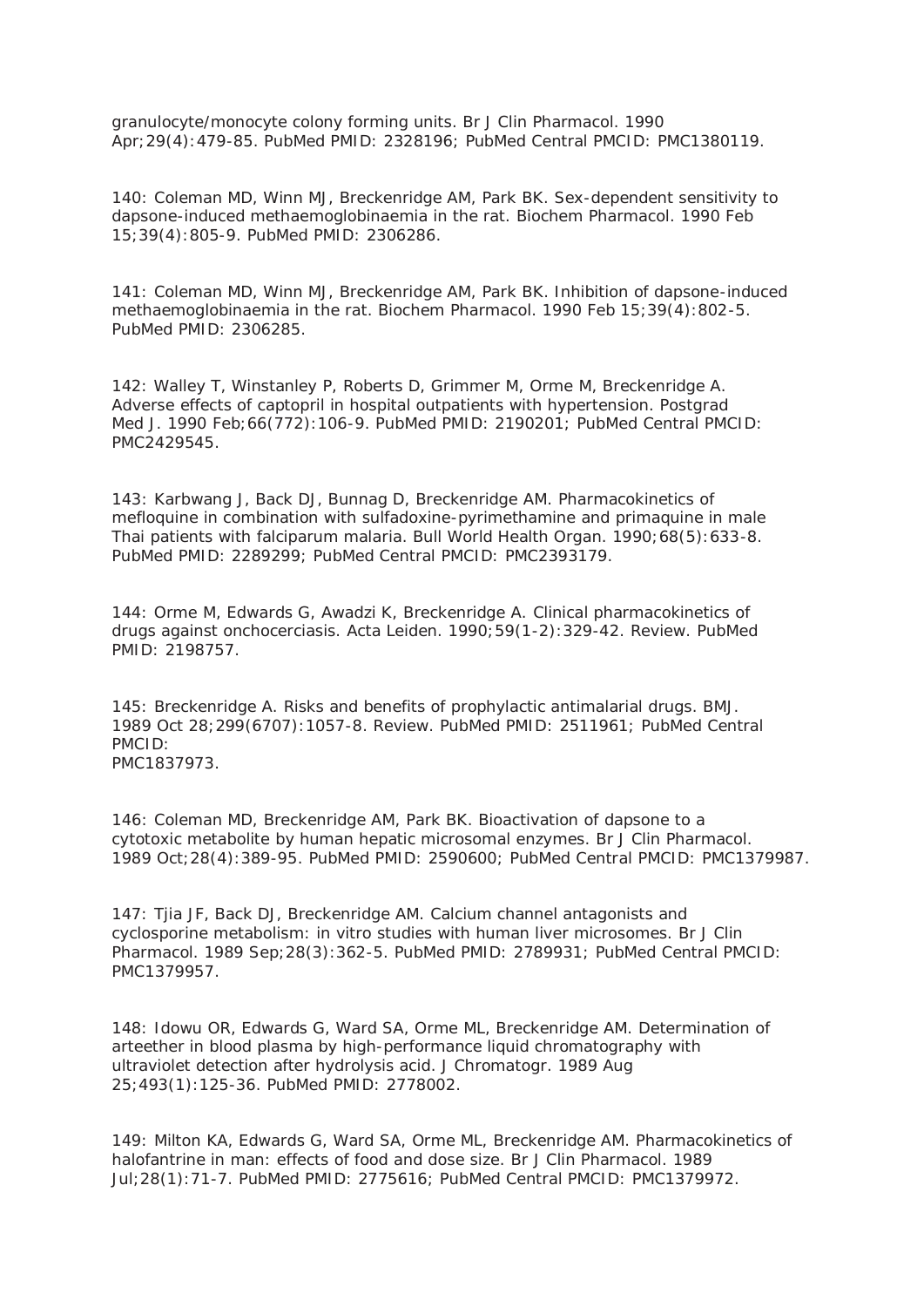150: Winstanley PA, Irvin LE, Smith JC, Orme ML, Breckenridge AM. Adverse drug reactions: a hospital pharmacy-based reporting scheme. Br J Clin Pharmacol. 1989 Jul;28(1):113-6. PubMed PMID: 2775609; PubMed Central PMCID: PMC1379978.

151: Ward SA, Watkins WM, Mberu E, Saunders JE, Koech DK, Gilles HM, Howells RE, Breckenridge AM. Inter-subject variability in the metabolism of proguanil to the active metabolite cycloguanil in man. Br J Clin Pharmacol. 1989 Jun;27(6):781-7. PubMed PMID: 2757894; PubMed Central PMCID: PMC1379805.

152: Breckenridge AM. Drug interactions with ACE inhibitors. J Hum Hypertens. 1989 Jun;3 Suppl 1:133-8. Review. PubMed PMID: 2674438.

153: Christie G, Breckenridge AM, Park BK. Drug-protein conjugates--XVIII. Detection of antibodies towards the antimalarial amodiaquine and its quinone imine metabolite in man and the rat. Biochem Pharmacol. 1989 May 1;38(9):1451-8. PubMed PMID: 2470378.

154: Ohnhaus EE, Breckenridge AM, Park BK. Urinary excretion of 6 beta-hydroxycortisol and the time course measurement of enzyme induction in man. Eur J Clin Pharmacol. 1989;36(1):39-46. PubMed PMID: 2917586.

155: Bem JL, Breckenridge AM, Mann RD, Rawlins MD. Review of yellow cards (1986): report to the Committee on the Safety of Medicines. Br J Clin Pharmacol. 1988 Dec;26(6):679-89. PubMed PMID: 3242573; PubMed Central PMCID: PMC1386581.

156: Edwards G, Breckenridge AM. Clinical pharmacokinetics of anthelmintic drugs. Clin Pharmacokinet. 1988 Aug;15(2):67-93. Review. PubMed PMID: 3064952.

157: Karbwang J, Back DJ, Bunnag D, Breckenridge AM. Inhibition of tolbutamide metabolism by antimalarial drugs. Southeast Asian J Trop Med Public Health. 1988 Jun;19(2):235-41. PubMed PMID: 3227403.

158: Back DJ, Grimmer SF, Orme ML, Proudlove C, Mann RD, Breckenridge AM. Evaluation of Committee on Safety of Medicines yellow card reports on oral contraceptive-drug interactions with anticonvulsants and antibiotics. Br J Clin Pharmacol. 1988 May;25(5):527-32. PubMed PMID: 3408633; PubMed Central PMCID: PMC1386424.

159: Winstanley PA, Edwards G, Curtis CG, Orme ML, Powell GM, Breckenridge AM. Tissue distribution and excretion of amodiaquine in the rat. J Pharm Pharmacol. 1988 May;40(5):343-9. PubMed PMID: 2899630.

160: Christie G, Coleman JW, Newby S, McDiarmaid-Gordon A, Hampson JP, Breckenridge AM, Park BK. A survey of the prevalence of penicillin-specific IgG, IgM and IgE antibodies detected by ELISA and defined by hapten inhibition, in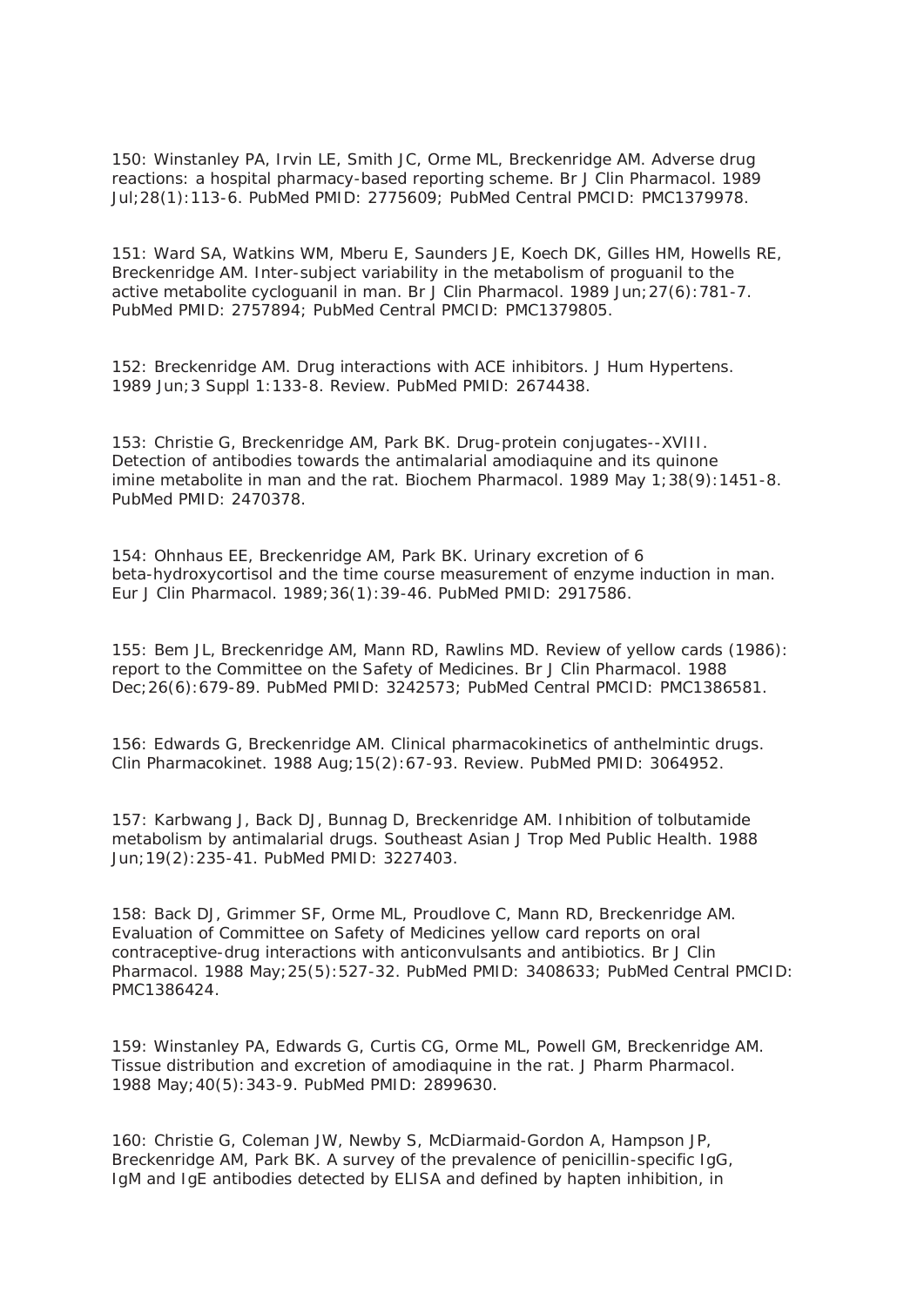patients with suspected penicillin allergy and in healthy volunteers. Br J Clin Pharmacol. 1988 Mar;25(3):381-6. PubMed PMID: 3358899; PubMed Central PMCID: PMC1386363.

161: Orme M, Awadzi K, Edwards G, Breckenridge AM. Drug treatment of onchocerciasis. Q J Med. 1988 Mar;66(251):195-201. Review. PubMed PMID: 3059388.

162: Breckenridge A. Angiotensin converting enzyme inhibitors. Br Med J (Clin Res Ed). 1988 Feb 27;296(6622):618-20. Review. PubMed PMID: 2832034; PubMed Central PMCID: PMC2545245.

163: Vanhoutte P, Amery A, Birkenhäger W, Breckenridge A, Bühler F, Distler A, Dormandy J, Doyle A, Frohlich E, Hansson L, et al. Serotoninergic mechanisms in hypertension. Focus on the effects of ketanserin. Hypertension. 1988 Feb;11(2):111-33. Review. PubMed PMID: 3277910.

164: Breckenridge A. Current controversies in the treatment of hypertension. Am J Med. 1988 Jan 29;84(1B):36-9. Review. PubMed PMID: 3277417.

165: Choonara IA, Malia RG, Haynes BP, Hay CR, Cholerton S, Breckenridge AM, Preston FE, Park BK. The relationship between inhibition of vitamin K1 2,3-epoxide reductase and reduction of clotting factor activity with warfarin. Br J Clin Pharmacol. 1988 Jan;25(1):1-7. PubMed PMID: 3370190; PubMed Central PMCID: PMC1386607.

166: Karbwang J, Looareesuwan S, Back DJ, Migasana S, Bunnag D, Breckenridge AM. Effect of oral contraceptive steroids on the clinical course of malaria infection and on the pharmacokinetics of mefloquine in Thai women. Bull World Health Organ. 1988;66(6):763-7. PubMed PMID: 3266115; PubMed Central PMCID: PMC2491144.

167: Edwards G, Dingsdale A, Helsby N, Orme ML, Breckenridge AM. The relative systemic availability of ivermectin after administration as capsule, tablet, and oral solution. Eur J Clin Pharmacol. 1988;35(6):681-4. PubMed PMID: 3234475.

168: Breckenridge A. Ageing, serotonin and ketanserin. Drugs. 1988;36 Suppl 1:44-54. Review. PubMed PMID: 3071462.

169: Karbwang J, Back DJ, Bunnag D, Breckenridge AM. A comparison of the pharmacokinetics of mefloquine in healthy Thai volunteers and in Thai patients with falciparum malaria. Eur J Clin Pharmacol. 1988; 35(6): 677-80. PubMed PMID: 3069480.

170: Breckenridge A. Age-related effects of angiotensin converting enzyme inhibitors. J Cardiovasc Pharmacol. 1988;12 Suppl 8:S100-4. Review. PubMed PMID: 2469889.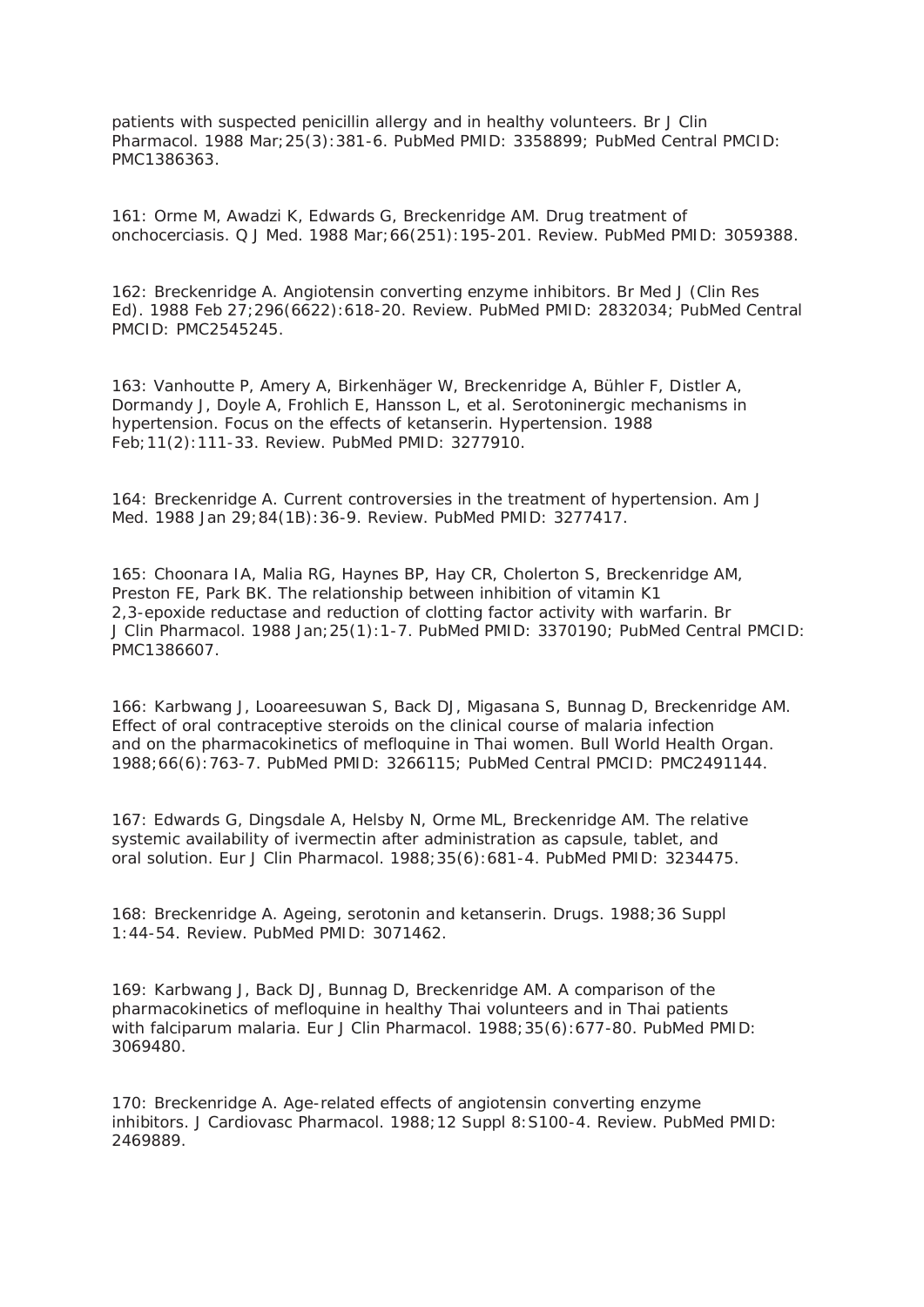171: Winstanley PA, Back DJ, Breckenridge AM. Inhibition of theophylline metabolism by interferon. Lancet. 1987 Dec 5;2(8571):1340. PubMed PMID: 2446094.

172: Richardson PJ, Meany B, Breckenridge AM, Grimmer SF, Johnston GD, Kondowe G. Lisinopril in essential hypertension: a six month comparative study with nifedipine. J Hum Hypertens. 1987 Dec;1(3):175-9. PubMed PMID: 2852252.

173: Chan E, Aarons L, Serlin M, Breckenridge A, Rowland M. Inter-relationship among individual vitamin K-dependent clotting factors at different levels of anticoagulation. Br J Clin Pharmacol. 1987 Nov;24(5):621-5. PubMed PMID: 3435692; PubMed Central PMCID: PMC1386334.

174: Nicholl DD, Edwards G, Ward SA, Orme ML, Breckenridge AM. The disposition of primaquine in the isolated perfused rat liver. Stereoselective formation of the carboxylic acid metabolite. Biochem Pharmacol. 1987 Oct 15;36(20):3365-9. PubMed PMID: 3675598.

175: Winstanley PA, Breckenridge AM. Currently important antimalarial drugs. Ann Trop Med Parasitol. 1987 Oct;81(5):619-27. Review. PubMed PMID: 3331251.

176: Roberts DH, Tsao Y, McLoughlin GA, Breckenridge A. Placebo-controlled comparison of captopril, atenolol, labetalol, and pindolol in hypertension complicated by intermittent claudication. Lancet. 1987 Sep 19;2(8560):650-3. PubMed PMID: 2887941.

177: Roberts DH, Tsao Y, Grimmer SF, Winstanley PA, Orme ML, Breckenridge AM. Haemodynamic effects of atenolol, labetalol, pindolol and captopril: a comparison in hypertensive patients with special reference to changes in limb blood flow, heart rate and left ventricular function. Br J Clin Pharmacol. 1987 Aug;24(2):163-72. PubMed PMID: 2887190; PubMed Central PMCID: PMC1387745.

178: Ward SA, Mihaly GW, Nicholl DD, Breckenridge AM, Edwards G. The pharmacokinetics of  $(+)$ - and  $(-)$ -primaguine in the isolated perfused rat liver preparation. Biochem Pharmacol. 1987 Jul 1;36(13):2238-9. PubMed PMID: 3606640.

179: Maggs JL, Kitteringham NR, Breckenridge AM, Park BK. Autoxidative formation of a chemically reactive intermediate from amodiaquine, a myelotoxin and hepatotoxin in man. Biochem Pharmacol. 1987 Jul 1;36(13):2061-2. PubMed PMID: 3606626.

180: Coleman MD, Edwards G, Braithwaite IM, Breckenridge AM. High-performance liquid chromatographic method for the determination of amopyroquine in biological fluids. J Chromatogr. 1987 Feb 20;414(1):242-7. PubMed PMID: 3571390.

181: Winstanley P, Edwards G, Orme M, Breckenridge A. The disposition of amodiaquine in man after oral administration. Br J Clin Pharmacol. 1987 Jan;23(1):1-7. PubMed PMID: 3814460; PubMed Central PMCID: PMC1386133.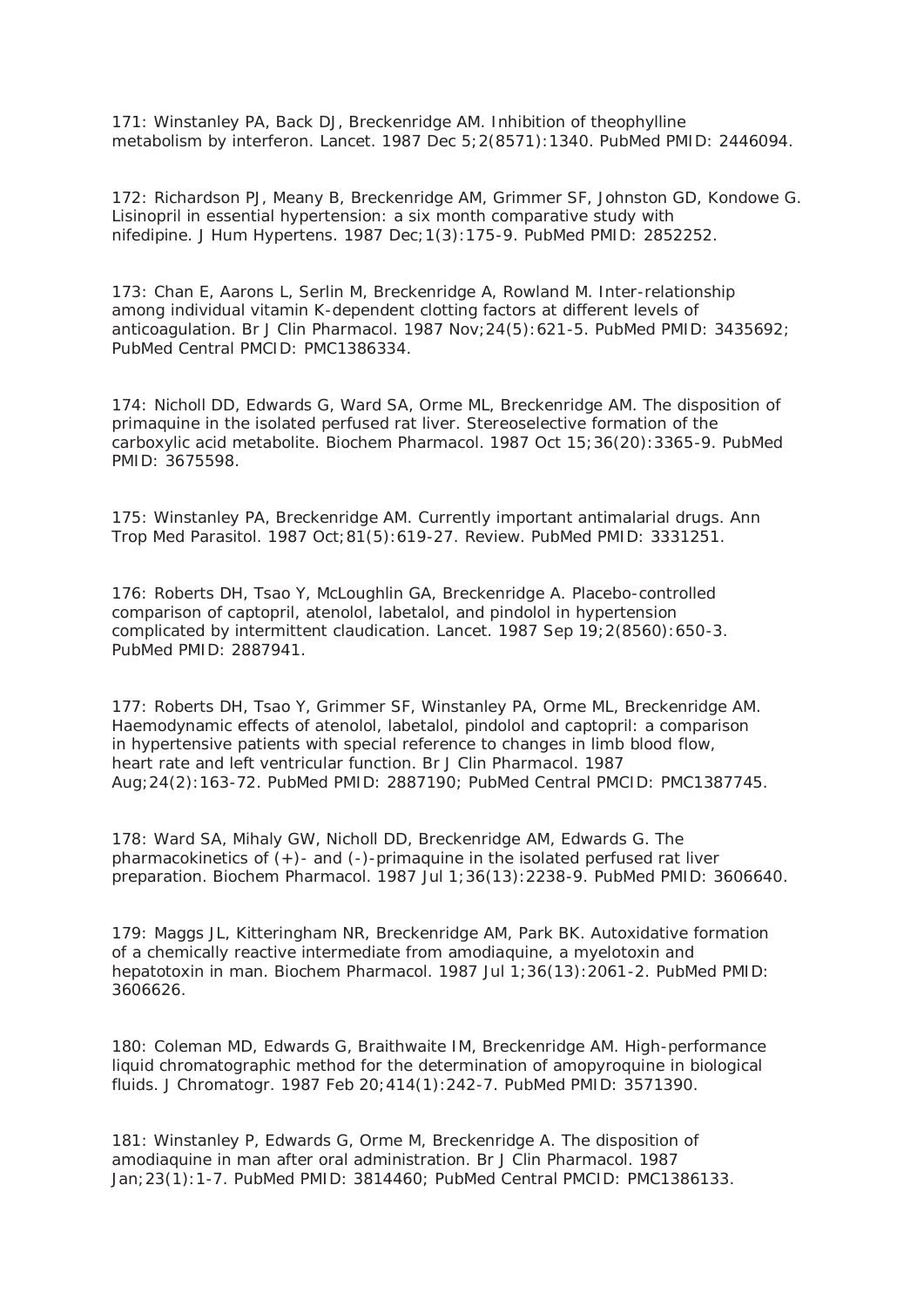182: Winstanley PA, Edwards G, Orme ML, Breckenridge AM. Effect of dose size on amodiaquine pharmacokinetics after oral administration. Eur J Clin Pharmacol. 1987;33(3):331-3. PubMed PMID: 3691624.

183: Breckenridge A. Factors in the choice of antihypertensive therapy. Br J Clin Pharmacol. 1987;23 Suppl 1:5S-8S. PubMed PMID: 3580258; PubMed Central PMCID: PMC1386040.

184: Karbwang J, Bunnag D, Breckenridge AM, Back DJ. The pharmacokinetics of mefloquine when given alone or in combination with sulphadoxine and pyrimethamine in Thai male and female subjects. Eur J Clin Pharmacol. 1987;32(2):173-7. PubMed PMID: 3495440.

185: Breckenridge A, Orme M, Edwards G. Clinical pharmacology looks at tropical medicine. Trans R Soc Trop Med Hyg. 1987;81(4):529-33. PubMed PMID: 3445331.

186: Breckenridge A. Enzyme induction in humans. Clinical aspects--an overview. Pharmacol Ther. 1987;33(1):95-9. Review. PubMed PMID: 3306720.

187: Richardson PJ, Meany TB, Johnston GD, Kondowe G, Grimmer SF, Breckenridge AM. Comparative efficacy of lisinopril and nifedipine retard in essential hypertension: a double-blind, placebo-controlled trial. J Cardiovasc Pharmacol. 1987;10 Suppl 10:S96-8. PubMed PMID: 2455154.

188: Mörlin C, Baglivo H, Boeijinga JK, Breckenridge AM, Clement D, Johnston GD, Klein W, Kramer R, Luccioni R, Meurer KA, et al. Comparative trial of lisinopril and nifedipine in mild to severe essential hypertension. J Cardiovasc Pharmacol. 1987;9 Suppl 3:S49-52. PubMed PMID: 2442552.

189: Choonara IA, Haynes BP, Cholerton S, Breckenridge AM, Park BK. Enantiomers of warfarin and vitamin K1 metabolism. Br J Clin Pharmacol. 1986 Dec;22(6):729-32. PubMed PMID: 3567019; PubMed Central PMCID: PMC1401216.

190: Coleman MD, Thompson AJ, Edwards G, Braithwaite IM, Breckenridge AM. The pharmacokinetics of pyrimethamine in the rat: effect of mefloquine. J Pharm Pharmacol. 1986 Nov;38(11):840-2. PubMed PMID: 2879016.

191: Coleman JW, Yeung JH, Roberts DH, Breckenridge AM, Park BK. Drug-specific antibodies in patients receiving captopril. Br J Clin Pharmacol. 1986 Aug;22(2):161-5. PubMed PMID: 3530304; PubMed Central PMCID: PMC1401103.

192: Roberts DH, Tsao Y, Breckenridge AM. The reproducibility of limb blood flow measurements in human volunteers at rest and after exercise by using mercury-in-Silastic strain gauge plethysmography under standardized conditions. Clin Sci (Lond). 1986 Jun;70(6):635-8. PubMed PMID: 3709068.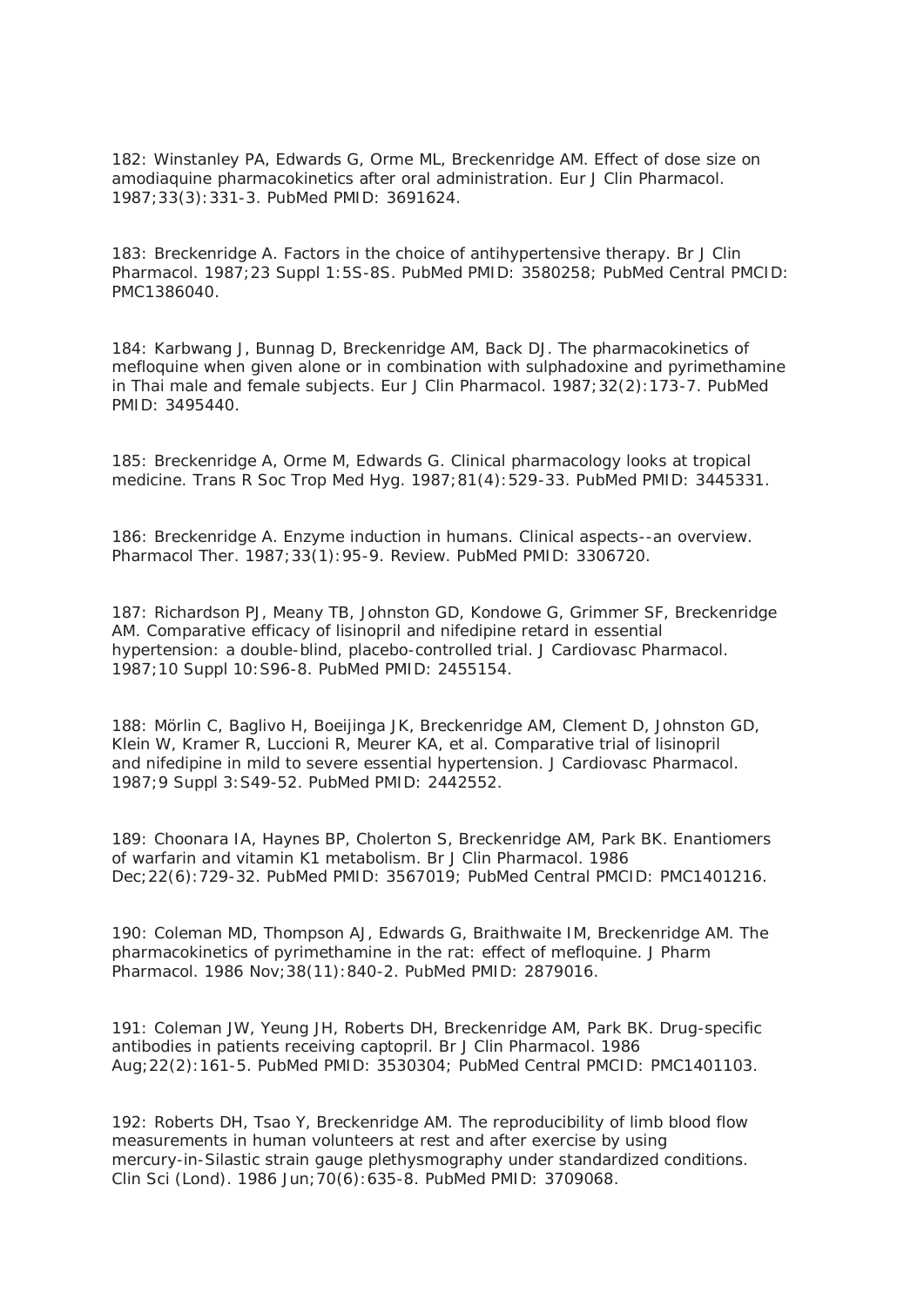193: Awadzi K, Adjepon-Yamoah KK, Edwards G, Orme ML, Breckenridge AM, Gilles HM. The effect of moderate urine alkalinisation on low dose diethylcarbamazine therapy in patients with onchocerciasis. Br J Clin Pharmacol. 1986 Jun;21(6):669-76. PubMed PMID: 3017392; PubMed Central PMCID: PMC1400978.

194: Purba HS, Back DJ, Breckenridge AM. Inhibition of estrogen 2-hydroxylase. J Steroid Biochem. 1986 May;24(5):1091-3. PubMed PMID: 3724146.

195: Winstanley PA, Edwards G, Orme ML, Breckenridge AM. The detection of amodiaquine in blood after oral administration. Br J Clin Pharmacol. 1986 May;21(5):552. PubMed PMID: 3718814; PubMed Central PMCID: PMC1401019.

196: Neis AS, Breckenridge AM. Clinical pharmacology teaching, training and career development. Clin Pharmacol Ther. 1986 Apr;39(4):466-70. PubMed PMID: 3956068.

197: Breckenridge A. Ketanserin--a new antihypertensive agent. J Hypertens Suppl. 1986 Apr;4(1):S13-6. PubMed PMID: 2871143.

198: Park BK, Choonara IA, Haynes BP, Breckenridge AM, Malia RG, Preston FE. Abnormal vitamin K metabolism in the presence of normal clotting factor activity in factory workers exposed to 4-hydroxycoumarins. Br J Clin Pharmacol. 1986 Mar;21(3):289-93. PubMed PMID: 3964529; PubMed Central PMCID: PMC1400858.

199: Coleman MD, Mihaly GW, Edwards G, Howells RE, Breckenridge AM. The disposition of pyrimethamine base and pyrimethamine pamoate in the mouse: effect of route of administration. Biopharm Drug Dispos. 1986 Mar-Apr;7(2):173-82. PubMed PMID: 3708123.

200: Choonara IA, Cholerton S, Haynes BP, Breckenridge AM, Park BK. Stereoselective interaction between the R enantiomer of warfarin and cimetidine. Br J Clin Pharmacol. 1986 Mar;21(3):271-7. PubMed PMID: 2938614; PubMed Central PMCID: PMC1400859.

201: Breckenridge AM. The pharmaceutical industry and developing countries. Br J Clin Pharmacol. 1986;22 Suppl 1:27S-29S. PubMed PMID: 3567027; PubMed Central PMCID: PMC1400997.

202: Choonara IA, Scott AK, Haynes BP, Cholerton S, Breckenridge AM, Park BK. Vitamin K1 metabolism in relation to pharmacodynamic response in anticoagulated patients. Br J Clin Pharmacol. 1985 Dec;20(6):643-8. PubMed PMID: 4091996; PubMed Central PMCID: PMC1400816.

203: Coleman MD, Mihaly GW, Ward SA, Edwards G, Howells RE, Breckenridge AM. The sustained release of pyrimethamine base or pyrimethamine pamoate from a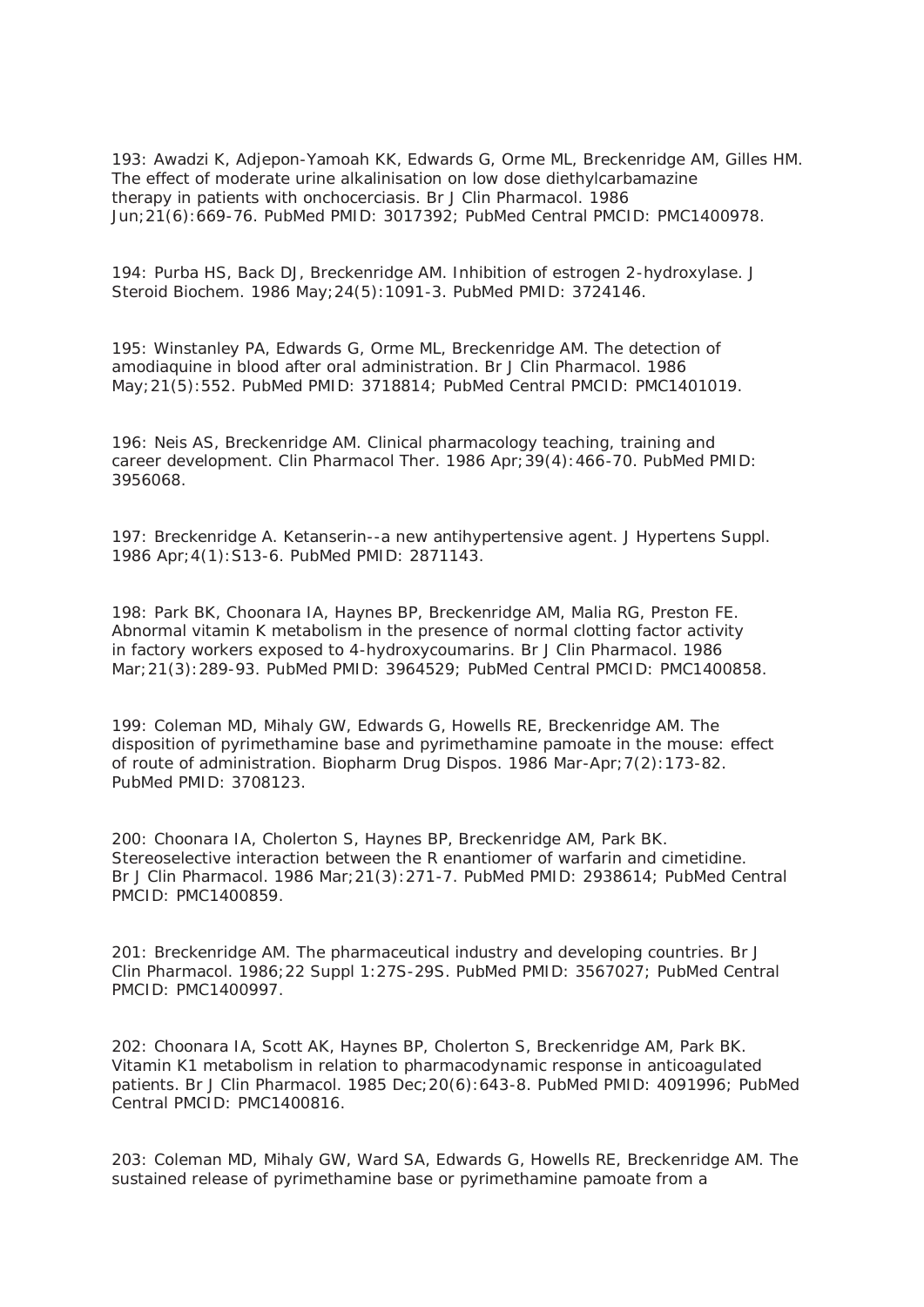biodegradable injectable depot preparation in mice. J Pharm Pharmacol. 1985 Dec;37(12):878-83. PubMed PMID: 2868095.

204: Breckenridge A. Decision-making in the development of new drugs. J Hypertens Suppl. 1985 Nov;3(2):S51-5. PubMed PMID: 3910776.

205: Rivière JH, Back DJ, Breckenridge AM, Howells RE. The pharmacokinetics of mefloquine in man: lack of effect of mefloquine on antipyrine metabolism. Br J Clin Pharmacol. 1985 Nov;20(5):469-74. PubMed PMID: 3878153; PubMed Central PMCID: PMC1400721.

206: Edwards G, Rodick CL, Ward SA, Awadzi K, Orme ML, Breckenridge AM. Determination of suramin in plasma by high-performance liquid chromatography. J Chromatogr. 1985 Sep 13;343(1):224-8. PubMed PMID: 4066859.

207: Breckenridge A. Treating mild hypertension. Br Med J (Clin Res Ed). 1985 Jul 13;291(6488):89-90. PubMed PMID: 3926098; PubMed Central PMCID: PMC1416281.

208: Winstanley PA, Tjia J, Back DJ, Hobson D, Breckenridge AM. Lack of effect of highly purified subunit influenza vaccination on theophylline metabolism. Br J Clin Pharmacol. 1985 Jul;20(1):47-53. PubMed PMID: 4027135; PubMed Central PMCID: PMC1400622.

209: Ward SA, Mihaly GW, Nicholl DD, Edwards G, Breckenridge AM. The disposition of primaquine in the isolated perfused rat liver. Effect of dose size. Drug Metab Dispos. 1985 Jul-Aug;13(4):425-9. PubMed PMID: 2863105.

210: Coleman MD, Mihaly GW, Ward SA, Edwards G, Howells RE, Breckenridge AM. The disposition of pyrimethamine in the isolated perfused rat liver. Biochem Pharmacol. 1985 Jun 15;34(12):2193-7. PubMed PMID: 4004937.

211: Ward SA, Mihaly GW, Edwards G, Looareesuwan S, Phillips RE, Chanthavanich P, Warrell DA, Orme ML, Breckenridge AM. Pharmacokinetics of primaquine in man. II. Comparison of acute vs chronic dosage in Thai subjects. Br J Clin Pharmacol. 1985 Jun;19(6):751-5. PubMed PMID: 4027118; PubMed Central PMCID: PMC1463877.

212: Mihaly GW, Ward SA, Edwards G, Nicholl DD, Orme ML, Breckenridge AM. Pharmacokinetics of primaquine in man. I. Studies of the absolute bioavailability and effects of dose size. Br J Clin Pharmacol. 1985 Jun;19(6):745-50. PubMed PMID: 4027117; PubMed Central PMCID: PMC1463857.

213: Breckenridge A, Woolfson AM. [Drugs and fluids for the intravenous route]. Riv Inferm. 1985 Mar;4(1):11-3. Italian. PubMed PMID: 3933081.

214: Coleman MD, Mihaly GW, Edwards G, Ward SA, Howells RE, Breckenridge AM. Pyrimethamine pharmacokinetics and its tissue localization in mice: effect of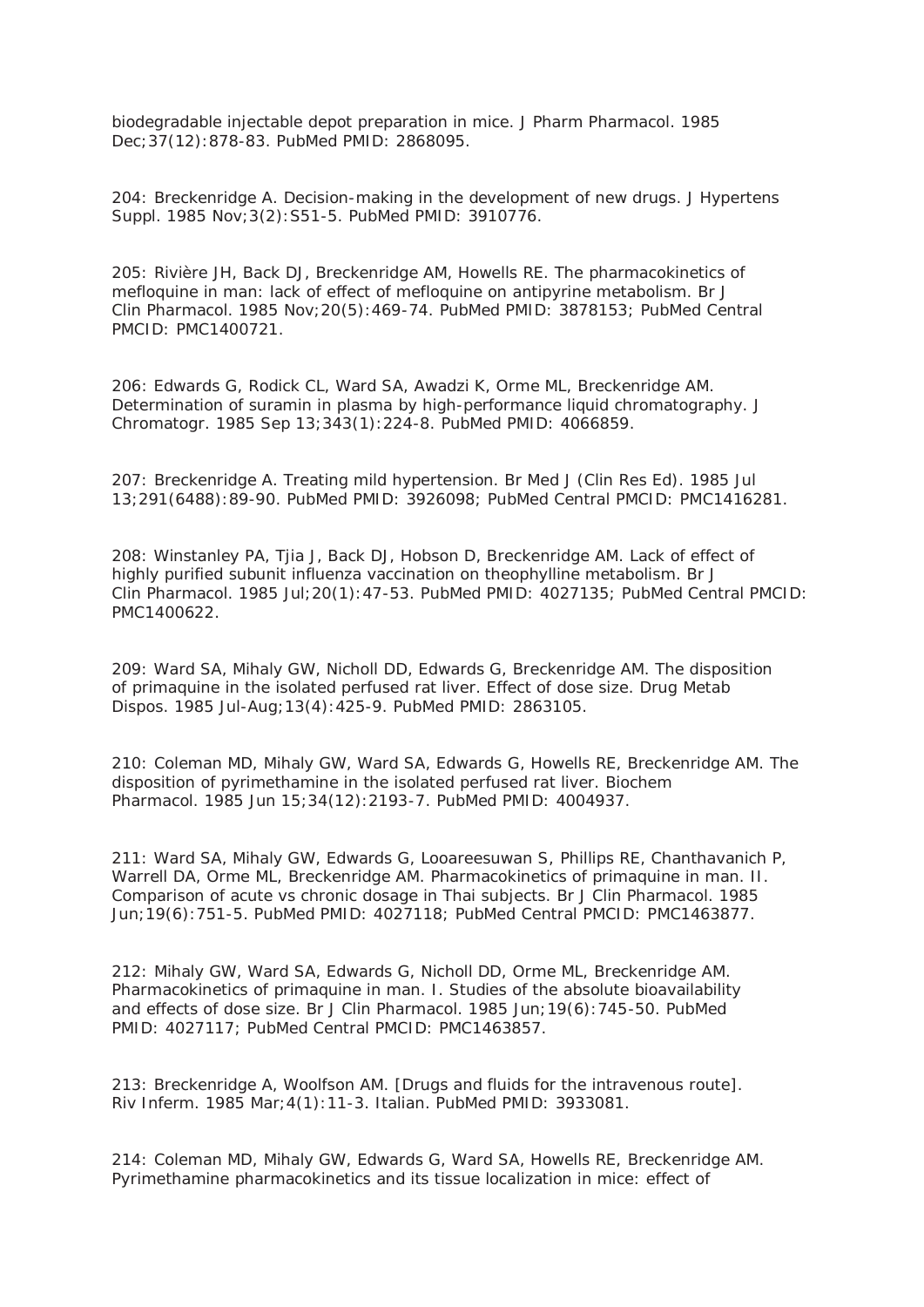dose size. J Pharm Pharmacol. 1985 Mar;37(3):170-4. PubMed PMID: 2858563.

215: Mihaly GW, Ward SA, Nicholl DD, Edwards G, Breckenridge AM. The effects of primaquine stereoisomers and metabolites on drug metabolism in the isolated perfused rat liver and in vitro rat liver microsomes. Biochem Pharmacol. 1985 Feb 1;34(3):331-6. PubMed PMID: 3970715.

216: Mihaly GW, Nicholl DD, Edwards G, Ward SA, Orme ML, Warrell DA, Breckenridge AM. High-performance liquid chromatographic analysis of amodiaquine in human plasma. J Chromatogr. 1985 Jan 11;337(1):166-71. PubMed PMID: 3980649.

217: Breckenridge AM, Cholerton S, Hart JA, Park BK, Scott AK. A study of the relationship between the pharmacokinetics and the pharmacodynamics of the 4-hydroxycoumarin anticoagulants warfarin, difenacoum and brodifacoum in the rabbit. Br J Pharmacol. 1985 Jan;84(1):81-91. PubMed PMID: 3978316; PubMed Central PMCID: PMC1987219.

218: Breckenridge A. Angiotensin converting enzyme inhibition in clinical practice. Re-examination of step care: choice of first drug. J Cardiovasc Pharmacol. 1985;7 Suppl 1:S117-20. PubMed PMID: 2580163.

219: Park BK, Scott AK, Wilson AC, Haynes BP, Breckenridge AM. Plasma disposition of vitamin K1 in relation to anticoagulant poisoning. Br J Clin Pharmacol. 1984 Nov;18(5):655-62. PubMed PMID: 6508974; PubMed Central PMCID: PMC1463546.

220: Breckenridge A. The third drug in hypertension. Br Med J (Clin Res Ed). 1984 Oct 6;289(6449):859-60. PubMed PMID: 6148121; PubMed Central PMCID: PMC1443384.

221: Breckenridge A, Woolfson AM. Drugs and intravenous fluids. Br Med J (Clin Res Ed). 1984 Sep 15;289(6446):637-8. PubMed PMID: 6434018; PubMed Central PMCID: PMC1443095.

222: Back DJ, Breckenridge AM, Grimmer SF, Orme ML, Purba HS. Pharmacokinetics of oral contraceptive steroids following the administration of the antimalarial drugs primaquine and chloroquine. Contraception. 1984 Sep;30(3):289-95. PubMed PMID: 6439467.

223: Coleman MD, Edwards G, Mihaly GW, Howells RE, Breckenridge AM. High-performance liquid chromatographic method for the determination of pyrimethamine and its 3-N-oxide metabolite in biological fluids. J Chromatogr. 1984 Jun 8;308:363-9. PubMed PMID: 6746829.

224: Scott AK, Park BK, Breckenridge AM. Interaction between warfarin and propranolol. Br J Clin Pharmacol. 1984 May;17(5):559-64. PubMed PMID: 6733003; PubMed Central PMCID: PMC1463461.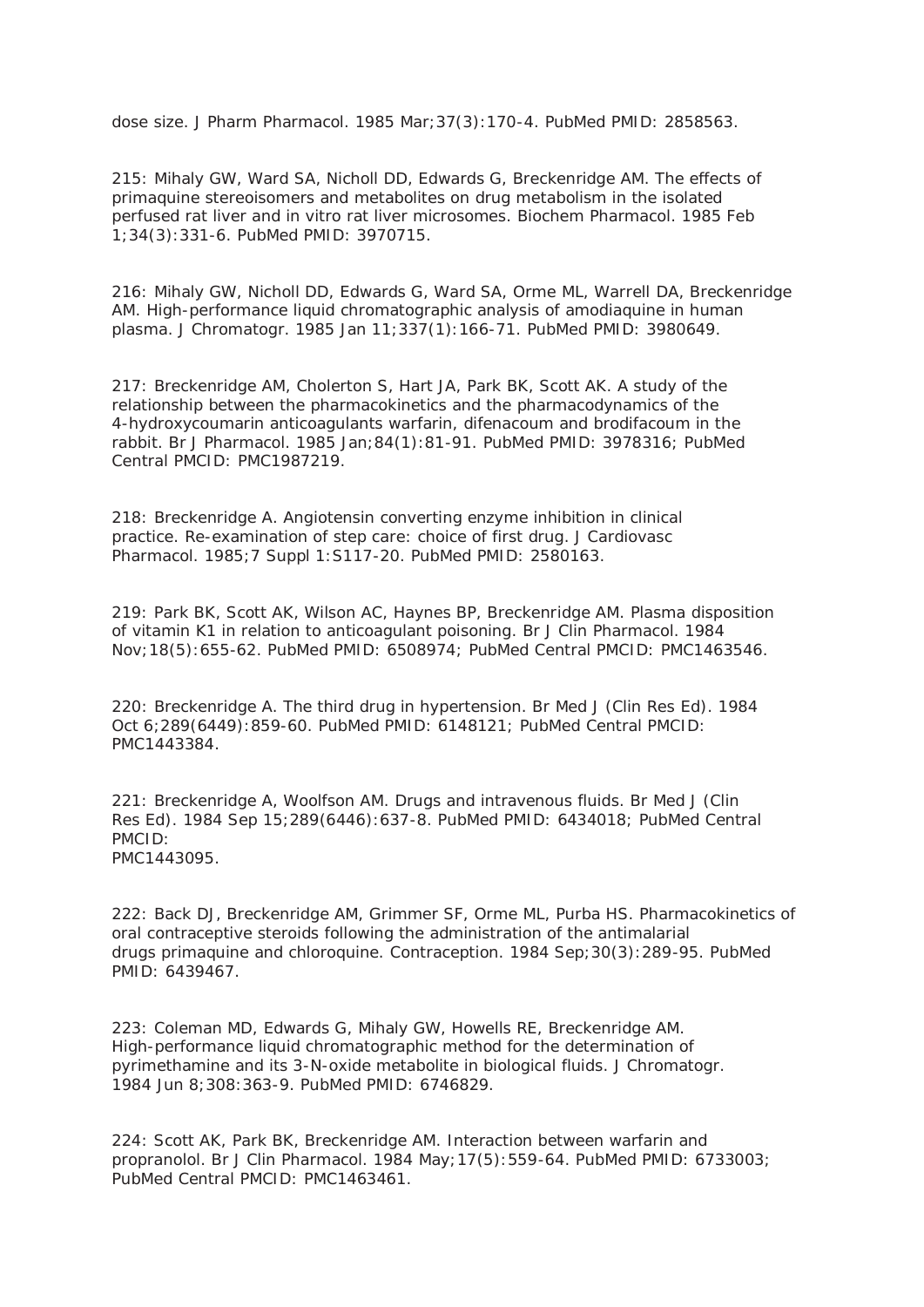225: Breckenridge A. Clinical pharmacology. Lancet. 1984 Apr 7;1(8380):796-7. PubMed PMID: 6143117.

226: Mihaly GW, Ward SA, Edwards G, Orme ML, Breckenridge AM. Pharmacokinetics of primaquine in man: identification of the carboxylic acid derivative as a major plasma metabolite. Br J Clin Pharmacol. 1984 Apr;17(4):441-6. PubMed PMID: 6721990; PubMed Central PMCID: PMC1463409.

227: Breckenridge A, Awadzi K, Back DJ, Edwards G, Gilles H, Orme M, Ward S. Drug metabolism and tropical disease. Biochem Soc Trans. 1984 Feb;12(1):90-5. PubMed PMID: 6705997.

228: Back DJ, Breckenridge A, Orme M, Shaw MA. Pharmacokinetic and "potency" of contraceptive steroids. Lancet. 1984 Jan 21;1(8369):171. PubMed PMID: 6140487.

229: Ward SA, Edwards G, Orme ML, Breckenridge AM. Determination of primaquine in biological fluids by reversed-phase high-performance liquid chromatography. J Chromatogr. 1984 Jan 13;305(1):239-43. PubMed PMID: 6707149.

230: Scott AK, Park BK, Breckenridge AM. Interaction between warfarin and propranolol. Br J Clin Pharmacol. 1984;17 Suppl 1:86S. PubMed PMID: 6743477; PubMed Central PMCID: PMC1463272.

231: Yeung JH, Breckenridge AM, Park BK. Drug protein conjugates--VI. Role of glutathione in the metabolism of captopril and captopril plasma protein conjugates. Biochem Pharmacol. 1983 Dec 1;32(23):3619-25. PubMed PMID: 6360177.

232: Breckenridge A. Compliance of hypertensive patients with pharmacological treatment. Hypertension. 1983 Sep-Oct;5(5 Pt 2):III85-9. PubMed PMID: 6629467.

233: Yeung JH, Breckenridge AM, Park BK. Drug-protein conjugates--IV. The effect of acute renal failure on the disposition of [14C]captopril in the rat. Biochem Pharmacol. 1983 Sep 1;32(17):2467-72. PubMed PMID: 6351864.

234: Maggs JL, Grimmer SF, Orme ML, Breckenridge AM, Park BK, Gilmore IT. The biliary and urinary metabolites of [3H]17 alpha-ethynylestradiol in women. Xenobiotica. 1983 Jul;13(7):421-31. PubMed PMID: 6659545.

235: Grimmer SF, Allen WL, Back DJ, Breckenridge AM, Orme M, Tjia J. The effect of cotrimoxazole on oral contraceptive steroids in women. Contraception. 1983 Jul;28(1):53-9. PubMed PMID: 6414761.

236: Serlin MJ, Breckenridge AM. Drug interactions with warfarin. Drugs. 1983 Jun;25(6):610-20. Review. PubMed PMID: 6347619.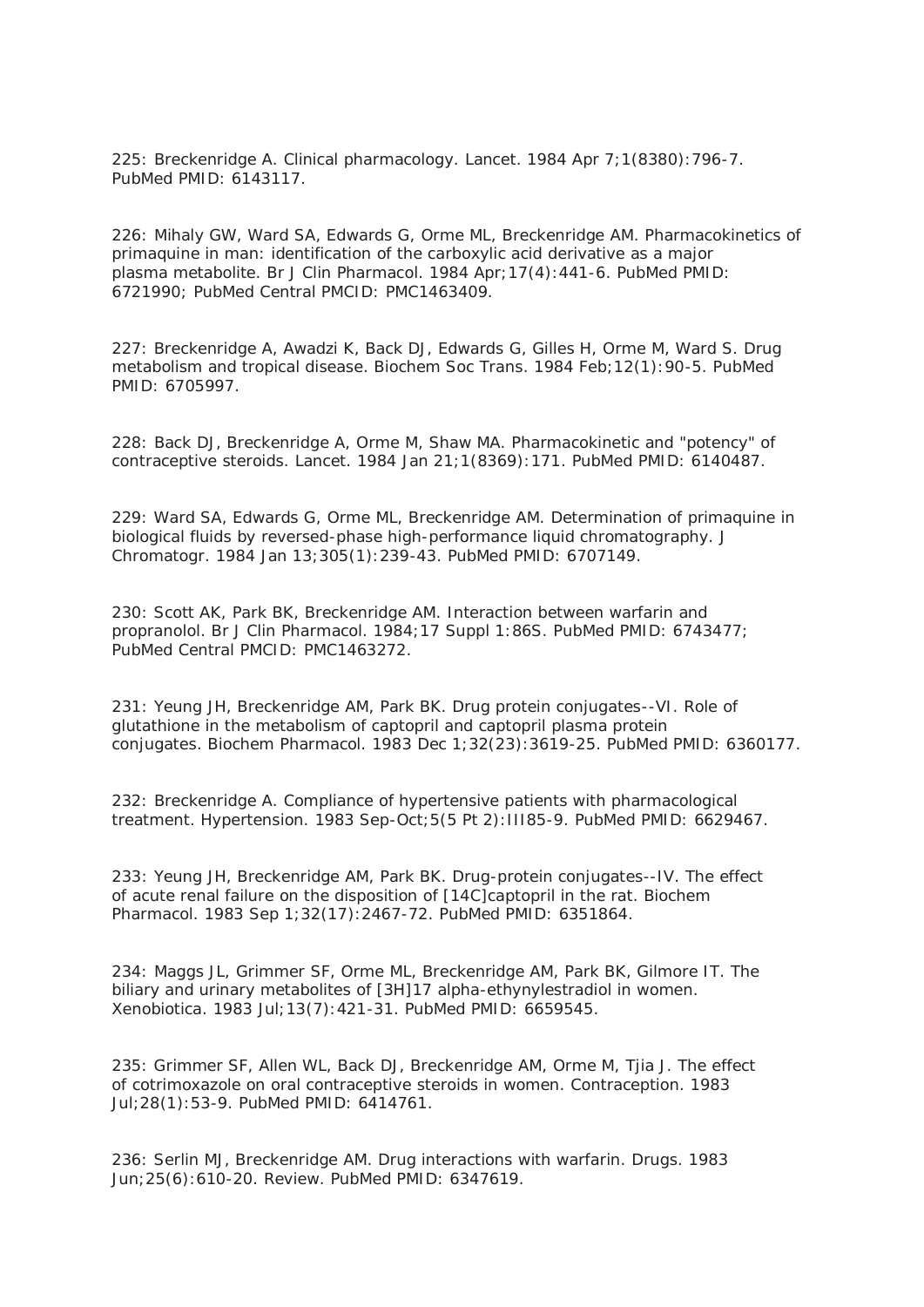237: Serlin MJ, Orme ML, MacIver M, Green GJ, Sibeon RG, Breckenridge AM. The pharmacodynamics and pharmacokinetics of conventional and long-acting propranolol in patients with moderate hypertension. Br J Clin Pharmacol. 1983 May;15(5):519-27. PubMed PMID: 6860527; PubMed Central PMCID: PMC1427717.

238: Breckenridge A. Which beta blocker? Br Med J (Clin Res Ed). 1983 Apr 2;286(6371):1085-8. Review. PubMed PMID: 6132652; PubMed Central PMCID: PMC1547455.

239: Orme ML, Back DJ, Breckenridge AM. Clinical pharmacokinetics of oral contraceptive steroids. Clin Pharmacokinet. 1983 Mar-Apr;8(2):95-136. Review. PubMed PMID: 6342899.

240: Back DJ, Breckenridge AM, Orme ML. Drug interactions with oral contraceptive steroids. IPPF Med Bull. 1983 Feb;17(1):1-2. PubMed PMID: 12264750.

241: Back DJ, Purba HS, Staiger C, Orme ML, Breckenridge AM. Inhibition of drug metabolism by the antimalarial drugs chloroquine and primaquine in the rat. Biochem Pharmacol. 1983 Jan 15;32(2):257-63. PubMed PMID: 6870955.

242: Awadzi K, Orme ML, Breckenridge AM, Gilles HM. The chemotherapy of onchocerciasis IX. The effect of prednisone plus cyproheptadine on the Mazzotti reaction. Ann Trop Med Parasitol. 1982 Oct;76(5):547-55. PubMed PMID: 6760823.

243: Breckenridge A. Should every survivor of a heart attack be given a beta blocker? Part II. Evidence from a clinical pharmacological standpoint. Br Med J (Clin Res Ed). 1982 Jul 3;285(6334):37-9. PubMed PMID: 6123366; PubMed Central PMCID: PMC1499133.

244: Back DJ, Breckenridge AM, MacIver M, Orme M, Rowe PH, Staiger C, Thomas E, Tjia J. The effects of ampicillin on oral contraceptive steroids in women. Br J Clin Pharmacol. 1982 Jul;14(1):43-8. PubMed PMID: 6809025; PubMed Central PMCID: PMC1427567.

245: Adjepon-Yamoah KK, Edwards G, Breckenridge AM, Orme ML, Ward SA. The effect of renal disease on the pharmacokinetics of diethylcarbamazine in man. Br J Clin Pharmacol. 1982 Jun;13(6):829-34. PubMed PMID: 7093114; PubMed Central PMCID: PMC1402015.

246: Awadzi K, Orme ML, Breckenridge AM, Gilles HM. The chemotherapy of onchocerciasis VII. The effect of prednisone on the Mazzotti reaction. Ann Trop Med Parasitol. 1982 Jun;76(3):331-8. PubMed PMID: 6751250.

247: Awadzi K, Orme ML, Breckenridge AM, Gilles HM. The chemotherapy of onchocerciasis VI. The effect of indomethacin and cyproheptadine on the Mazzotti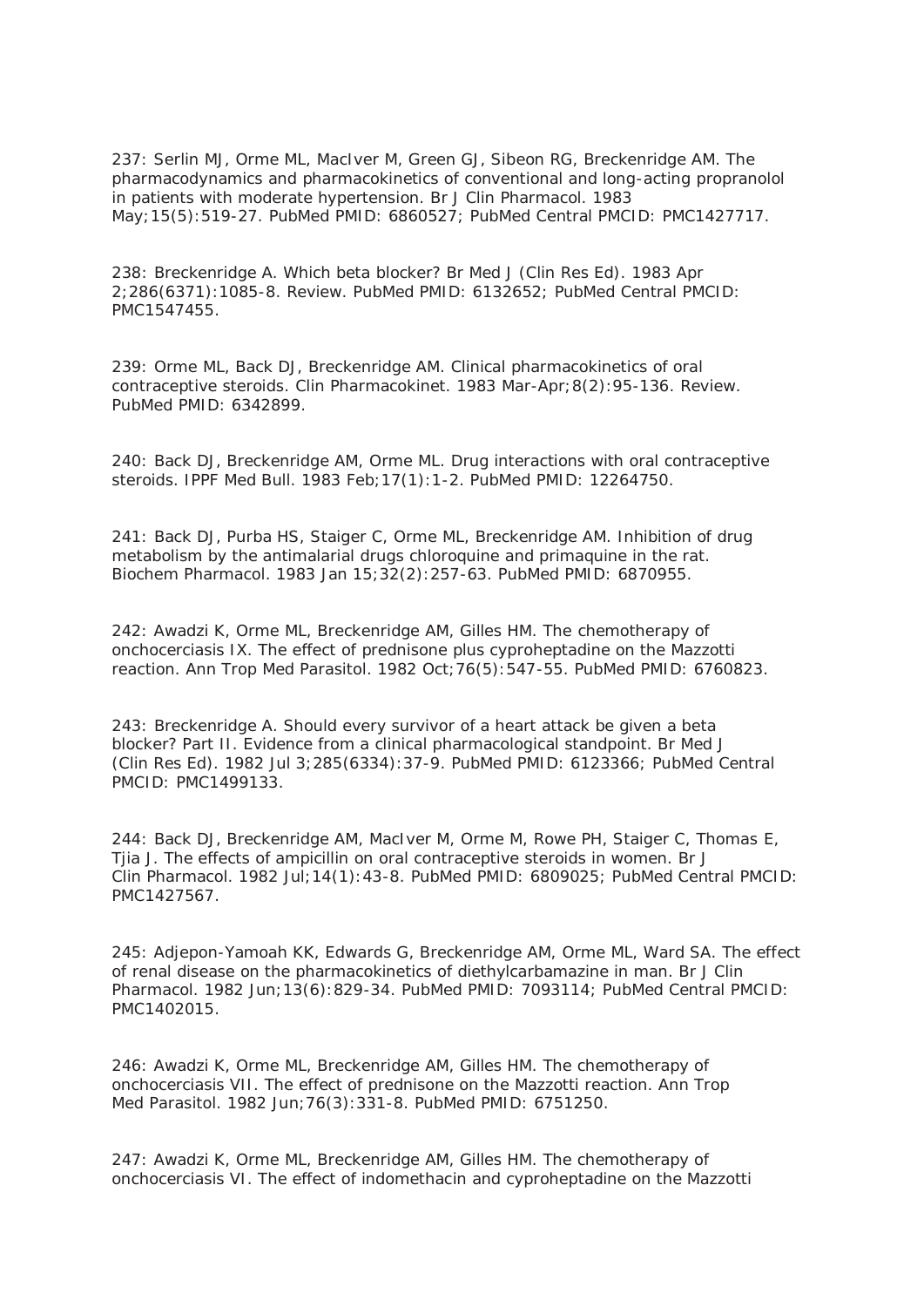reaction. Ann Trop Med Parasitol. 1982 Jun;76(3):323-30. PubMed PMID: 6751249.

248: Breckenridge A, Orme M, Serlin MJ, Maciver M. Labetalol in essential hypertension. Br J Clin Pharmacol. 1982 Jun;13(1 Suppl):37S-39S. PubMed PMID: 6124264; PubMed Central PMCID: PMC1401833.

249: Park BK, Grabowski PS, Yeung JH, Breckenridge AM. Drug protein conjugates--I. A study of the covalent binding of [14C]captopril to plasma proteins in the rat. Biochem Pharmacol. 1982 May 1;31(9):1755-60. PubMed PMID: 7049181.

250: Breckenridge A. Vasodilators in heart failure. Br Med J (Clin Res Ed). 1982 Mar 13;284(6318):765-6. PubMed PMID: 6802217; PubMed Central PMCID: PMC1496367.

251 Crawford FE, Back DJ, Orme ML, Breckenridge AM. [Oral contraceptive steroid plasma concentrations in smokers and non-smokers (author's transl)]. Contracept Fertil Sex (Paris). 1982 Mar;10(3):143-8. French. PubMed PMID: 12264081.

252 Back DJ, Barkfeldt JO, Breckenridge AM, Odlind V, Orme M, Park BK, Purba H, Tjia J, Victor A. The enzyme inducing effect of rifampicin in the rhesus monkey and its lack of interaction with oral contraceptive steroids. Contraception. 1982 Mar;25(3):307-16. PubMed PMID: 7075197.

253: Back DJ, Breckenridge AM, MacIver M, Orme M, Purba HS, Rowe PH, Taylor I. The gut wall metabolism of ethinyloestradiol and its contribution to the pre-systemic metabolism of ethinyloestradiol in humans. Br J Clin Pharmacol. 1982 Mar;13(3):325-30. PubMed PMID: 7059434; PubMed Central PMCID: PMC1402099.

254: Breckenridge A. Jogger's blockade. Br Med J (Clin Res Ed). 1982 Feb 20;284(6315):532-3. PubMed PMID: 6120740; PubMed Central PMCID: PMC1496175.

255: Edwards G, Breckenridge AM, Adjepon-Yamoah KK, Orme ML, Ward SA. The effect of variations in urinary pH on the pharmacokinetics of diethylcarbamazine. Br J Clin Pharmacol. 1981 Dec;12(6):807-12. PubMed PMID: 7340883; PubMed Central PMCID: PMC1401934.

256: Serlin MJ, Sibeon RG, Breckenridge AM. Lack of effect of ranitidine on warfarin action. Br J Clin Pharmacol. 1981 Dec;12(6):791-4. PubMed PMID: 6122462; PubMed Central PMCID: PMC1401939.

257: Maskill MR, Orme ML, MacIver M, Serlin MJ, Breckenridge AM. Efficacy and adverse effects of captopril in severe refractory hypertension. J Cardiovasc Pharmacol. 1981 Nov-Dec;3(6):1287-95. PubMed PMID: 6173529.

258: Back DJ, Breckenridge AM, Crawford FE, Giles M, Orme ML, Rowe PH. The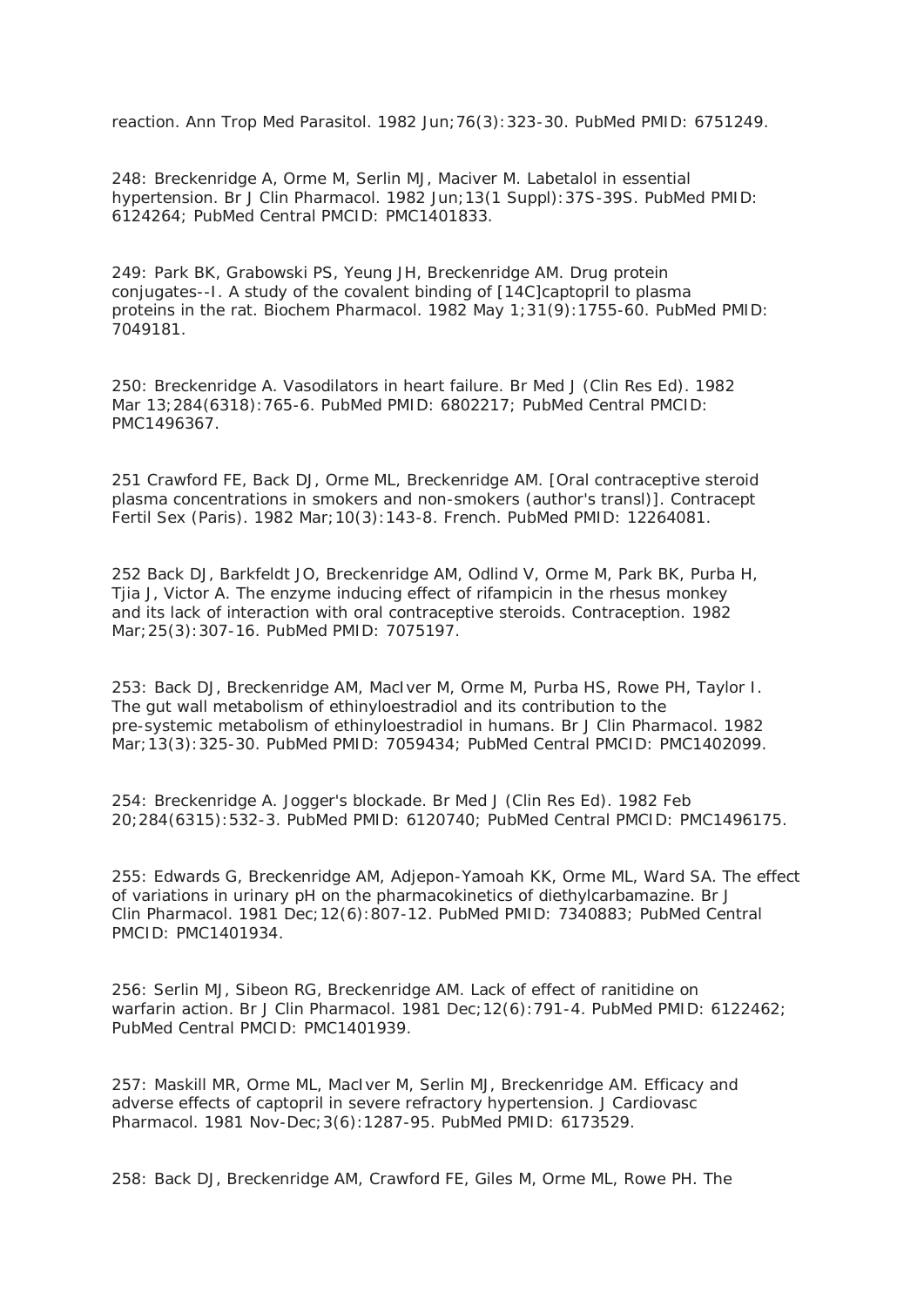pharmacokinetics of oestrone sulphate in the rat. J Steroid Biochem. 1981 Oct;14(10):1045-7. PubMed PMID: 7300324.

259: Edwards G, Awadzi K, Breckenridge AM, Gilles HM, Orme ML, Ward SA. Diethylcarbamazine disposition in patients with onchocerciasis. Clin Pharmacol Ther. 1981 Oct;30(4):551-7. PubMed PMID: 7285488.

260: Crawford FE, Back DJ, Orme ML, Breckenridge AM. Oral contraceptive steroid plasma concentrations in smokers and non-smokers. Br Med J (Clin Res Ed). 1981 Jun 6;282(6279):1829-30. PubMed PMID: 6786637; PubMed Central PMCID: PMC1506412.

261: Back DJ, Breckenridge AM, MacIver M, Orme ML, Purba H, Rowe PH. Interaction of ethinyloestradiol with ascorbic acid in man. Br Med J (Clin Res Ed). 1981 May 9;282(6275):1516. PubMed PMID: 6786543; PubMed Central PMCID: PMC1505474.

262: Edwards G, Ward SA, Breckenridge AM, Orme ML. Identification and quantification of diethylcarbamazine and diethylcarbamazine N-oxide in rat urine. Xenobiotica. 1981 Apr;11(4):281-4. PubMed PMID: 7303719.

263: Back DJ, Bates M, Breckenridge AM, Hall JM, MacIver M, Orme ML, Park BK, Rowe PH. The pharmacokinetics of levonorgestrel and ethynylestradiol in women studies with Ovran and Ovranette. Contraception. 1981 Mar;23(3):229-39. PubMed PMID: 6786829.

264: Back DJ, Bates M, Breckenridge AM, Ellis A, Hall JM, Maciver M, Orme ML, Rowe PH. The in vitro metabolism of ethinyloestradiol, mestranol and levonorgestrel by human jejunal mucosa. Br J Clin Pharmacol. 1981 Mar;11(3):275-8. PubMed PMID: 6783058; PubMed Central PMCID: PMC1401625.

265: Back DJ, Breckenridge AM, Chapman CR, Crawford FE, Olsen KA, Orme ML, Rowe PH. Studies on the enzymatic cleavage of norethisterone oenanthate. Contraception. 1981 Feb;23(2):125-32. PubMed PMID: 7238040.

266: Awadzi K, Orme ML, Breckenridge AM, Haddock D, Gilles HM. Studies of metrifonate in onchocerciasis. Acta Pharmacol Toxicol (Copenh). 1981;49 Suppl 5:131-6. PubMed PMID: 7344407.

267: Back DJ, Breckenridge AM, Crawford FE, MacIver M, Orme ML, Rowe PH. Interindividual variation and drug interactions with hormonal steroid contraceptives. Drugs. 1981 Jan;21(1):46-61. Review. PubMed PMID: 7009137.

268: Park BK, Breckenridge AM. Clinical implications of enzyme induction and enzyme inhibition. Clin Pharmacokinet. 1981 Jan-Feb; 6(1): 1-24. Review. PubMed PMID: 6113907.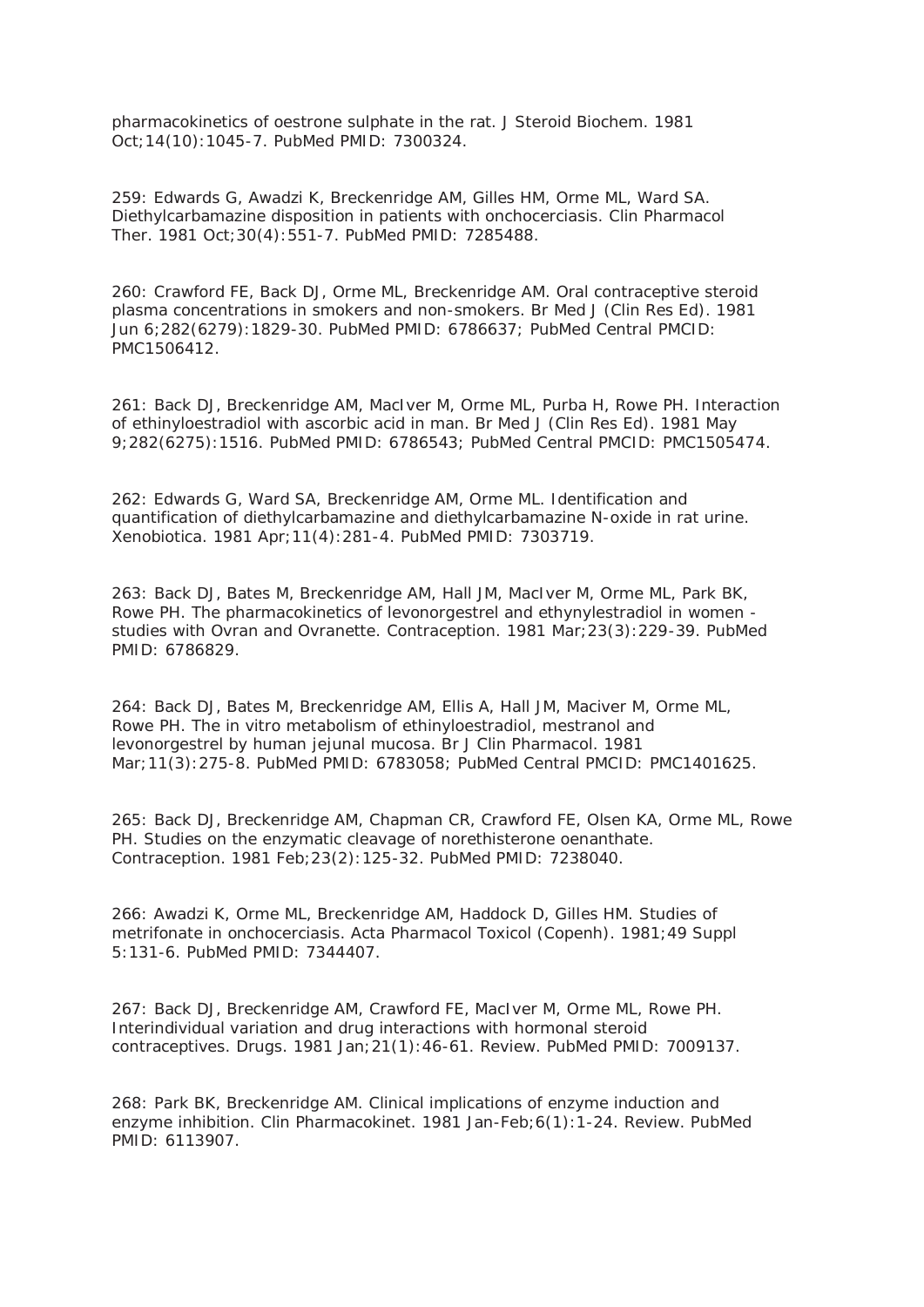269: Back DJ, Bates M, Bowden A, Breckenridge AM, Hall MJ, Jones H, MacIver M, Orme M, Perucca E, Richens A, Rowe PH, Smith E. The interaction of phenobarbital and other anticonvulsants with oral contraceptive steroid therapy. Contraception. 1980 Nov;22(5):495-503. PubMed PMID: 7471739.

270: Kinzie JD, Tran KA, Breckenridge A, Bloom JD. An Indochinese refugee psychiatric clinic: culturally accepted treatment approaches. Am J Psychiatry. 1980 Nov;137(11):1429-32. PubMed PMID: 7435679.

271: Serlin MJ, Mossman S, Sibeon RG, Tempero KF, Breckenridge AM. Interaction between diflunisal and warfarin. Clin Pharmacol Ther. 1980 Oct;28(4):493-8. PubMed PMID: 7408409.

272: Back DJ, Breckenridge AM, Crawford FE, Orme ML, Rowe PH. Phenobarbitone interaction with oral contraceptive steroids in the rabbit and rat. Br J Pharmacol. 1980 Jul;69(3):441-52. PubMed PMID: 7397454; PubMed Central PMCID: PMC2044275.

273: Serlin MJ, Challiner M, Park BK, Turcan PA, Breckenridge AM. Cimetidine potentiates the anticoagulant effect of warfarin by inhibition of drug metabolism. Biochem Pharmacol. 1980 Jul 1;29(13):1971-2. PubMed PMID: 7397004.

274: Park BK, Leck JB, Breckenridge AM. The dose-dependent effect of warfarin on vitamin K1 metabolism and clotting factor synthesis in the rabbit. Biochem Pharmacol. 1980 Jun 1;29(11):1601-2. PubMed PMID: 7396990.

275: Breckenridge AM. Assessment of new drugs: a clinical pharmacologist's view. Br Med J. 1980 May 31;280(6227):1303-5. PubMed PMID: 6992929; PubMed Central PMCID: PMC1601606.

276: Breckenridge A. Antipyrine half-life and drug elimination. Clin Pharmacokinet. 1980 May-Jun;5(3):201-3. PubMed PMID: 7389234.

277: Serlin MJ, Orme ML, Baber NS, Sibeon RG, Laws E, Breckenridge A. Propranolol in the control of blood pressure: a dose-response study. Clin Pharmacol Ther. 1980 May;27(5):586-92. PubMed PMID: 6102895.

278: Serlin MJ, Mossman S, Sibeon RG, Breckenridge AM. The effect of diflunisal on the steady state pharmacodynamics and pharmacokinetics of warfarin [proceedings]. Br J Clin Pharmacol. 1980 Mar; 9(3): 287P-288P. PubMed PMID: 7362744.

279: Back DJ, Bates M, Breckenridge AM, Crawford FE, Ellis A, Hall JM, Maciver M, Orme ML, Rowe PH. The in vitro metabolism of ethinyloestradiol, levonorgestrel and mestranol by human jejunal mucosa [proceedings]. Br J Clin Pharmacol. 1980 Mar;9(3):281P-282P. PubMed PMID: 7362737; PubMed Central PMCID: PMC1429878.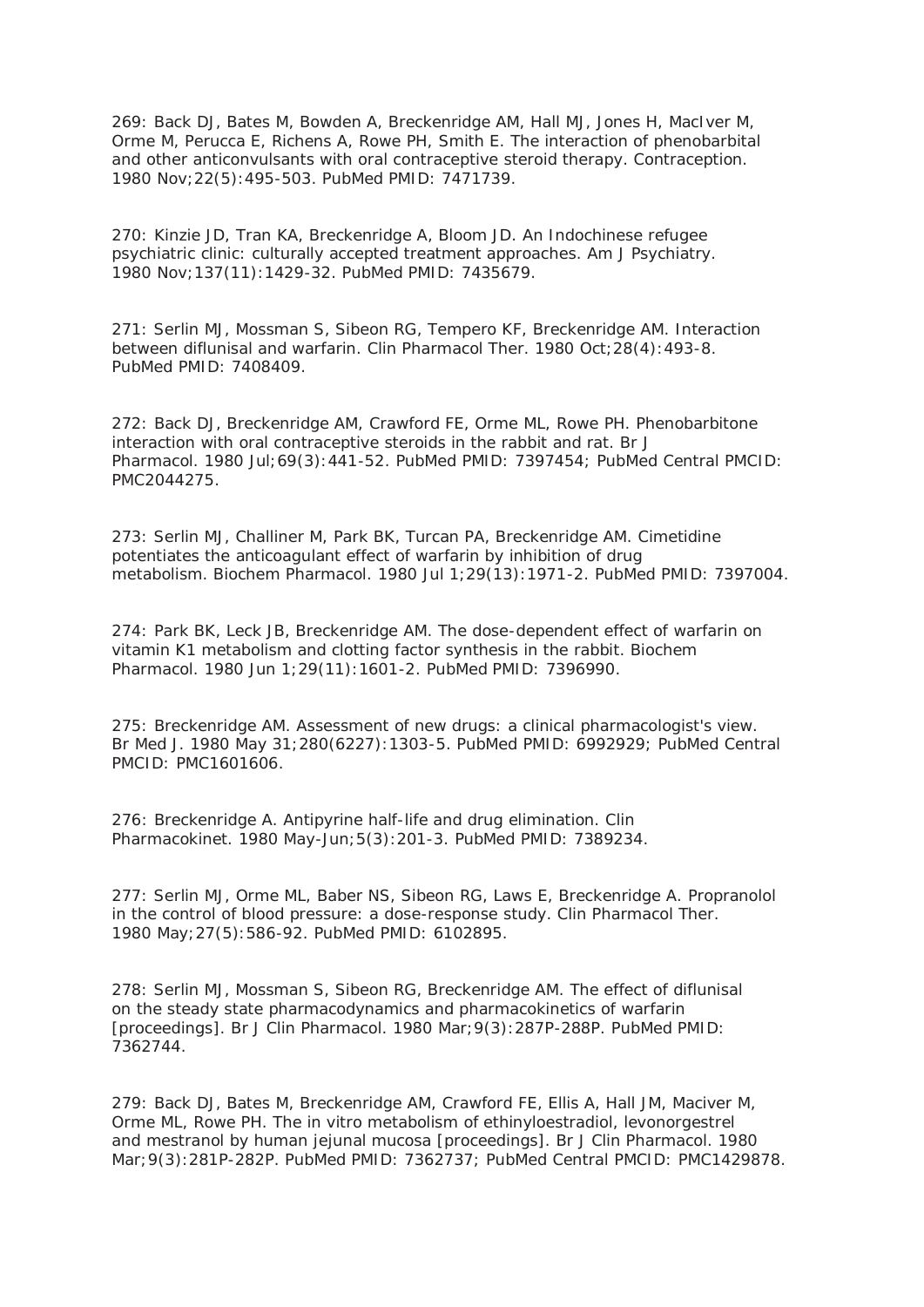280: Back DJ, Bolt HM, Breckenridge AM, Crawford FE, Orme ML, Rowe PH, Schindler AE. The pharmacokinetics of a large (3 mg) oral dose of ethynylestradiol in women. Contraception. 1980 Feb;21(2):145-53. PubMed PMID: 7371408.

281: Back DJ, Breckenridge AM, Crawford FE, Hall JM, MacIver M, Orme ML, Rowe PH, Smith E, Watts MJ. The effect of rifampicin on the pharmacokinetics of ethynylestradiol in women. Contraception. 1980 Feb;21(2):135-43. PubMed PMID: 7189454.

282: Back DJ, Breckenridge AM, Crawford FE, Cross KJ, Orme ML, Percival A, Rowe PH. Reduction of the enterohepatic circulation of norethisterone by antibiotics in the rat: correlation with changes in the gut flora. J Steroid Biochem. 1980 Jan;13(1):95-100. PubMed PMID: 7382487.

283: Back DJ, Breckenridge AM, Crawford FE, Cross KJ, Orme ML, Rowe PH. The interaction of antibiotics with ethinyloestradiol in the rat and rabbit [proceedings]. Br J Pharmacol. 1980 Jan;68(1):118P. PubMed PMID: 7357138; PubMed Central PMCID: PMC2044067.

284: Back DJ, Breckenridge AM, Crawford FE, MacIver M, Orme ML, Perucca E, Richens A, Rowe PH, Smith E. The effect of oral contraceptive steroids and enzyme inducing drugs on sex hormone binding globulin capacity in women [proceedings]. Br J Clin Pharmacol. 1980 Jan;9(1):115P. PubMed PMID: 7188852.

285: Breckenridge AM, Back DJ, Cross K, Crawford F, MacIver M, Orme ML, Rowe PH, Smith E. Influence of environmental chemicals on drug therapy in humans: studies with contraceptive steroids. Ciba Found Symp. 1980;76:289-306. PubMed PMID: 6906266.

286: Green GJ, Wilson H, Breckenridge AM. Action of clonidine on centrally evoked salivation in anaesthetized cats. Clin Sci (Lond). 1979 Dec;57 Suppl 5:429s-431s. PubMed PMID: 540464.

287: Back DJ, Bates M, Burke MW, Breckenridge AM, Crawford FE, MacIver M, Orme ML, Rowe PH, Smith E, Webster S. Plasma Xa inhibitory activities and plasma concentrations of norgestrel and ethinyloestradiol in women on oral contraceptive steroids. Br J Clin Pharmacol. 1979 Nov;8(5):505-6. PubMed PMID: 508558; PubMed Central PMCID: PMC1429815.

288: Breckenridge AM, Orme ML. Digitalis and other cardiac glycosides. Practitioner. 1979 Oct;223(1336):465-9. PubMed PMID: 523400.

289: Breckenridge AM, Challiner M, Mossman S, Park BK, Serlin MJ, Sibeon RG, Williams JR, Willoughby JM. Cimetidine increases the action of warfarin in man [proceedings]. Br J Clin Pharmacol. 1979 Oct;8(4):392P-393P. PubMed PMID: 508530.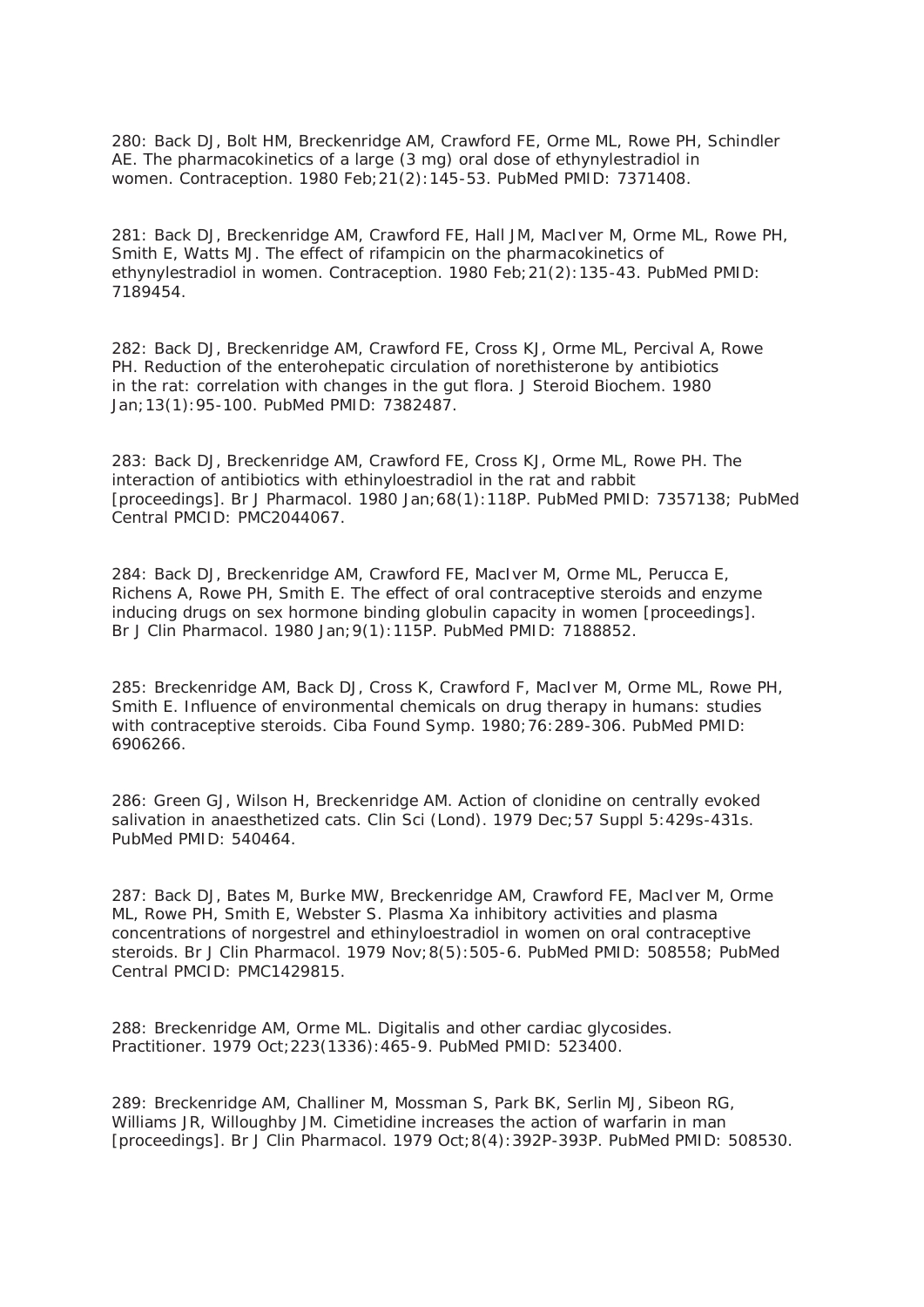290: Back DJ, Breckenridge AM, Crawford FE, MacIver M, Orme ML, Rowe PH, Watts MJ. An investigation of the pharmacokinetics of ethynylestradiol in women using radioimmunoassay. Contraception. 1979 Sep;20(3):263-73. PubMed PMID: 509953.

291: Park BK, Breckenridge AM, Ohnhaus EE. [Modification of the action of drugs by inhibition of their metabolism]. Recenti Prog Med. 1979 Sep;67(3):313-45. Review. Italian. PubMed PMID: 42953.

292: Serlin MJ, Sibeon RG, Mossman S, Breckenridge AM, Williams JR, Atwood JL, Willoughby JM. Cimetidine: interaction with oral anticoagulants in man. Lancet. 1979 Aug 18;2(8138):317-9. PubMed PMID: 89387.

293: Orme ML, Serlin MJ, Breckenridge A. Thromboembolism in pregnancy. Br Med J. 1979 Aug 4;2(6185):333. PubMed PMID: 476455; PubMed Central PMCID: PMC1595688.

294: Back DJ, Bolt HM, Breckenridge AM, Crawford FE, MacIver M, Orme ML, Rowe PH, Schindler AE, Smith E. The pharmacokinetics of ethinyloestradiol in women [proceedings]. Br J Pharmacol. 1979 Jul;66(3):441P-442P. PubMed PMID: 526731; PubMed Central PMCID: PMC2043750.

295: Breckenridge AM. Editorial independence of prescribers' journal. Lancet. 1979 Jun 16;1(8129):1296. PubMed PMID: 87757.

296: Green CJ, Breckenridge AM, Wright FK. Severe orthostatic hypotension associated with carcinoma of the bronchus. Postgrad Med J. 1979 Jun;55(644):426-9. PubMed PMID: 225737; PubMed Central PMCID: PMC2425584.

297: Back DJ, Breckenridge AM, Crawford F, MacIver M, Orme ML, Park BK, Rowe PH, Smith E. The effect of rifampicin on norethisterone pharmacokinetics. Eur J Clin Pharmacol. 1979 Apr 17;15(3):193-7. PubMed PMID: 37091.

298: Park BK, Leck JB, Wilson AC, Serlin MJ, Breckenridge AM. A study of the effect of anticoagulants on [3H]vitamin K1 metabolism and prothrombin complex activity in the rabbit. Biochem Pharmacol. 1979 Apr 15;28(8):1323-9. PubMed PMID: 444299.

299: Breckenridge AM. Drug-induced cardiovascular disease. Br Med J. 1979 Mar 24;1(6166):793-5. PubMed PMID: 435800; PubMed Central PMCID: PMC1598401.

300: Serlin MJ, Orme MC, Maciver M, Green GJ, Macnee CM, Breckenridge AM. Rate of onset of hypotensive effect of oral labetalol. Br J Clin Pharmacol. 1979 Feb;7(2):165-8. PubMed PMID: 760748; PubMed Central PMCID: PMC1429443.

301: Vose CW, Butler JK, Williams BM, Stafford JE, Shelton JR, Rose DA, Palmer RF, Breckenridge AM, Orme ML, Serlin MJ. Bioavailability and pharmacokinetics of norethisterone in women after oral doses of ethynodiol diacetate. Contraception.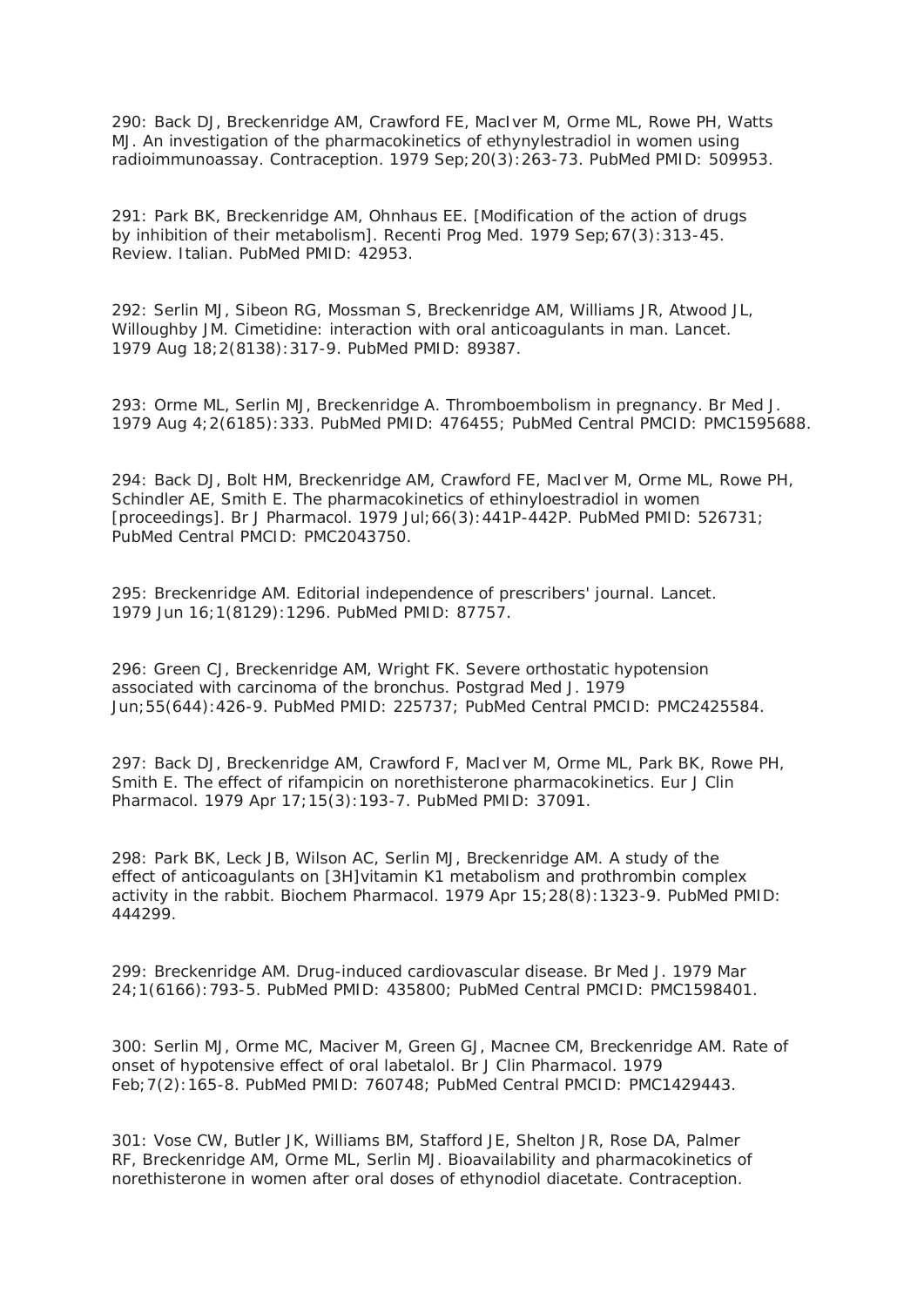1979 Feb;19(2):119-27. PubMed PMID: 428229.

302: Breckenridge AM, Back DJ, Orme M. Interactions between oral contraceptives and other drugs. Pharmacol Ther. 1979;7(3):617-26. Review. PubMed PMID: 392564.

303: Back DJ, Breckenridge AM, Crawford FE, Orme ML, Rowe PH, Sloan TP, Smith E. The pharmacokinetics of tritiated ethinylestradiol in the rabbit. Steroids. 1978 Nov;32(4):423-33. PubMed PMID: 725974.

304: Back DJ, Breckenridge AM, Cross KJ, Orme ML, Percival A, Rowe PH. The reduction of the enterohepatic circulation of norethisterone by antibiotics in the rat [proceedings]. Br J Pharmacol. 1978 Nov;64(3):401P. PubMed PMID: 719259; PubMed Central PMCID: PMC1668572.

305: Breckenridge AM, Leck JB, Park BK, Serlin MJ, Wilson A. Mechanisms of action of the anticoagulants warfarin, 2-chloro-3-phytylnaphthoquinone (Cl-K), acenocoumarol, brodifacoum and difenacoum in the rabbit [proceedings]. Br J Pharmacol. 1978 Nov;64(3):399P. PubMed PMID: 719257; PubMed Central PMCID: PMC1668514.

306: Back DJ, Breckenridge AM, Crawford FE, Orme ML, Rowe PH, Smith E. First-pass effect of norethindrone in rabbits and rats. J Pharmacol Exp Ther. 1978 Nov;207(2):555-65. PubMed PMID: 712638.

307: Back DJ, Breckenridge AM, Crawford FE, Mciver M, Orme ML, Rowe PH, Smith E. Kinetics of norethindrone in women. II. Single-dose kinetics. Clin Pharmacol Ther. 1978 Oct;24(4):448-53. PubMed PMID: 688734.

308: Back DJ, Breckenridge AM, Crawford FE, Mciver M, Orme ML, Park BK, Rowe PH, Smith E. Kinetics of norethindrone in women. I. Radioimmunoassay and concentrations during multiple dosing. Clin Pharmacol Ther. 1978 Oct;24(4):439-47. PubMed PMID: 567550.

309: Back DJ, Breckenridge AM, Crawford FE, Cross KJ, Orme ML, Rowe PH, Smith E, Todd K. Biliary excretion of synthetic sex steroids in heterozygous and homozygous Gunn rats. Life Sci. 1978 Sep 11;23(10):1053-6. PubMed PMID: 101724.

310: Breckenridge A, Orme M, Serlin MJ, Davidson AS, Lowe JF. Postgraduate education in therapeutics: experience in Merseyside. Br Med J. 1978 Sep 2;2(6138):671-2. PubMed PMID: 698659; PubMed Central PMCID: PMC1607420.

311: Back DJ, Breckenridge AM. Drug interactions with oral contraceptives. IPPF Med Bull. 1978 Aug;12(4):1-2. PubMed PMID: 689274.

312: Back DJ, Bates MW, Breckenridge AM, Crawford FE, Orme ML, Rowe PH, Smiles G, Smith E. Ethynylestradiol and norethindrone metabolism by everted sacs of rat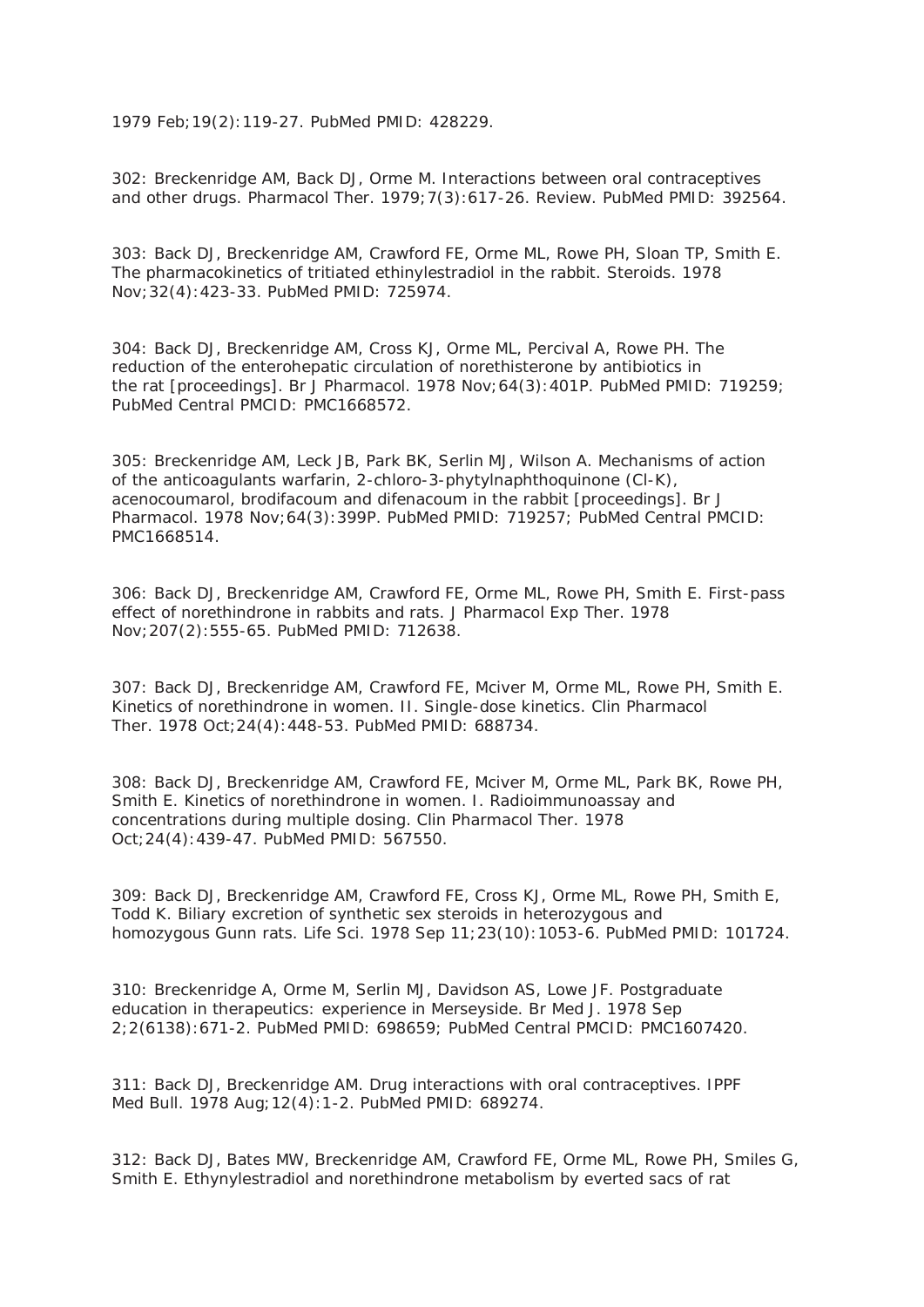ileum. Contraception. 1978 Aug;18(2):127-35. PubMed PMID: 688750.

313: O'Brien LS, Orme ML, Breckenridge AM. Failure of antacids to alter the pharmacokinetics of phenytoin. Br J Clin Pharmacol. 1978 Aug;6(2):176-7. PubMed PMID: 678394; PubMed Central PMCID: PMC1429416.

314: Back DJ, Breckenridge AM, Challiner M, Crawford FE, Orme ML, Rowe PH, Smith E. The effect of antibiotics on the enterohepatic circulation of ethinylestradiol and norethisterone in the rat. J Steroid Biochem. 1978 Jun;9(6):527-31. PubMed PMID: 692118.

315: Back DJ, Breckenridge AM, Challiner M, Crawford FE, Orme ML, Rowe PH, Smith E. The interaction of antibiotics with synthetic steroids in the rat [proceedings]. Br J Pharmacol. 1978 Mar;62(3):441P. PubMed PMID: 638363; PubMed Central PMCID: PMC1668142.

316: Breckenridge A. Oral anticoagulant drugs: pharmacokinetic aspects. Semin Hematol. 1978 Jan;15(1):19-26. Review. PubMed PMID: 341326.

317: Breckenridge AM. Interindividual differences in the response to oral anticoagulants. Drugs. 1977 Nov;14(5):367-75. Review. PubMed PMID: 338281.

318: Breckenridge A, Calvey TN, Green GJ, McIver M, Orme ML, Serlin MJ. Labetalol in hypertension. Lancet. 1977 Jul 2;2(8027):36. PubMed PMID: 69119.

319: Orme ML, Lewis PJ, de Swiet M, Serlin MJ, Sibeon R, Baty JD, Breckenridge AM. May mothers given warfarin breast-feed their infants? Br Med J. 1977 Jun 18;1(6076):1564-5. PubMed PMID: 871666; PubMed Central PMCID: PMC1607348.

320: Breckenridge AM, Macnee CM, Orme NL, Richards DA, Sterlin MJ. Rate of onset of hypotensive response with oral labetalol [proceedings]. Br J Clin Pharmacol. 1977 Jun;4(3):388P. PubMed PMID: 901712.

321: Shearer MJ, McBurney A, Breckenridge AM, Barkhan P. Effect of warfarin on the metabolism of phylloquinone (vitamin K1):dose-response relationships in man. Clin Sci Mol Med. 1977 Jun;52(6):621-30. PubMed PMID: 884934.

322: Back DJ, Breckenridge AM, Gay FE, Orme ML'E, Rowe PH, Smith E. The pharmacokinetics of norethisterone in the rabbit and rat after systemic and oral administration: effect of phenobarbitone [proceedings]. Br J Pharmacol. 1977 Jun;60(2):279P. PubMed PMID: 880448; PubMed Central PMCID: PMC1667472.

323: Breckenridge A. Drug interactions during metabolism in the liver. Naunyn Schmiedebergs Arch Pharmacol. 1977;297 Suppl 1:S33-4. PubMed PMID: 859652.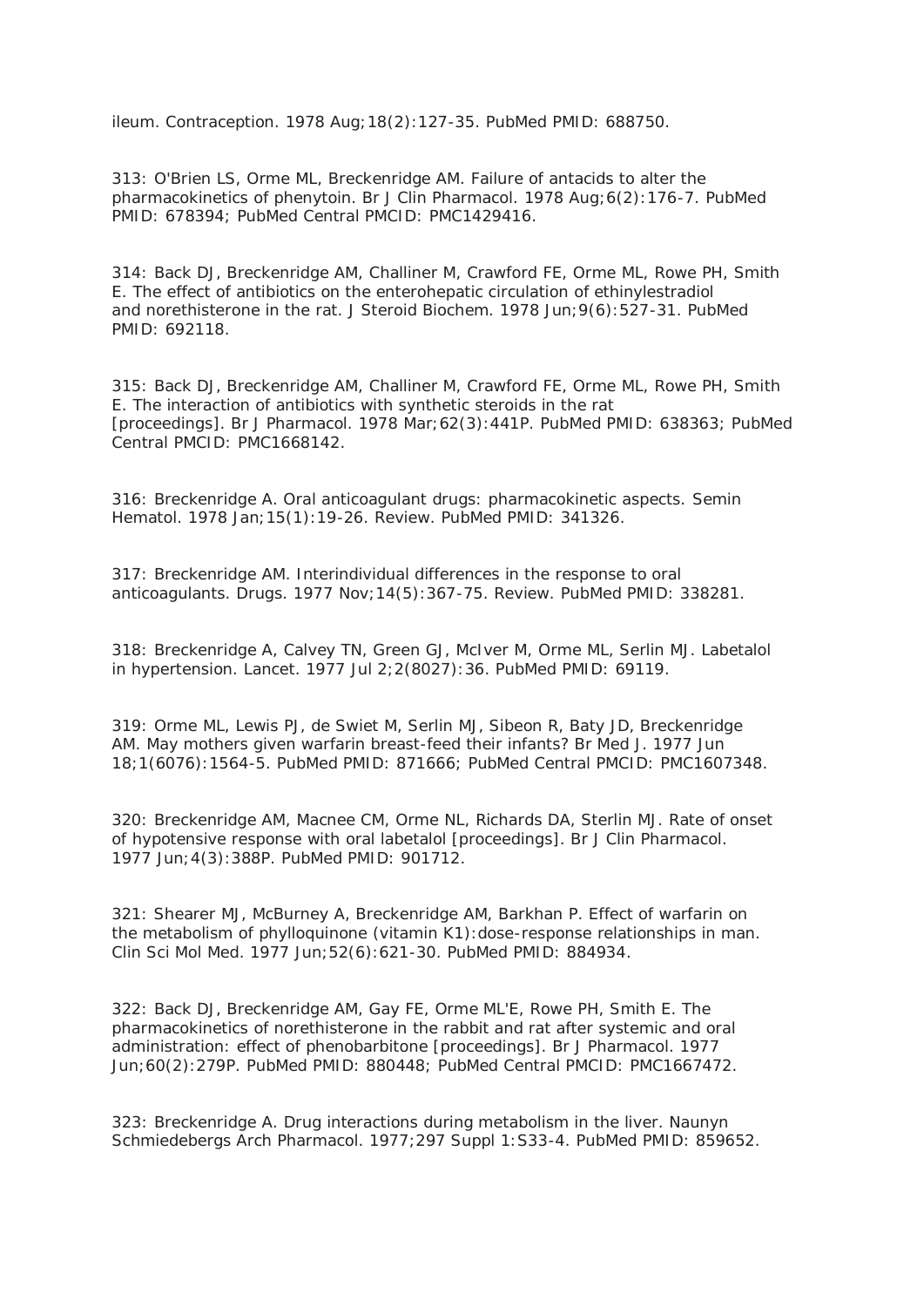324: Marsh AR, Fraser HS, Breckenridge A, Lewis B, Thompson GR. Accentuation of ethanol-induced fatty liver by phenobarbitone. Clin Sci Mol Med. 1977 Feb;52(2):219-22. PubMed PMID: 844254.

325: Orme M, Breckenridge A. Enantiomers of warfarin and phenobarbital. N Engl J Med. 1976 Dec 23;295(26):1482-3. PubMed PMID: 995149.

326: Bulpitt CJ, Breckenridge A. Plasma urea in hypertensive patients. Br Heart J. 1976 Jul;38(7):689-94. PubMed PMID: 973892; PubMed Central PMCID: PMC483068.

327: Breckenridge AM, Roberts JB. Clinical significance of microsomal enzyme induction. Pharmacol Res Commun. 1976 Jun;8(3):229-42. PubMed PMID: 1026955.

328: Breckenridge AM, Baker JA. Letter: Addition of drugs to intravenous fluids. Lancet. 1976 May 22;1(7969):1127-8. PubMed PMID: 57530.

329: Steiner J, Cassar J, Mashiter K, Dawes I, Fraser TR, Breckenridge A. Effects of methyldopa on prolactin and growth hormone. Br Med J. 1976 May 15;1(6019):1186-8. PubMed PMID: 1268617; PubMed Central PMCID: PMC1639736.

330: Pearson RM, Bending MR, Bulpitt CJ, George CF, Hole DR, Williams FM, Breckenridge AM. Trial of combination of guanethidine and oxprenolol in hypertension. Br Med J. 1976 Apr 17;1(6015):933-6. PubMed PMID: 773486; PubMed Central PMCID: PMC1639247.

331: Breckenridge A. Oral anticoagulants--the totem and the taboo. Br Med J. 1976 Feb 21;1(6007):419-23. PubMed PMID: 766893; PubMed Central PMCID: PMC1638959.

332: George CF, Orme ML, Buranapong P, Macerlean D, Breckenridge AM, Dollery CT. Contribution of the liver to overall elimination of propranolol. J Pharmacokinet Biopharm. 1976 Feb;4(1):17-27. PubMed PMID: 1271238.

333: Pearson RM, Breckenridge AM. Renal function, protein binding and pharmacological response to diazoxide. Br J Clin Pharmacol. 1976 Feb;3(1):169-75. PubMed PMID: 973937; PubMed Central PMCID: PMC1428802.

334: Orme M, Breckenridge A, Cook P. Warfarin and Distalgesic interaction. Br Med J. 1976 Jan 24;1(6003):200. PubMed PMID: 1247776; PubMed Central PMCID: PMC1638479.

335: Shearer MJ, McBurney A, Breckenridge A, Barkhan P. Dose - response relationship between warfarin and the metabolism of phylloquinone (vitamin K1) in man. Int J Vitam Nutr Res. 1976;46(2):215-9. PubMed PMID: 1032634.

336: Breckenridge AM. Proceedings: Are drug interactions important?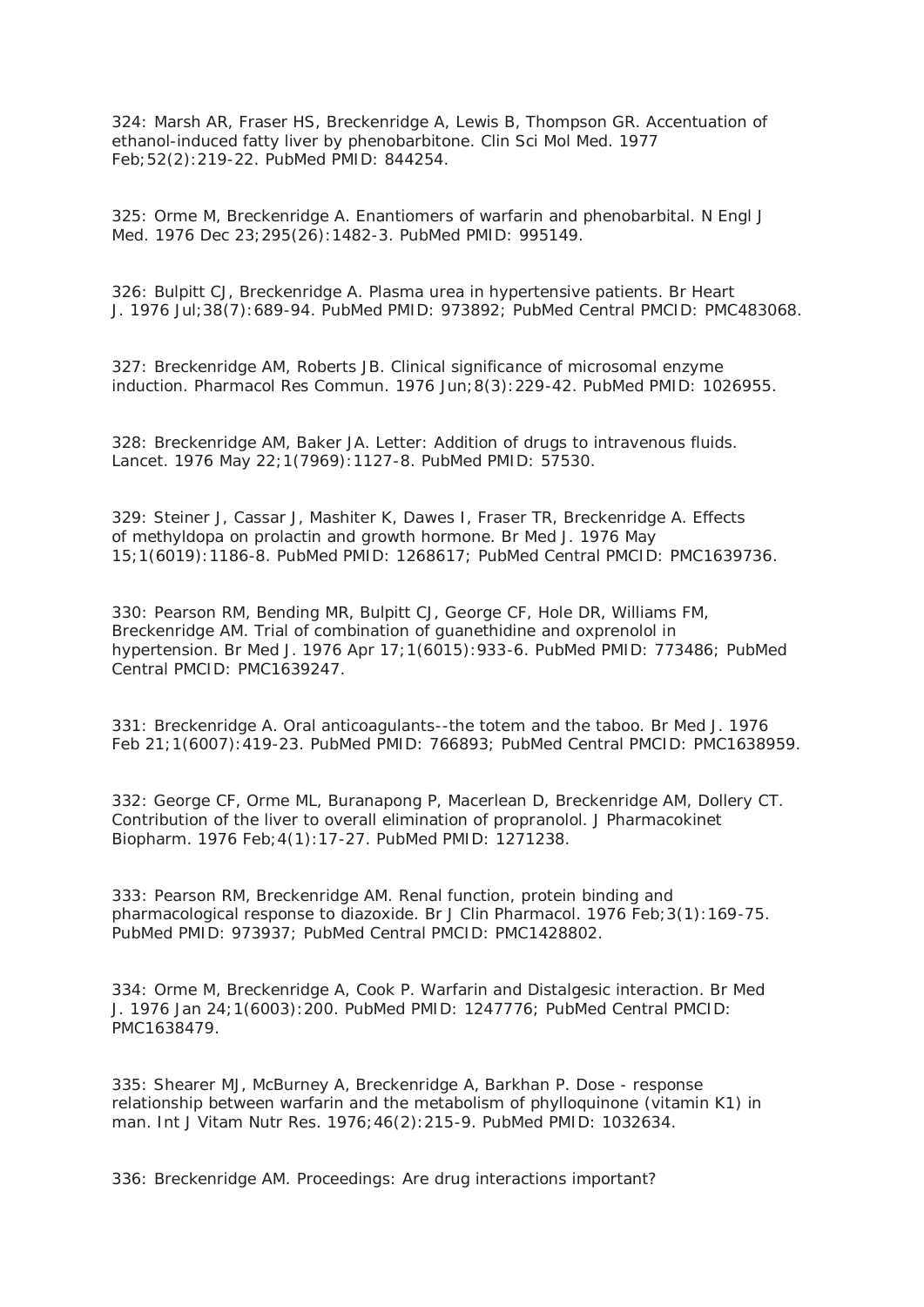Arzneimittelforschung. 1976;26(6):1260-1. PubMed PMID: 989457.

337: Breckenridge A, Orme M, Rowland M, Shearer M, Lewis RJ. Proceedings: Alterations in the response to warfarin. Acta Pharm Suec. 1974 Dec; 11(6): 652-3. PubMed PMID: 1136804.

338: Breckenridge A. Clinical implications of enzyme induction. Basic Life Sci. 1975;6:273-301. Review. PubMed PMID: 239673.

339: Breckenridge A. Interactions with warfarin. Br J Clin Pharmacol. 1974 Aug;1(4):285-6. PubMed PMID: 22454879; PubMed Central PMCID: PMC1402426.

340: Vajda F, Williams FM, Davidson S, Falconer MA, Breckenridge A. Human brain, cerebrospinal fluid, and plasma concentrations of diphenylhydantoin and phenobarbital. Clin Pharmacol Ther. 1974 Jun;15(6):597-603. PubMed PMID: 4841972.

341: Lewis RJ, Trager WF, Chan KK, Breckenridge A, Orme M, Roland M, Schary W. Warfarin. Stereochemical aspects of its metabolism and the interaction with phenylbutazone. J Clin Invest. 1974 Jun;53(6):1607-17. PubMed PMID: 4830225; PubMed Central PMCID: PMC302656.

342: Breckenridge A, Orme M, Wesseling H, Lewis RJ, Gibbons R. Pharmacokinetics and pharmacodynamics of the enantiomers of warfarin in man. Clin Pharmacol Ther. 1974 Apr;15(4):424-30. PubMed PMID: 4821443.

343: Orme ML, Davies L, Breckenridge A. Increased glucuronidation of bilirubin in man and rat by administration of antipyrine (phenazone). Clin Sci Mol Med. 1974 Apr;46(4):511-8. PubMed PMID: 4208404.

344: Breckenridge A. Anticonvulsant pharmacokinetics. Proc R Soc Med. 1974 Jan;67(1):63-4. Review. PubMed PMID: 4595345; PubMed Central PMCID: PMC1645667.

345: Pearson RM, Bulpitt C, George CF, Hole D, Breckenridge A. Proceedings: A trial of the combination of guanethidine and oxprenolol in hypertension. Scott Med J. 1974 Jan;19(1):45-6. PubMed PMID: 4594824.

346: George CF, Breckenridge AM, Dollery CT. Comparison of the potassiumretaining effects of amiloride and spironolactone in hypertensive patients with thiazide-induced hypokalaemia. Lancet. 1973 Dec 8;2(7841):1288-91. PubMed PMID: 4127641.

347: Breckenridge A, Orme M. Kinetics of warfarin absorption in man. Clin Pharmacol Ther. 1973 Nov-Dec;14(6):955-61. PubMed PMID: 4584153.

348: Orme ML, Breckenridge A, Dollery CT. The effects of long term administration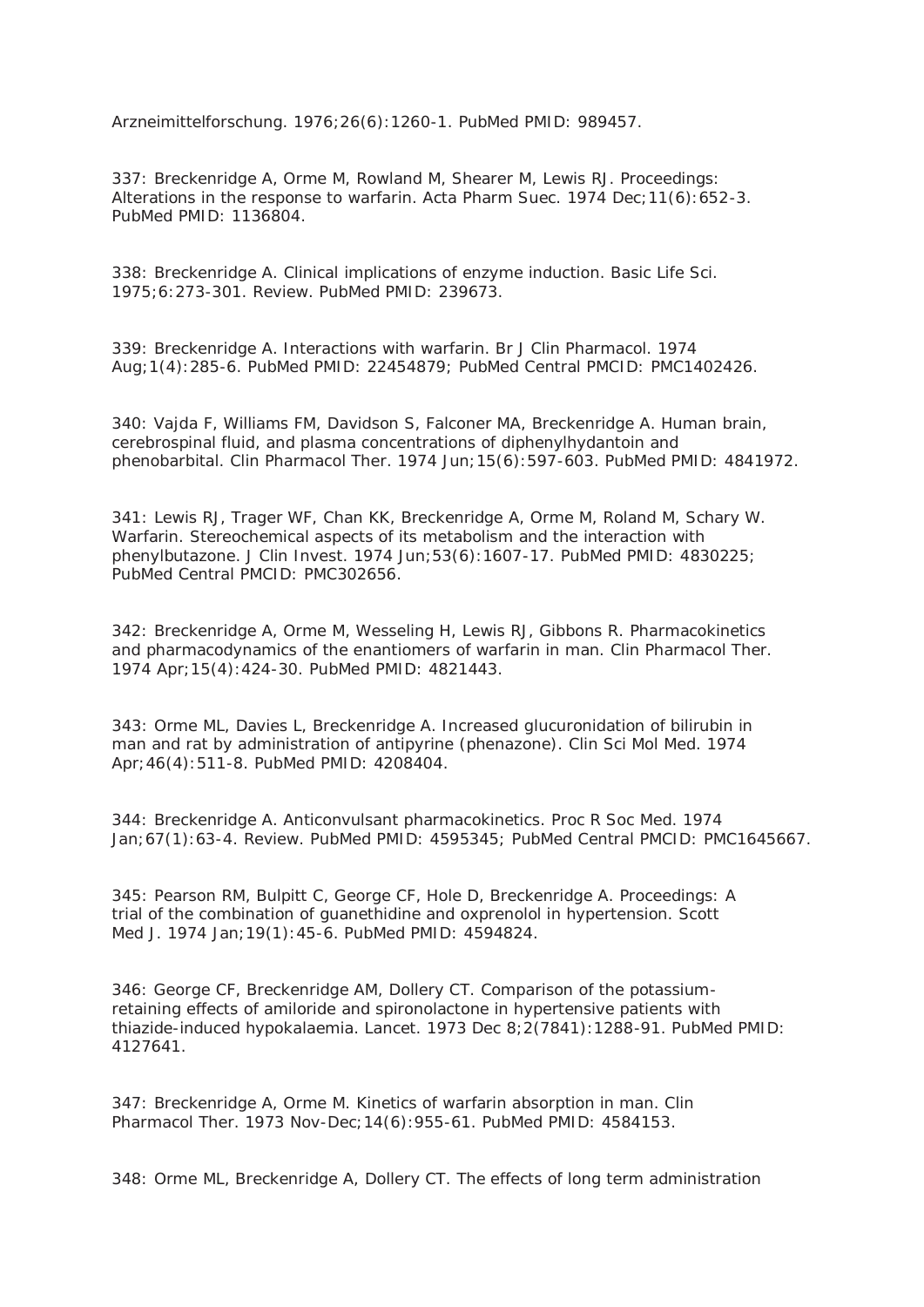of dopamine on renal function in hypertensive patients. Eur J Clin Pharmacol. 1973 Oct;6(3):150-5. PubMed PMID: 4586848.

349: Breckenridge A, Orme ML, Davies L, Thorgeirsson SS, Davies DS. Dose-dependent enzyme induction. Clin Pharmacol Ther. 1973 Jul-Aug;14(4):514-20. PubMed PMID: 4723259.

350: Breckenridge A, Buranapong P, Dollery CT, George CF, Macerlean D, Orme ML. Hepatic clearance of propranolol in dogs. Br J Pharmacol. 1973 Jun;48(2):336P-337P. PubMed PMID: 4733741; PubMed Central PMCID: PMC1776197.

351: Breckenridge A, Davies DS, Davies L, Orme M. Dose-dependent enzyme induction. Br J Pharmacol. 1973 Mar;47(3):616P-617P. PubMed PMID: 4730838; PubMed Central PMCID: PMC1776330.

352: Lewis PJ, Archer DF, Breckenridge A. Simultaneous onset of malignant hypertension in identical twins. Br Heart J. 1973 Mar;35(3):347-8. PubMed PMID: 4266342; PubMed Central PMCID: PMC458614.

353: Whitfield JB, Moss DW, Neale G, Orme M, Breckenridge A. Changes in plasma -glutamyl transpeptidase activity associated with alterations in drug metabolism in man. Br Med J. 1973 Feb 10;1(5849):316-8. PubMed PMID: 4405530; PubMed Central PMCID: PMC1588204.

354: Breckenridge A, Burke CW, Davies DS, Orme ML. Immediate decrease by hydrocortisone of the plasma half-life of antipyrine. Br J Pharmacol. 1973 Feb;47(2):434-6. PubMed PMID: 4722054; PubMed Central PMCID: PMC1776537.

355: Davies DS, Thorgeirsson SS, Breckenridge A, Orme M. Interindividual differences in rates of drug oxidation in man. Drug Metab Dispos. 1973 Jan-Feb;1(1):411-7. PubMed PMID: 4149412.

356: Orme M, Breckenridge A, Brooks RV. Interactions of benzodiazepines with warfarin. Br Med J. 1972 Sep 9;3(5827):611-4. PubMed PMID: 5071697; PubMed Central PMCID: PMC1785896.

357: George CF, Breckenridge AM, Dollery CT. Value of routine electrocardiography in hypertensive patients. Br Heart J. 1972 Jun;34(6):618-22. PubMed PMID: 4261115; PubMed Central PMCID: PMC458509.

358: Breckenridge A, Orme ML. The plasma half lives and the pharmacological effect of the enantiomers of warfarin in rats. Life Sci II. 1972 Apr 8;11(7):337-45. PubMed PMID: 4656510.

359: Silver J, Neale G, Davies D, Breckenridge A, Thompson GR. The effect of phenobarbitone-induction on vitamin D metabolism. Clin Sci. 1972 Feb;42(2):12P.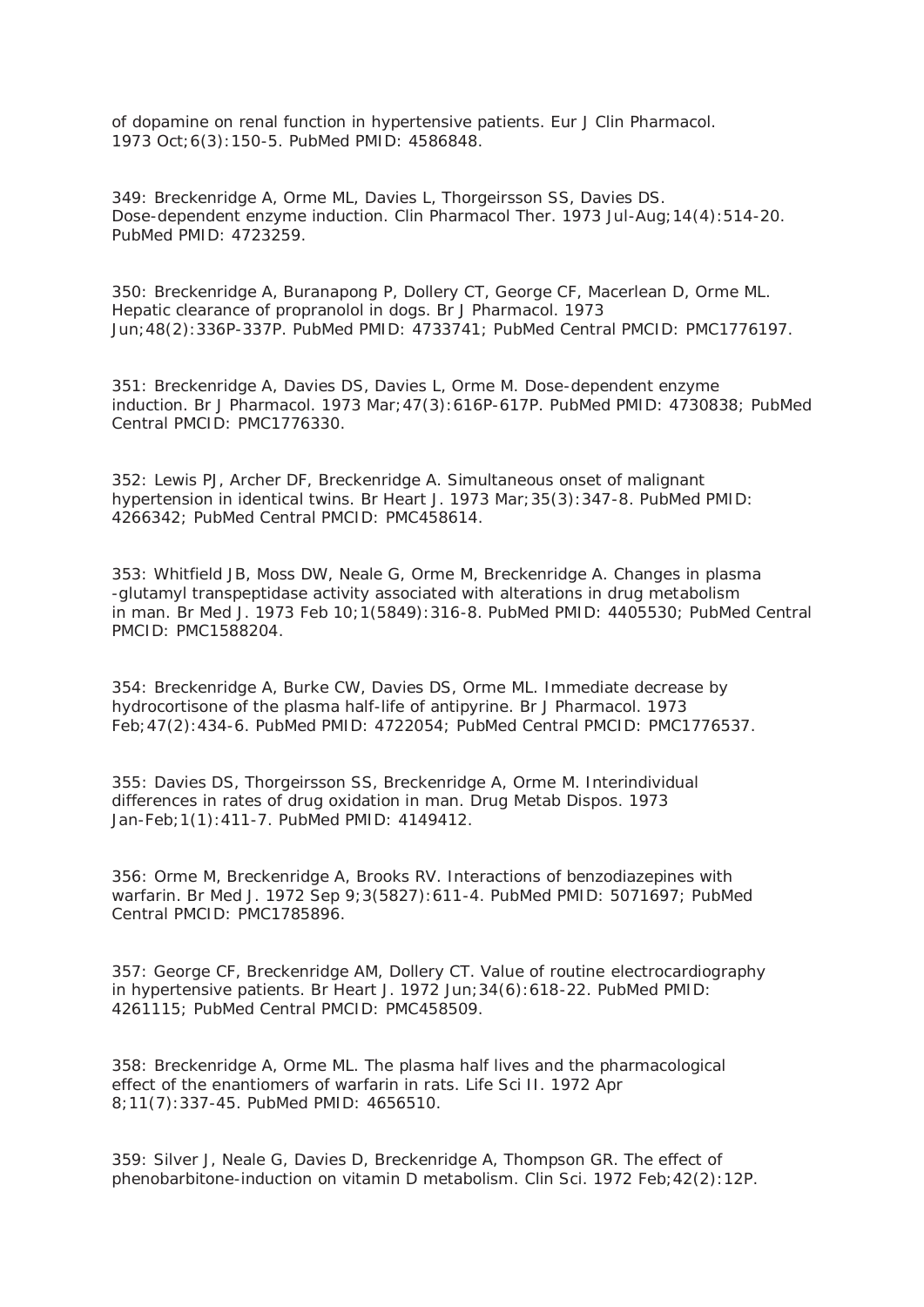PubMed PMID: 4333647.

360: Ohnhaus EE, Thorgeirsson SS, Davies DS, Breckenridge A. Changes in liver blood flow during enzyme induction. Biochem Pharmacol. 1971 Oct;20(10):2561-70. PubMed PMID: 5114497.

361: Breckenridge A, Orme M. Clinical implications of enzyme induction. Ann N Y Acad Sci. 1971 Jul 6;179:421-31. PubMed PMID: 5285387.

362: Breckenridge A, Orme ML, Thorgeirsson S, Davies DS, Brooks RV. Drug interactions with warfarin: studies with dichloralphenazone, chloral hydrate and phenazone (antipyrine). Clin Sci. 1971 Apr;40(4):351-64. PubMed PMID: 5575281.

363: Breckenridge A, Rosen A. The binding of chlorothiazide to plasma proteins. Biochim Biophys Acta. 1971 Mar 23;229(3):610-7. PubMed PMID: 5555213.

364: Breckenridge A. Prognosis of treated hypertension. Br Heart J. 1971;33:Suppl:127-8. PubMed PMID: 5572637; PubMed Central PMCID: PMC503285.

365: Breckenridge A. Pathophysiological factors influencing drug kinetics. Acta Pharmacol Toxicol (Copenh). 1971;29 Suppl 3:225-32. PubMed PMID: 5316404.

366: Ohnhaus EE, Emons E, Breckenridge A. Long term liver blood flow measurements in rats under physiological conditions. Pflugers Arch. 1971;323(2):182-6. PubMed PMID: 5101238.

367: Orme M, Breckenridge A. Induction of drug metabolizing enzymes in man. Clin Sci. 1970 Sep;39(3):11P. PubMed PMID: 5459153.

368: Breckenridge A, Dollery CT, Parry EH. Prognosis of treated hypertension. Changes in life expectancy and causes of death between 1952 and 1967. Q J Med. 1970 Jul;39(155):411-29. PubMed PMID: 5478509.

369: Sellwood RA, Wapnick S, Breckenridge A, Williams ED, Welbourn RB. Recurrent phaeochromocytoma. Br J Surg. 1970 Apr;57(4):309-12. PubMed PMID: 5437931.

370: Breckenridge A, Orme ML, Davies DS, Thorgeirsson S. Induction of drug metabolizing enzymes in man and rat by dichloralphenazone. Clin Sci. 1969 Oct;37(2):565. PubMed PMID: 5359008.

371: Breckenridge A, Davies DS, Orme ML, Thorgeirsson S. Screening methods for measuring liver microsomal enzyme induction by drugs. J Physiol. 1969 May;202(1):15P-16P. PubMed PMID: 5770876.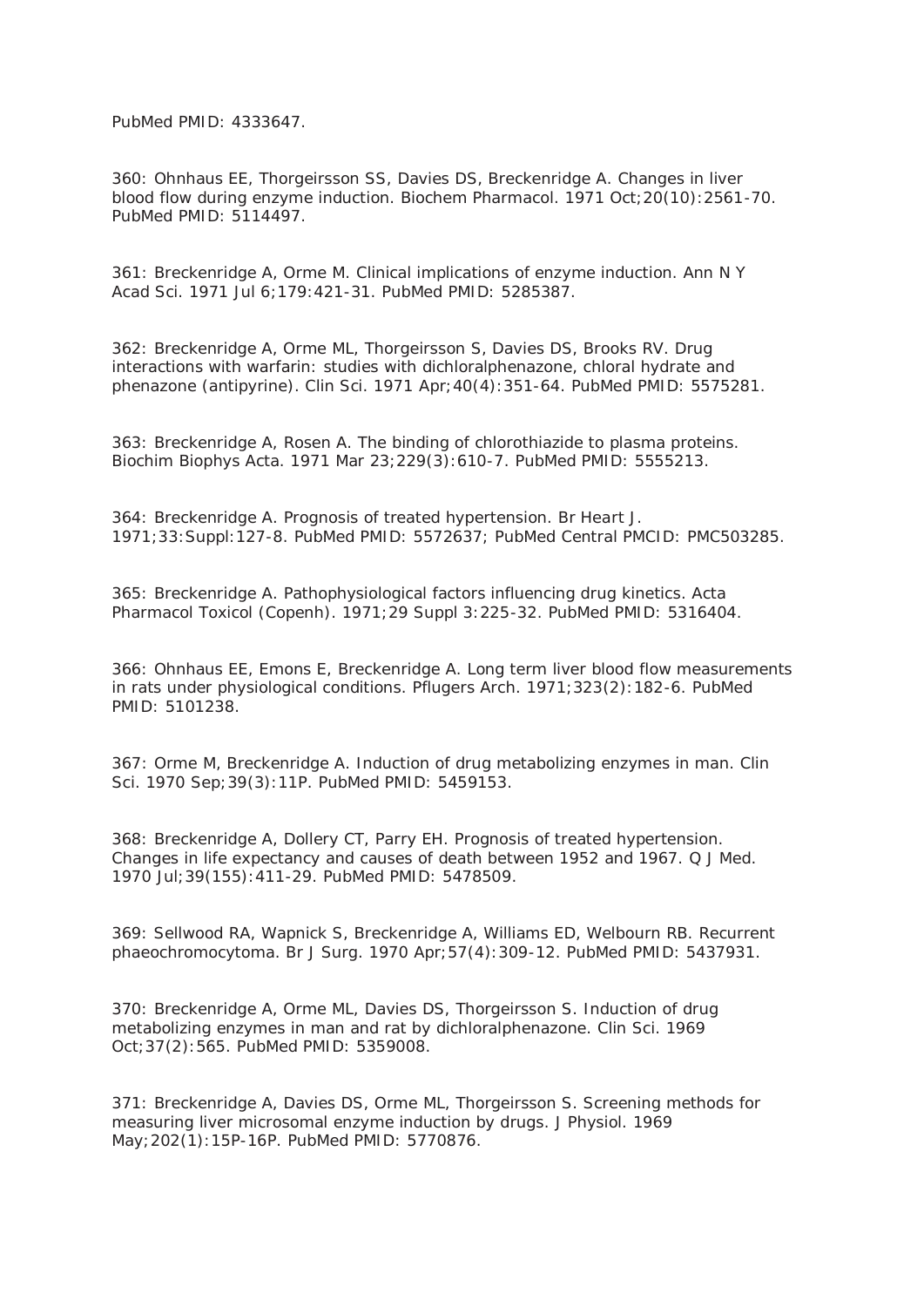372: Breckenridge A, Dollery CT. Changing pattern of death in hypertension. Br Heart J. 1969 May;31(3):387. PubMed PMID: 5401819.

373: Sherwood T, Doyle FH, Breckenridge A, Dollery CT, Steiner RE. Value of fluid deprivation in large-dose urography. Lancet. 1968 Oct 5;2(7571):754-5. PubMed PMID: 4175552.

374: Sherwood T, Breckenridge A, Dollery CT, Doyle FH, Steiner RE. Intravenous urography and renal function. Clin Radiol. 1968 Jul;19(3):296-302. PubMed PMID: 5677646.

375: Breckenridge A, Dollery CT, Worlledge SM, Holborow EJ, Johnson GD. Positive direct Coombs tests and antinuclear factor in patients treated with methyldopa. Lancet. 1967 Dec 16;2(7529):1265-7. PubMed PMID: 4168609.

376: Doyle FH, Sherwood T, Steiner RE, Breckenridge A, Dollery CT. Large-dose urography. Is there an optimum dose? Lancet. 1967 Nov 4;2(7523):964-6. PubMed PMID: 4167519.

377: Breckenridge A, Preger L, Dollery CT, Laws JW. Hypertension in the young. Q J Med. 1967 Oct;36(144):549-63. PubMed PMID: 6077231.

378: Sherwood T, Dollery CT, Breckenridge A. What is the nephrogram? Lancet. 1967 Apr 8;1(7493):784. PubMed PMID: 4164134.

379: Breckenridge A, Welborn TA, Dollery CT, Fraser R. Glucose tolerance in hypertensive patients on long-term diuretic therapy. Lancet. 1967 Jan 14;1(7481):61-4. PubMed PMID: 4163120.

380: Carstairs KC, Breckenridge A, Dollery CT, Worlledge SM. Incidence of a positive direct coombs test in patients on alpha-methyldopa. Lancet. 1966 Jul 16;2(7455):133-5. PubMed PMID: 4161378.

381: Welborn TA, Breckenridge A, Rubinstein AH, Dollery CT, Fraser TR. Serum-insulin in essential hypertension and in peripheral vascular disease. Lancet. 1966 Jun 18;1(7451):1336-7. PubMed PMID: 4160743.

382: Breckenridge A, Dollery CT. Combined action of methyldopa and bethanidine. Evidence for a synergistic effect. Lancet. 1966 May 14;1(7446):1074-6. PubMed PMID: 4160847.

383: Breckenridge A. Angiotensin infusion test in hypertension. Am Heart J. 1966 May;71(5):714-5. PubMed PMID: 4286962.

384: Breckenridge A. Hypertension and hyperuricaemia. Proc R Soc Med. 1966